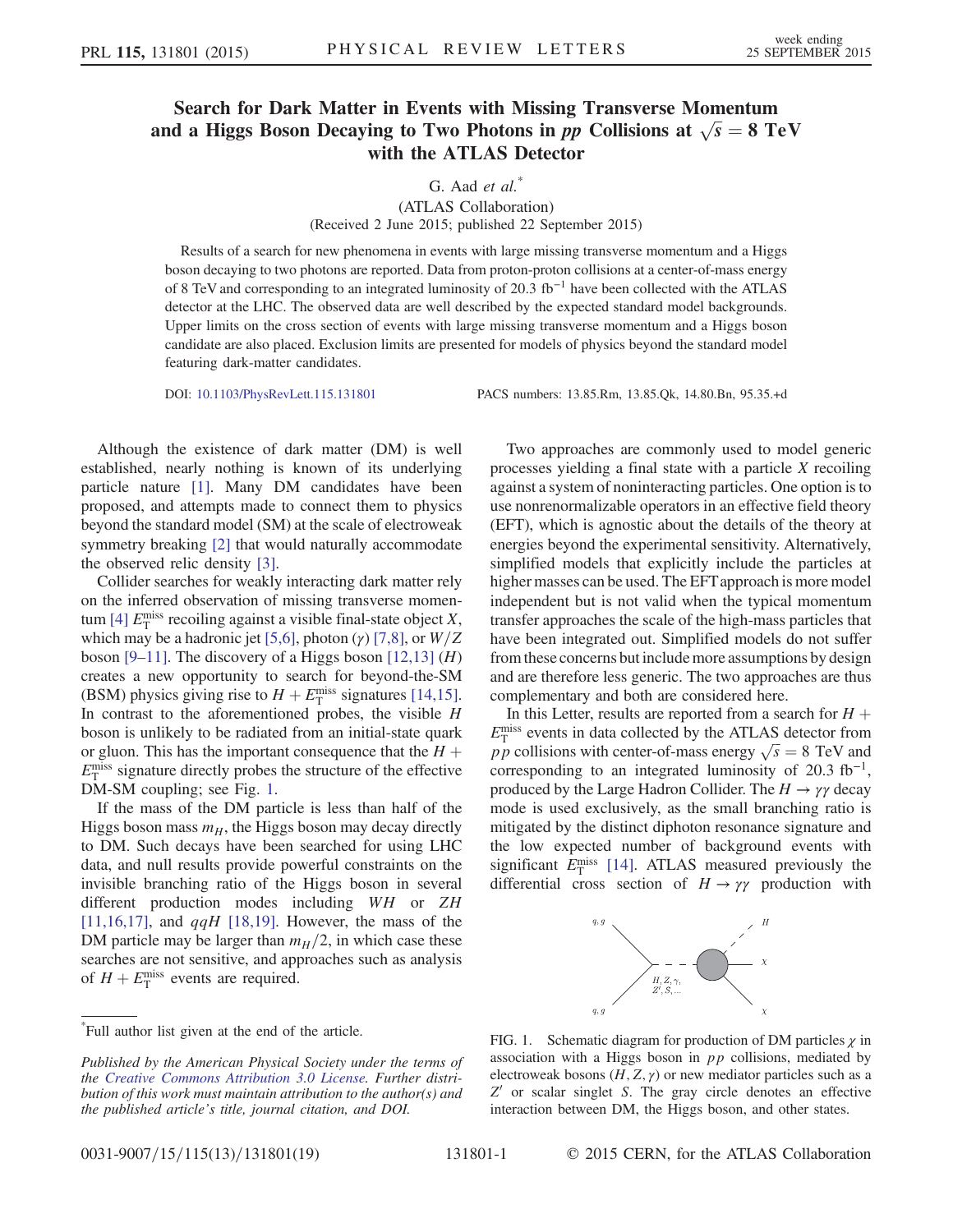respect to several kinematic quantities [\[20\]](#page-5-1), including  $E_T^{\text{miss}}$ ;<br>the search reported here uses a subset of those data the search reported here uses a subset of those data optimized for sensitivity to production of dark matter in association with a Higgs boson.

The ATLAS detector [\[21\]](#page-5-2) is a multipurpose particle physics experiment with a forward-backward symmetric cylindrical geometry and nearly  $4\pi$  coverage in solid angle. Events were selected using a trigger that requires two photons, with leading (subleading)  $E_T > 35(25)$  GeV.

A photon is reconstructed as a cluster of energy with  $|\eta|$  < 2.37 deposited in the electromagnetic calorimeter, excluding the poorly instrumented region  $\eta \in [1.37, 1.56]$ . Clusters<br>without matching tracks are classified as unconverted photon without matching tracks are classified as unconverted photon candidates. The photon energy is corrected by applying an energy calibration derived from  $Z \rightarrow e^+e^-$  decays in data and cross-checked with  $J/\psi \rightarrow e^+e^-$  and  $Z \rightarrow \ell \ell \gamma$  decays in data [\[22\]](#page-5-3). Identification requirements are applied in order to reduce the contamination dominantly from  $\pi^0$  or other neutral hadrons decaying to two photons. The photon identification is based on the profile of the energy deposit in the first and second layers of the electromagnetic calorimeter. Photons have to satisfy the "tight" identification criteria of Ref. [\[23\].](#page-5-4) They are also required to be isolated, i.e. the energy in the calorimeters in a cone of size  $\Delta R = \sqrt{(\Delta \eta)^2 + (\Delta \phi)^2} = 0.4$  around the cluster barycenter, excluding the energy associated with the photon cluster, is required to be less than 6 GeV. This in-cone energy is corrected for the leakage of the photon energy and for the effects of multiple  $p\,p$  interactions in the same or neighboring bunch crossings superimposed on the hard physics process (referred to as pileup interactions) [\[24\].](#page-5-5) Finally, for each photon the scalar sum of the transverse momenta  $p<sub>T</sub>$  of tracks originating from the diphoton vertex with  $p_T > 1$  GeV and  $\Delta R$ (track, cluster) < 0.2 must be less than 2.6 GeV. The diphoton production vertex is selected from the reconstructed collision vertices using a neural-network algorithm as described in Ref. [\[23\]](#page-5-4).

The momentum imbalance in the transverse plane is obtained from the negative vector sum of the reconstructed and calibrated electrons, muons, photons, and jets and is referred to as missing transverse momentum  $E_{\rm T}^{\rm miss}$ . The symbol  $E_T^{\text{miss}}$  is used for its magnitude. Calorimeter energy<br>deposits are associated with a reconstructed and identified deposits are associated with a reconstructed and identified high- $p_T$  object in a specific order: photons with  $p_T >$ 10 GeV, electrons with  $p_T > 10$  GeV, and jets with  $p_T > 10$ 20 GeV. Deposits not associated with any such objects are also taken into account in the  $E_{\rm T}^{\rm miss}$  calculation [\[25\]](#page-5-6) using an energy-flow algorithm that considers calorimeter energy deposits as well as inner-detector tracks [\[26\].](#page-5-7) The energy resolution is typically 11% near the threshold at 100 GeV for the considered signal scenarios.

Quality requirements are applied to photon candidates in order to reject those arising from instrumental problems. In addition, quality requirements are applied in order to remove jets arising from detector noise or out-of-time energy deposits in the calorimeter from cosmic rays or other noncollision processes [\[27\].](#page-5-8)

Selected events are required to have a Higgs boson candidate consisting of two photons with diphoton invariant mass  $m_{\gamma\gamma} \in [105, 160]$  GeV with transverse momenta<br>satisfying leading (subleading)  $n^{\gamma} > 0.35(0.25)$ m. In satisfying leading (subleading)  $p_T^{\gamma} > 0.35(0.25) m_{\gamma\gamma}$ . In addition Jarge missing transverse momentum is required addition, large missing transverse momentum is required,  $E_{\text{T}}^{\text{miss}} > 90 \text{ GeV}$ , as well as large transverse momentum of the *xx* system  $n^{\gamma\gamma} > 90 \text{ GeV}$  in order to suppress backthe  $\gamma \gamma$  system,  $p_T^{\gamma \gamma} > 90$  GeV in order to suppress back-<br>oround events where  $F^{\text{miss}}$  is caused by mismeasurement of ground events where  $E_{\text{T}}^{\text{miss}}$  is caused by mismeasurement of the energies of identified physics objects. These selection the energies of identified physics objects. These selection requirements were derived by optimizing the expected upper limits on  $H + E_{\text{T}}^{\text{miss}}$  production for the set of models<br>described below described below.

Contributions to the  $\gamma \gamma + E_{\rm T}^{\rm miss}$  sample from SM proc-<br>ses include those that produce a Higgs boson in assoesses include those that produce a Higgs boson in association with undetected particles (predominantly ZH with  $Z \rightarrow \nu\bar{\nu}$  and WH with  $W \rightarrow \ell \nu$ ) as well as nonresonant diphoton production ( $\gamma \gamma$ ,  $W \gamma \gamma$ ,  $Z \gamma \gamma$ ),  $W \gamma$  and  $Z \gamma$  production where an electron is misidentified as a photon, and  $photon + jet$  production in which the jet is misidentified as a photon.

Samples of simulated events are used in order to measure the efficiency of the selection for dark-matter models, as well as to estimate the contribution of SM  $H + E_T^{\text{miss}}$ <br>processes Contributions from other background processes processes. Contributions from other background processes are estimated from  $m_{\gamma\gamma}$  sidebands in the data.

Following the notation of Ref. [\[14\]](#page-4-8), a set of EFT models are considered in which the effective operator Lagrangian term can be written as  $|\chi|^2|H|^2$ ,  $\bar{\chi} i\gamma s\chi|H|^2$ ,  $\chi^{\dagger} \partial^{\mu} \chi H^{\dagger} D_{\mu} H$ ,<br>or  $\bar{\chi} \nu^{\mu} \gamma R$ ,  $H^{\dagger} D^{\nu} H$ , where the DM field x is a scalar in the or  $\bar{\chi}\gamma^{\mu}\chi B_{\mu\nu}H^{\dagger}D^{\nu}H$ , where the DM field  $\chi$  is a scalar in the first case and a fermion in the remaining cases and  $B_{\mu\nu}$  is the  $U(1)_Y$  field strength tensor. The interactions of SM and DM particles are described by two parameters: the DM particle mass  $m_{\chi}$  and the suppression scale  $\Lambda$  of the heavy mediator that is integrated out of the EFT. In a theory that is valid to arbitrary energies (ultraviolet complete), the contact interaction would be replaced by an interaction via an explicit mediator V.

In addition, simplified models [\[14\]](#page-4-8) with a massive vector  $(Z')$ , or a scalar (S) intermediate boson are tested. All  $H +$ <br> $F<sup>miss</sup>$  DM models are generated with Medgraph [28] version  $E_T^{\text{miss}}$  DM models are generated with Madgraph5 [\[28\]](#page-5-9) version  $1.484$  with showering and hadronization modeled with 1.4.8.4, with showering and hadronization modeled with Pythia8 [\[29\]](#page-5-10) version 1.6.5 using the AU2 parameter settings [\[30\]](#page-5-11); the MSTW2008LO [\[31\]](#page-5-12) parton distribution function (PDF) set is used. Values of  $m_{\gamma}$  from 1 to 1000 GeV are considered. Production of ZH and WH is modeled with Pythia8 using CTEQ6L1 PDFs [\[32\].](#page-5-13) Samples are normalized to cross sections for WH and ZH production calculated at next-to-leading order (NLO) [\[33\]](#page-5-14), and next-to-next-toleading order (NNLO) [\[34\]](#page-5-15) in QCD, respectively, with NLO electroweak corrections [\[35\]](#page-5-16) in both cases.

Differing pileup conditions as a function of the instantaneous luminosity are taken into account by overlaying simulated minimum-bias events generated with Pythia8 onto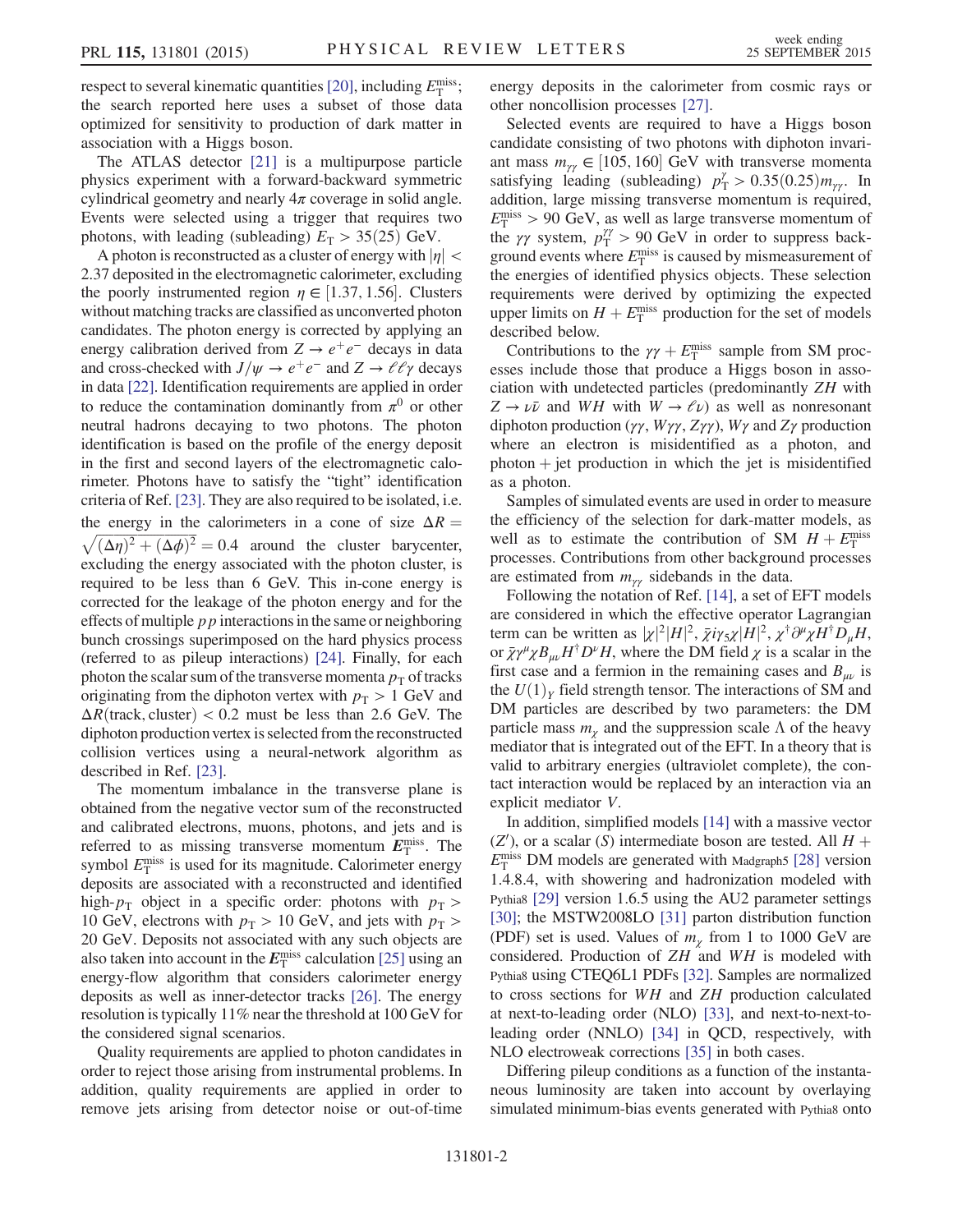the hard-scattering process such that the observed distribution of the average number of interactions per bunch crossing is reproduced. The simulated samples are processed with a full ATLAS detector simulation [\[36\]](#page-5-17) based on Geant4 [\[37\]](#page-5-18) and a simulation of the trigger system.

To distinguish contributions from processes that include  $H \to \gamma \gamma$  decays from those that contribute to the continuum background, a localized excess of events is searched for in the  $m_{\gamma\gamma}$  spectrum near the Higgs boson mass,  $m_H = 125.4 \text{ GeV}$ . Probability distribution functions that describe the  $H \to \gamma \gamma$ resonance or the continuum background are defined in the range 105–160 GeV as described below. The contributions from each source are then estimated using an unbinned maximum-likelihood fit to the observed  $m_{\gamma\gamma}$  spectrum.

The  $m_{\gamma\gamma}$  spectra of the signal models of  $H + DM$ production and SM Higgs boson background processes are modeled with a double-sided Crystal Ball [\[38\]](#page-5-19) function; the width and peak positions are fixed to values extracted from fits to simulated samples. An exponential function,  $e^{am_y}$  with free parameter a is used to describe the  $m_y$ distribution of the continuum background. The chosen continuum fit function is validated using simulated samples of the irreducible background processes and in three data samples adjacent to the signal region, but with relaxed requirements on  $E_T^{\text{miss}}$ , on  $p_T^{\gamma\gamma}$ , or on photon identification.<br>Results of the fit to data in the signal region are shown Results of the fit to data in the signal region are shown in Fig. [2.](#page-2-0)

Systematic uncertainties from various sources affect the number of SM Higgs boson events in the resonant background, the predicted shape and location of its peak, as well as the efficiency of the selection for the signal models considered.

The uncertainty on the integrated luminosity, 2.8%, is derived following the same methodology as that detailed in

<span id="page-2-0"></span>

FIG. 2 (color online). The best-fit background estimates to the 18 observed events are  $14.2 \pm 4.0$  (continuum backgrounds)  $1.1 \pm 0.1$  (SM Higgs boson backgrounds) and  $2.7 \pm 2.2$  (BSM Higgs boson), including both statistical and systematic uncertainties. An unbinned maximum-likelihood fit to the spectrum is used to estimate the number of events from the continuum background and from  $H \to \gamma\gamma$  decays; the individual components are shown as well as their sum.

Ref. [\[39\]](#page-5-20) using beam-separation scans. Uncertainties on the efficiency of the photon isolation requirement, photon identification requirement, and trigger selection are measured in an inclusive SM Higgs boson sample to be 2.8%, 2.1%, and 0.2%, respectively. Uncertainties in the photon energy scale and resolution lead to respective uncertainties of 11% and 0.3% in the position and width of the  $H \to \gamma\gamma$ peak. Additional uncertainties on the jet energy scale and resolution as well as the calibration of unclustered hadronic recoil energy contribute to uncertainty in the  $E_{\rm T}^{\rm miss}$ , leading to 1.2% uncertainty on the efficiency of the selection for the signal models from the  $F_{\rm T}^{\rm miss}$  and  $nZ$ selection for the signal models from the  $E_T^{\text{miss}}$  and  $p_T^{\gamma\gamma}$ <br>requirements. The impacts on the selection efficiency of the requirements. The impacts on the selection efficiency of the uncertainties on the levels of initial-state and final-state radiation are assessed by varying the Pythia8 parameters, as in Ref. [\[10\]](#page-4-10); these are found to be typically at the level of 1%. The total uncertainty on the selection efficiency for peaking SM Higgs backgrounds and signal models is 4.0%.

The theoretical uncertainties on the WH and ZH production cross sections come from varying the renormalization and factorization scales and from uncertainties on the parton distribution functions [\[31,40](#page-5-12)–42] following the PDF4LHC prescription. The Higgs boson decay branching fractions are taken from Refs. [\[43,44\]](#page-5-21) and their uncertainties from Refs. [\[45,46\]](#page-5-22). The total theoretical uncertainty on the  $H + E_{\rm T}^{\rm miss}$  contribution is 6%.<br>The number of events observed

The number of events observed in the data corresponds to a  $1.4\sigma$  deviation using the asymptotic formulas in Ref. [\[47\].](#page-5-23) As the events observed do not include a statistically significant BSM component, the results are interpreted in terms of exclusions on models that would produce an excess of  $H + E_T^{\text{miss}}$  events. Upper bounds,<br>detailed below, are calculated using a one-sided profile detailed below, are calculated using a one-sided profile likelihood ratio and the  $CL<sub>S</sub>$  technique [\[48,49\],](#page-5-24) evaluated using the asymptotic approximation [\[47\],](#page-5-23) which was ensured to be valid for the available number of events.

The most model-independent limits are those on the fiducial cross section of  $H + E_T^{\text{miss}}$  events, including SM<br>and BSM components  $\sigma \times A$  where  $\sigma$  is the cross section and BSM components,  $\sigma \times A$ , where  $\sigma$  is the cross section and A is the fiducial acceptance. The latter is defined using a selection identical to that defining the signal region but applied at particle level, where  $E_{\rm T}^{\rm miss}$  is the vector sum of the momenta of the noninteracting particles, photon isolation requirements are not applied, and a simpler requirement on photon pseudorapidity  $|\eta| < 2.37$  is made. The limit on  $\sigma \times A$  is derived from a limit on the visible cross section  $\sigma \times A \times \epsilon$ , where  $\epsilon$  is the reconstruction efficiency in the fiducial region. An estimate  $\epsilon = 56\%$  is computed using the simulated signal samples described above with no quark or gluon produced from the main interaction vertex; the efficiencies vary across the set of models by less than 10%. The observed (expected) upper limit on the fiducial cross section is 0.70 (0.43) fb at 95% confidence level (C.L.). These limits are applicable to any model that predicts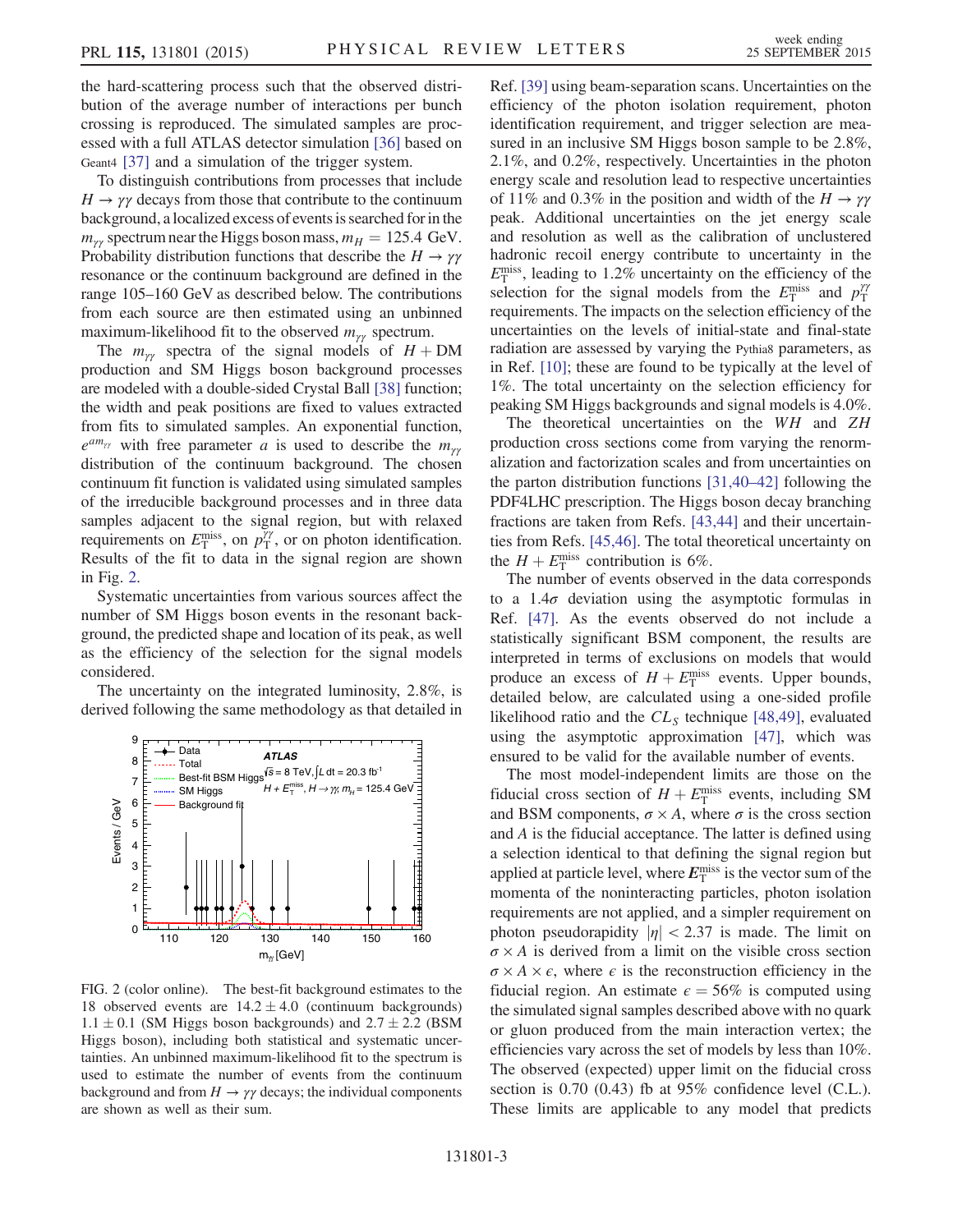<span id="page-3-0"></span>

FIG. 3 (color online). Profile likelihood ratio  $(\lambda)$  as a function of  $\sigma_{BSM, fid}$ , the fiducial cross section for production of a BSM  $H +$ DM process in the  $\gamma \gamma + E_{\rm T}^{\rm miss}$  channel taking into account the contribution of the SM component. The solid blue likelihood contribution of the SM component. The solid blue likelihood curve shows that the number of events observed in the data corresponds to a  $1.4\sigma$  deviation using the asymptotic formulas in Ref. [\[47\]](#page-5-23). The dotted green likelihood curve only includes statistical uncertainties. The dashed red likelihood curve allows for modifications of the central value and uncertainty on the SM component as described in the text.

 $H + E_{\text{T}}^{\text{miss}}$  events in the fiducial region and has similar reconstruction efficiency  $\epsilon$ reconstruction efficiency  $\epsilon$ .

Limits on specific models of BSM  $H + E_T^{\text{miss}}$  production<br>pend on the prediction of the  $H + E_T^{\text{miss}}$  component depend on the prediction of the  $H + E_T^{\text{miss}}$  component<br>produced via  $ZH$  or  $WH$ ; calculations of this theoretical produced via ZH or WH; calculations of this theoretical quantity will improve with time and may depend on the details of a specific BSM theory. Following the proposal of Ref. [\[50\]](#page-5-25), the profile likelihood ratio of the cross section for BSM  $H + DM$  production in the  $\gamma \gamma + E_{\rm T}^{\rm miss}$  channel is<br>provided with the SM component fixed to the central value provided with the SM component fixed to the central value of the theoretical calculation, which allows later reinterpretation for any modified prediction and uncertainty, as shown in Fig. [3](#page-3-0). This approach requires knowing how a change in the SM-like component modifies the best-fit BSM component; in this case where the SM-like and BSM components are indistinguishable,  $\Delta N_{\text{BSM}} = -\Delta N_{\text{SM-like}}$ . The limits on the parameters of the specific BSM models considered in this Letter are calculated using the prediction and uncertainty for the SM component as described above.

Limits on DM production are derived from the crosssection limits at a given DM mass  $m_{\chi}$ , and expressed as 95% C.L. limits on the suppression scale  $\Lambda$  or coupling parameter  $\lambda$  for the effective field theory operators; see Fig. [4](#page-3-1) for limits for  $\chi^{\dagger} \partial^{\mu} \chi H^{\dagger} D_{\mu} H$  and  $\bar{\chi} \gamma^{\mu} \chi B_{\mu\nu} H^{\dagger} D^{\nu} H$ operators. For the lowest  $m<sub>y</sub>$  region not excluded by results from searches for invisible Higgs boson decays near  $m_{\chi} = m_{H}/2$ , values of  $\Lambda$  up to 6, 60, and 150 GeV are excluded for the  $\bar{\chi} i\gamma_5 \chi |H|^2$ ,  $\chi^{\dagger} \partial^{\mu} \chi H^{\dagger} D_{\mu} H$ , and  $\bar{\chi} \gamma^{\mu} \gamma R$ ,  $H^{\dagger} D^{\nu} H$  operators respectively; values of  $\lambda$  above  $\bar{\chi}\gamma^{\mu}\chi B_{\mu\nu}H^{\dagger}D^{\nu}H$  operators, respectively; values of  $\lambda$  above 25.6 are excluded for the  $|\chi|^2|H|^2$  operator. As discussed<br>above the effective field theory model becomes a poor above, the effective field theory model becomes a poor approximation of an ultraviolet-complete model containing

<span id="page-3-1"></span>

FIG. 4 (color online). Limits at  $95\%$  C.L. on the mass scale  $\Lambda$  as a function of the DM mass  $(m<sub>x</sub>)$  for two of the four EFT models considered. Solid black lines are due to  $H + E_{\rm T}^{\rm miss}$  (this Letter);<br>results where EET truncation is applied are also shown assuming results where EFT truncation is applied are also shown, assuming coupling values  $g = \sqrt{g_q g_\chi} = 1$ ,  $4\pi$ . The  $g = 4\pi$  case overlaps with the no-truncation result. The blue line indicates regions that coupling values  $g = \sqrt{g_q g_\chi} = 1,4\pi$ . The  $g = 4\pi$  case overlaps<br>with the no-truncation result. The blue line indicates regions that fail the perturbativity requirement of  $q < 4\pi$ , the red line indicates regions excluded by Z boson limits [\[53\]](#page-5-27) on the invisible branching fraction (BF), and the pink line indicates regions excluded by the LUX Collaboration [\[54\].](#page-5-28)

a heavy mediator V when the momentum transferred in the interaction,  $Q_{tr}$ , is comparable to the mass of the intermediate state  $m_V = \Lambda \sqrt{g_q g_\chi}$  [\[51,52\],](#page-5-26) where  $g_q$  and  $g_\chi$ <br>represent the coupling of V to SM and DM particles represent the coupling of  $V$  to SM and DM particles, respectively. To give an indication of the impact of the respectively. To give an indication of the impact of the unknown ultraviolet details of the theory, limits are computed in which only simulated events with  $Q_{tr} =$  $m_{\chi\chi}$  <  $m_V$  are retained; these limits are shown for values of  $\sqrt{g_q g_\chi} = 1$  or  $4\pi$  $4\pi$  in Fig. 4. This procedure is referred to or  $\sqrt{g_q g_\chi} = 1$  or  $4\pi$  in Fig. 4. This procedure is referred to as truncation. In addition, limits are derived on coupling parameters for simplified models as shown in Fig. [5.](#page-4-11) For a vector-mediated model, limits are placed on the coupling  $g_a$ of the mediator to quarks, assuming maximal coupling  $g<sub>x</sub>$  to dark matter. For the scalar-mediated model, limits are placed on the parameter  $\kappa \times \sin(\theta_{mix})$ , where  $\sin(\theta_{mix})$  is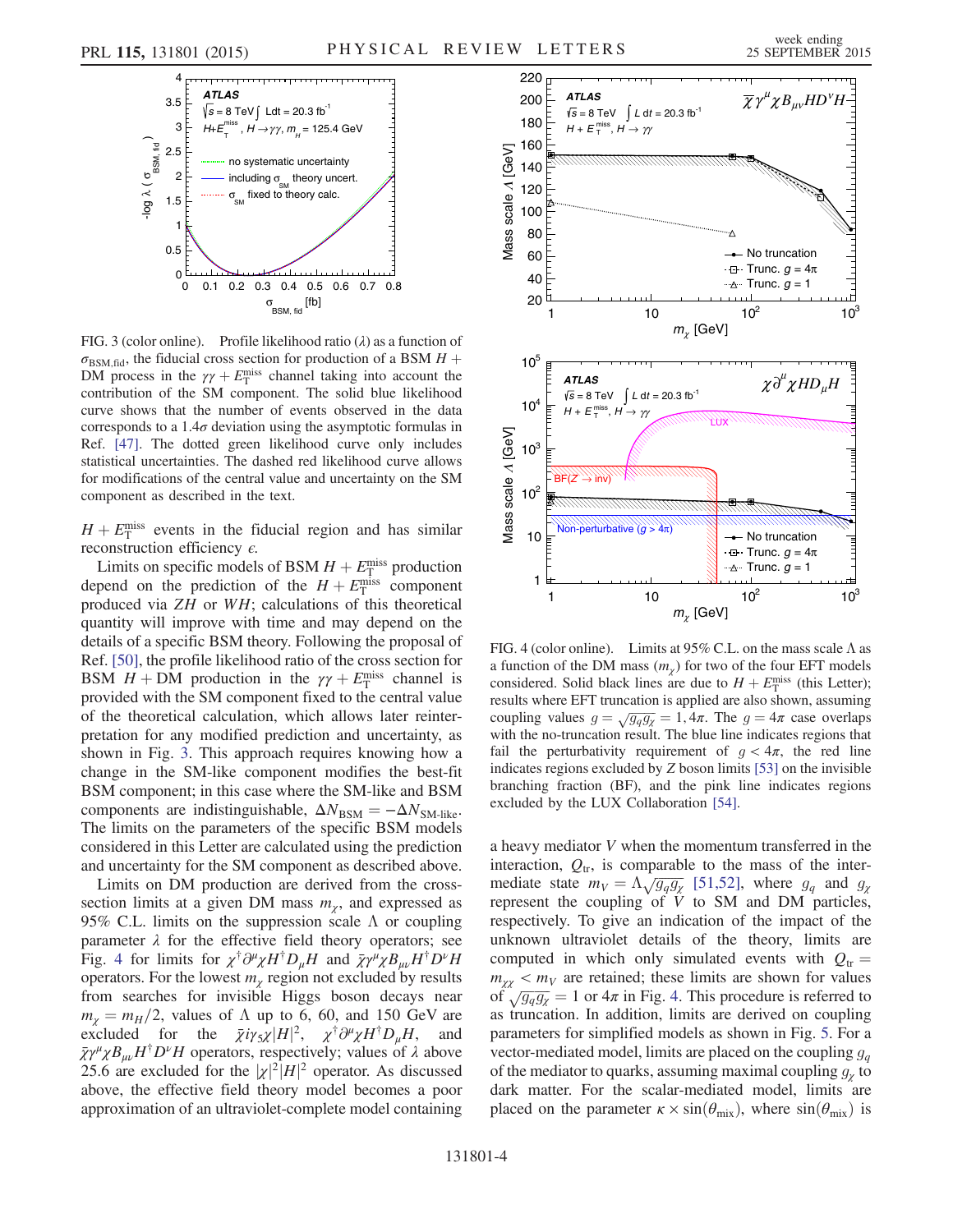<span id="page-4-11"></span>

FIG. 5 (color online). Limits on coupling parameters for simplified models with a heavy mediator with mass of 1 TeV. All constraint contours exclude larger couplings or mixing angles. Regions excluded due to perturbativity arguments are indicated; red, green, and pink contours denote results from collider searches for invisible  $H$  decays [\[55\],](#page-5-29) and monojet [\[6\]](#page-4-12) searches, and the LUX Collaboration [\[54\],](#page-5-28) respectively.

the mixing angle between the scalar S boson and the Higgs boson, and  $\kappa$  is a scaling constant; however, current calculations [\[14\]](#page-4-8) of the  $gg \to HS$  production mode may be overestimated due to approximations made in evaluating the top-quark loop.

In conclusion, a search for DM produced in association with a Higgs boson decaying to two photons has been conducted. Prior to these results, no bounds have been placed by collider experiments on the  $H + DM$  models discussed here. In addition, upper limits are placed on the cross section of events with large missing transverse momentum and a Higgs boson.

We thank CERN for the very successful operation of the LHC, as well as the support staff from our institutions without whom ATLAS could not be operated efficiently. We acknowledge the support of ANPCyT, Argentina; YerPhI, Armenia; ARC, Australia; BMWFW and FWF, Austria; ANAS, Azerbaijan; SSTC, Belarus; CNPq and FAPESP, Brazil; NSERC, NRC and CFI, Canada; CERN; CONICYT, Chile; CAS, MOST and NSFC, China; COLCIENCIAS, Colombia; MSMT CR, MPO CR and VSC CR, Czech Republic; DNRF, DNSRC, Denmark and Lundbeck Foundation, Denmark; EPLANET, ERC and NSRF, European Union; IN2P3-CNRSCentre National de la Recherche Scientifique, CEA-DSM/IRFU, France; GNSF, Georgia; BMBF, DFG, HGF, MPG and AvH Foundation, Germany; GSRT and NSRF, Greece; ISF, MINERVA, GIF, I-CORE and Benoziyo Center, Israel; INFN, Italy; MEXT and JSPS, Japan; CNRST, Morocco; FOM and NWO, Netherlands; BRF and RCN, Norway; MNiSW and NCN, Poland; GRICES and FCT, Portugal; MNE/IFA, Romania; MES of Russia and ROSATOM, Russian Federation; JINR; MSTD, Serbia; MSSR, Slovakia; ARRS and MIZ, Slovenia; DST/NRF, South Africa; MINECO, Spain; SRC and Wallenberg Foundation, Sweden; SER, SNSF and Cantons of Bern and Geneva, Switzerland; NSC, Taiwan; TAEK, Turkey; STFC, the Royal Society and Leverhulme Trust, United Kingdom; DOE and NSF, United States of America. The crucial computing support from all WLCG partners is acknowledged gratefully, in particular from CERN and the ATLAS Tier-1 facilities at TRIUMF (Canada), NDGF (Denmark, Norway, Sweden), CC-IN2P3 (France), KIT/GridKA (Germany), INFN-CNAF (Italy), NL-T1 (Netherlands), PIC (Spain), ASGC (Taiwan), RAL (UK) and BNL (USA) and in the Tier-2 facilities worldwide.

- <span id="page-4-0"></span>[1] G. Bertone, D. Hooper, and J. Silk, [Phys. Rep.](http://dx.doi.org/10.1016/j.physrep.2004.08.031) 405, 279  $(2005)$ .
- <span id="page-4-1"></span>[2] G. Jungman, M. Kamionkowski, and K. Griest, [Phys. Rep.](http://dx.doi.org/10.1016/0370-1573(95)00058-5) 267[, 195 \(1996\)](http://dx.doi.org/10.1016/0370-1573(95)00058-5).
- <span id="page-4-2"></span>[3] R. J. Scherrer and M. S. Turner, [Phys. Rev. D](http://dx.doi.org/10.1103/PhysRevD.33.1585) 33, 1585 [\(1986\).](http://dx.doi.org/10.1103/PhysRevD.33.1585)
- <span id="page-4-3"></span>[4] ATLAS uses a right-handed coordinate system with its origin at the nominal interaction point (IP) in the center of the detector and the z axis along the beam pipe. The x axis points from the IP to the center of the LHC ring, and the y axis points upward. Cylindrical coordinates  $(r, \phi)$  are used in the transverse plane,  $\phi$  being the azimuthal angle around the beam pipe. The pseudorapidity is defined in terms of the polar  $\theta$  angle as  $\eta = -\ln [\tan(\theta/2)]$ . The transverse energy is defined by  $F_x = F \sin \theta$ is defined by  $E_T = E \sin \theta$ .
- <span id="page-4-12"></span><span id="page-4-4"></span>[5] CMS Collaboration, [J. High Energy Phys. 09 \(2012\) 094.](http://dx.doi.org/10.1007/JHEP09(2012)094)
- <span id="page-4-5"></span>[6] ATLAS Collaboration, [Phys. Lett. B](http://dx.doi.org/10.1016/j.physletb.2011.10.006) 705, 294 (2011).
- [7] ATLAS Collaboration, Phys. Rev. Lett. 110[, 011802 \(2013\).](http://dx.doi.org/10.1103/PhysRevLett.110.011802)
- <span id="page-4-6"></span>[8] CMS Collaboration, Phys. Rev. Lett. **108**[, 261803 \(2012\).](http://dx.doi.org/10.1103/PhysRevLett.108.261803)
- [9] L. M. Carpenter, A. Nelson, C. Shimmin, T. M. P. Tait, and D. Whiteson, Phys. Rev. D 87[, 074005 \(2013\).](http://dx.doi.org/10.1103/PhysRevD.87.074005)
- <span id="page-4-10"></span><span id="page-4-9"></span>[10] ATLAS Collaboration, Phys. Rev. D 90[, 012004 \(2014\).](http://dx.doi.org/10.1103/PhysRevD.90.012004)
- <span id="page-4-7"></span>[11] ATLAS Collaboration, Phys. Rev. Lett. 112[, 041802 \(2014\).](http://dx.doi.org/10.1103/PhysRevLett.112.041802)
- [12] ATLAS Collaboration, [Phys. Lett. B](http://dx.doi.org/10.1016/j.physletb.2012.08.020) **716**, 1 (2012).
- <span id="page-4-8"></span>[13] CMS Collaboration, [Phys. Lett. B](http://dx.doi.org/10.1016/j.physletb.2012.08.021) **716**, 30 (2012).
- [14] L. Carpenter, A. DiFranzo, M. Mulhearn, C. Shimmin, S. Tulin, and D. Whiteson, Phys. Rev. D 89[, 075017 \(2014\).](http://dx.doi.org/10.1103/PhysRevD.89.075017)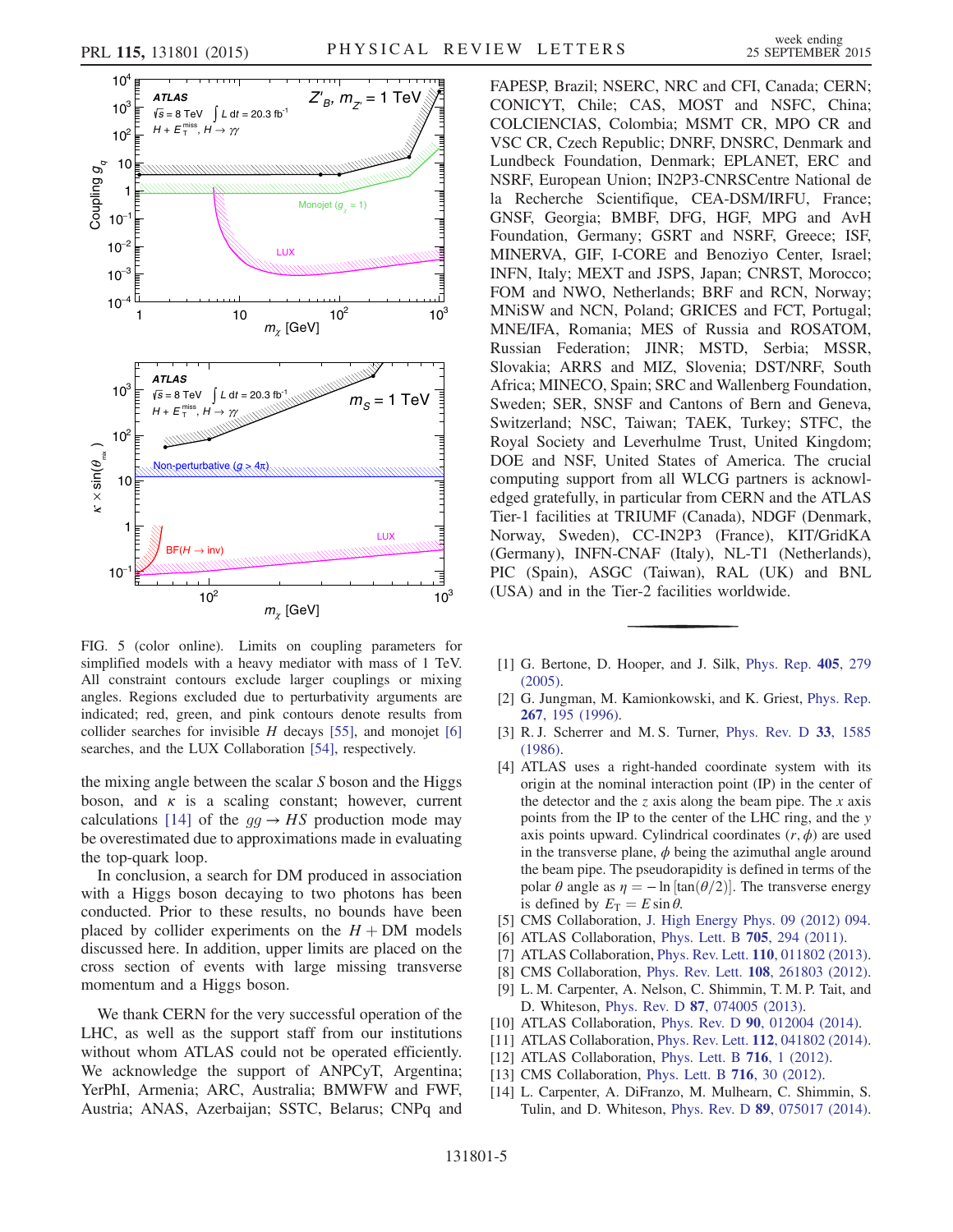- [15] A. A. Petrov and W. Shepherd, [Phys. Lett.](http://dx.doi.org/10.1016/j.physletb.2014.01.051) **B730**, 178 [\(2014\).](http://dx.doi.org/10.1016/j.physletb.2014.01.051)
- [16] ATLAS Collaboration, *Phys. Rev. Lett.* **112**[, 201802 \(2014\).](http://dx.doi.org/10.1103/PhysRevLett.112.201802)
- [17] ATLAS Collaboration, [Eur. Phys. J. C](http://dx.doi.org/10.1140/epjc/s10052-015-3551-1) 75, 337 (2015).
- <span id="page-5-0"></span>[18] CMS Collaboration, [Eur. Phys. J. C](http://dx.doi.org/10.1140/epjc/s10052-014-2980-6) 74, 2980 (2014).
- [19] ATLAS Collaboration, Report No. ATLAS-CONF-2015- 004, [http://cds.cern.ch/record/2002121.](http://cds.cern.ch/record/2002121)
- <span id="page-5-1"></span>[20] ATLAS Collaboration, [J. High Energy Phys. 09 \(2014\) 112.](http://dx.doi.org/10.1007/JHEP09(2014)112)
- <span id="page-5-2"></span>[21] ATLAS Collaboration, JINST 3, S08003 (2008).
- <span id="page-5-3"></span>[22] ATLAS Collaboration, [Eur. Phys. J. C](http://dx.doi.org/10.1140/epjc/s10052-014-3071-4) 74, 3071 (2014).
- <span id="page-5-4"></span>[23] ATLAS Collaboration, Phys. Rev. D 90[, 112015 \(2014\).](http://dx.doi.org/10.1103/PhysRevD.90.112015)
- <span id="page-5-5"></span>[24] ATLAS Collaboration, Phys. Rev. D 83[, 052005 \(2011\).](http://dx.doi.org/10.1103/PhysRevD.83.052005)
- <span id="page-5-6"></span>[25] ATLAS Collaboration, Report No. ATLAS-CONF-2013-082, [http://cds.cern.ch/record/1570993.](http://cds.cern.ch/record/1570993)
- <span id="page-5-7"></span>[26] ATLAS Collaboration, [Eur. Phys. J. C](http://dx.doi.org/10.1140/epjc/s10052-011-1844-6) 72, 1844 (2012).
- <span id="page-5-8"></span>[27] ATLAS Collaboration, [Eur. Phys. J. C](http://dx.doi.org/10.1140/epjc/s10052-014-3190-y) 75, 17 (2015).
- <span id="page-5-9"></span>[28] J. Alwall, M. Herquet, F. Maltoni, O. Mattelaer, and T. Stelzer, [J. High Energy Phys. 06 \(2011\) 128.](http://dx.doi.org/10.1007/JHEP06(2011)128)
- <span id="page-5-10"></span>[29] T. Sjöstrand, S. Mrenna, and P. Z. Skands, [Comput. Phys.](http://dx.doi.org/10.1016/j.cpc.2008.01.036) Commun. 178[, 852 \(2008\)](http://dx.doi.org/10.1016/j.cpc.2008.01.036).
- <span id="page-5-11"></span>[30] ATLAS Collaboration, Report No. ATL-PHYS-PUB-2011- 008, [http://cds.cern.ch/record/1345343.](http://cds.cern.ch/record/1345343)
- <span id="page-5-12"></span>[31] A. D. Martin, W. J. Stirling, R. S. Thorne, and G. Watt, [Eur.](http://dx.doi.org/10.1140/epjc/s10052-009-1072-5) Phys. J. C 63[, 189 \(2009\).](http://dx.doi.org/10.1140/epjc/s10052-009-1072-5)
- <span id="page-5-13"></span>[32] J. Pumplin, D. R. Stump, J. Huston, H.-L. Lai, P. Nadolsky, and W.-K. Tung, [J. High Energy Phys. 07 \(2002\) 012.](http://dx.doi.org/10.1088/1126-6708/2002/07/012)
- <span id="page-5-14"></span>[33] T. Han and S. Willenbrock, [Phys. Lett. B](http://dx.doi.org/10.1016/0370-2693(91)90572-8) 273, 167 (1991).
- <span id="page-5-15"></span>[34] O. Brein, A. Djouadi, and R. Harlander, [Phys. Lett. B](http://dx.doi.org/10.1016/j.physletb.2003.10.112) 579, [149 \(2004\)](http://dx.doi.org/10.1016/j.physletb.2003.10.112).
- <span id="page-5-16"></span>[35] M. L. Ciccolini, S. Dittmaier, and M. Krämer, [Phys. Rev. D](http://dx.doi.org/10.1103/PhysRevD.68.073003) 68[, 073003 \(2003\).](http://dx.doi.org/10.1103/PhysRevD.68.073003)
- <span id="page-5-17"></span>[36] ATLAS Collaboration, [Eur. Phys. J. C](http://dx.doi.org/10.1140/epjc/s10052-010-1429-9) 70, 823 (2010).
- <span id="page-5-18"></span>[37] S. Agostinelli et al. (GEANT4 Collaboration), [Nucl. Instrum.](http://dx.doi.org/10.1016/S0168-9002(03)01368-8) [Methods Phys. Res., Sect. A](http://dx.doi.org/10.1016/S0168-9002(03)01368-8) 506, 250 (2003).
- <span id="page-5-19"></span>[38] M. Oreglia, Ph.D. thesis, Stanford University, 1980.
- <span id="page-5-20"></span>[39] ATLAS Collaboration, [Eur. Phys. J. C](http://dx.doi.org/10.1140/epjc/s10052-013-2518-3) 73, 2518 (2013).
- [40] H.-L. Lai, M. Guzzi, J. Huston, Z. Li, P. M. Nadolsky, J. Pumplin, and C.-P. Yuan, Phys. Rev. D 82[, 074024 \(2010\).](http://dx.doi.org/10.1103/PhysRevD.82.074024)
- [41] M. Botje et al., [arXiv:1101.0538.](http://arXiv.org/abs/1101.0538)
- [42] R. D. Ball, V. Bertone, F. Cerutti, L. D. Debbio, S. Forte, A. Guffanti, J. I. Latorre, J. Rojo, and M. Ubiali (NNPDF Collaboration), Nucl. Phys. B849[, 296 \(2011\).](http://dx.doi.org/10.1016/j.nuclphysb.2011.03.021)
- <span id="page-5-21"></span>[43] A. Djouadi, J. Kalinowski, and M. Spira, [Comput. Phys.](http://dx.doi.org/10.1016/S0010-4655(97)00123-9) Commun. 108[, 56 \(1998\).](http://dx.doi.org/10.1016/S0010-4655(97)00123-9)
- [44] S. Actis, G. Passarino, C. Sturm, and S. Uccirati, [Nucl.](http://dx.doi.org/10.1016/j.nuclphysb.2008.11.024) Phys. B811[, 182 \(2009\).](http://dx.doi.org/10.1016/j.nuclphysb.2008.11.024)
- <span id="page-5-22"></span>[45] S. Dittmaier, C. Mariotti, G. Passarino, and R. Tanaka (LHC Higgs Cross Section Working Group), [arXiv:1101.0593.](http://arXiv.org/abs/1101.0593)
- [46] S. Dittmaier, C. Mariotti, G. Passarino, and R. Tanaka (LHC Higgs Cross Section Working Group), [arXiv:1201.3084.](http://arXiv.org/abs/1201.3084)
- <span id="page-5-23"></span>[47] G. Cowan, K. Cranmer, E. Gross, and O. Vitells, [Eur. Phys.](http://dx.doi.org/10.1140/epjc/s10052-011-1554-0) J. C 71[, 11554 \(2011\)](http://dx.doi.org/10.1140/epjc/s10052-011-1554-0).
- <span id="page-5-24"></span>[48] A.L. Read, J. Phys. G **28**[, 2693 \(2002\).](http://dx.doi.org/10.1088/0954-3899/28/10/313)
- [49] T. Junk, [Nucl. Instrum. Methods Phys. Res., Sect. A](http://dx.doi.org/10.1016/S0168-9002(99)00498-2) 434, [435 \(1999\)](http://dx.doi.org/10.1016/S0168-9002(99)00498-2).
- <span id="page-5-25"></span>[50] K. Cranmer, S. Kreiss, D. Lopez-Val, and T. Plehn, [Phys.](http://dx.doi.org/10.1103/PhysRevD.91.054032) Rev. D 91[, 054032 \(2015\)](http://dx.doi.org/10.1103/PhysRevD.91.054032).
- <span id="page-5-26"></span>[51] J. Goodman, M. Ibe, A. Rajaraman, W. Shepherd, T. M. P. Tait, and H.-B. Yu, [Phys. Rev. D](http://dx.doi.org/10.1103/PhysRevD.82.116010) 82, 116010 [\(2010\).](http://dx.doi.org/10.1103/PhysRevD.82.116010)
- [52] G. Busoni, A. De Simone, E. Morgante, and A. Riotto, [Phys. Lett. B](http://dx.doi.org/10.1016/j.physletb.2013.11.069) 728, 412 (2014).
- <span id="page-5-27"></span>[53] J. Beringer et al. (Particle Data Group), [Phys. Rev. D](http://dx.doi.org/10.1103/PhysRevD.86.010001) 86, [010001 \(2012\).](http://dx.doi.org/10.1103/PhysRevD.86.010001)
- <span id="page-5-28"></span>[54] D. S. Akerib et al. (LUX Collaboration), [Phys. Rev. Lett.](http://dx.doi.org/10.1103/PhysRevLett.112.091303) 112[, 091303 \(2014\).](http://dx.doi.org/10.1103/PhysRevLett.112.091303)
- <span id="page-5-29"></span>[55] G. Bélanger, B. Dumont, U. Ellwanger, J. F. Gunion, and S. Kraml, Phys. Rev. D 88[, 075008 \(2013\)](http://dx.doi.org/10.1103/PhysRevD.88.075008).

<span id="page-5-31"></span><span id="page-5-30"></span>G. Aad,<sup>85</sup> B. Abbott,<sup>113</sup> J. Abdallah,<sup>151</sup> O. Abdinov,<sup>11</sup> R. Aben,<sup>107</sup> M. Abolins,<sup>90</sup> O. S. AbouZeid,<sup>158</sup> H. Abramowicz,<sup>153</sup> H. Abreu,<sup>152</sup> R. Abreu,<sup>30</sup> Y. Abulaiti,<sup>146a,146b</sup> B. S. Acharya,<sup>164a,164[b,b](#page-17-0)</sup> L. Adamczyk,<sup>38a</sup> D. L. Adams,<sup>25</sup> J. Adelman,<sup>108</sup> S. Adomeit,<sup>100</sup> T. Adye,<sup>131</sup> A. A. Affolder,<sup>74</sup> T. Agatonovic-Jovin,<sup>13</sup> J. A. Aguilar-Saavedra,<sup>126a,126f</sup> S. P. Ahlen,<sup>22</sup> F. Ahmadov,<sup>65[,c](#page-17-1)</sup> G. Aielli,<sup>133a,133b</sup> H. Akerstedt,<sup>146a,146b</sup> T. P. A. Åkesson,<sup>81</sup> G. Akimoto,<sup>155</sup> A. V. Akimov,<sup>96</sup> G. L. Alberghi,<sup>20a,20b</sup> J. Albert,<sup>169</sup> S. Albrand,<sup>55</sup> M. J. Alconada Verzini,<sup>71</sup> M. Aleksa,<sup>30</sup> I. N. Aleksandrov,<sup>65</sup> C. Alexa,<sup>26a</sup> G. Alexander, <sup>153</sup> T. Alexopoulos, <sup>10</sup> M. Alhroob, <sup>113</sup> G. Alimonti, <sup>91a</sup> L. Alio, <sup>85</sup> J. Alison, <sup>31</sup> S. P. Alkire, <sup>35</sup> B. M. M. Allbrooke,<sup>18</sup> P. P. Allport,<sup>74</sup> A. Aloisio,<sup>104a,104b</sup> A. Alonso,<sup>36</sup> F. Alonso,<sup>71</sup> C. Alpigiani,<sup>76</sup> A. Altheimer,<sup>35</sup> B. Alvarez Gonzalez,<sup>30</sup> D. Álvarez Piqueras,<sup>167</sup> M. G. Alviggi,<sup>104a,104b</sup> B. T. Amadio,<sup>15</sup> K. Amako,<sup>66</sup> Y. Amaral Coutinho,<sup>24a</sup> C. Amelung,<sup>23</sup> D. Amidei,<sup>89</sup> S. P. Amor Dos Santos,<sup>126a,126c</sup> A. Amorim,<sup>126a,126b</sup> S. Amoroso,<sup>48</sup> N. Amram,<sup>153</sup> G. Amundsen,<sup>23</sup> C. Anastopoulos,<sup>139</sup> L. S. Ancu,<sup>49</sup> N. Andari,<sup>30</sup> T. Andeen,<sup>35</sup> C. F. Anders,<sup>58b</sup> G. Anders,<sup>30</sup> J. K. Anders,<sup>74</sup> K. J. Anderson,<sup>31</sup> A. Andreazza,<sup>91a,91b</sup> V. Andrei,<sup>58a</sup> S. Angelidakis,<sup>9</sup> I. Angelozzi,<sup>107</sup> P. Anger,<sup>44</sup> A. Angerami,<sup>35</sup> F. Anghinolfi,<sup>30</sup> A. V. Anisenkov,<sup>109[,d](#page-17-2)</sup> N. Anjos,<sup>12</sup> A. Annovi,<sup>124a,124b</sup> M. Antonelli,<sup>47</sup> A. Antonov,<sup>98</sup> J. Antos,<sup>144b</sup> F. Anulli,<sup>132a</sup> M. Aoki,<sup>66</sup> L. Aperio Bella,<sup>18</sup> G. Arabidze,<sup>90</sup> Y. Arai,<sup>66</sup> J. P. Araque,<sup>126a</sup> A. T. H. Arce,<sup>45</sup> F. A. Arduh,<sup>71</sup> J-F. Arguin,<sup>95</sup> S. Argyropoulos,<sup>42</sup> M. Arik,<sup>19a</sup> A. J. Armbruster,<sup>30</sup> O. Arnaez,<sup>30</sup> V. Arnal,<sup>82</sup> H. Arnold,<sup>48</sup> M. Arratia,<sup>28</sup> O. Arslan,<sup>21</sup> A. Artamonov,<sup>97</sup> G. Artoni,<sup>23</sup> S. Asai,<sup>155</sup> N. Asbah,<sup>42</sup> A. Ashkenazi,<sup>153</sup> B. Åsman,<sup>146a,146b</sup> L. Asquith,<sup>149</sup> K. Assamagan,<sup>25</sup> R. Astalos,<sup>144a</sup> M. Atkinson,<sup>165</sup> N. B. Atlay,<sup>141</sup> B. Auerbach,<sup>6</sup> K. Augsten,<sup>128</sup> M. Aurousseau,<sup>145b</sup>

<span id="page-5-33"></span><span id="page-5-32"></span>G. Avolio,<sup>30</sup> B. Axen,<sup>15</sup> M. K. Ayoub,<sup>117</sup> G. Azuelos,<sup>9[5,e](#page-17-3)</sup> M. A. Baak,<sup>30</sup> A. E. Baas,<sup>58a</sup> C. Bacci,<sup>134a,134b</sup> H. Bachacou,<sup>136</sup> K. Bachas,<sup>154</sup> M. Backes,<sup>30</sup> M. Backhaus,<sup>30</sup> P. Bagiacchi,<sup>132a,132b</sup> P. Bagnaia,<sup>132a,132b</sup> Y. Bai,<sup>33a</sup> T. Bain,<sup>35</sup> J. T. Baines,<sup>131</sup>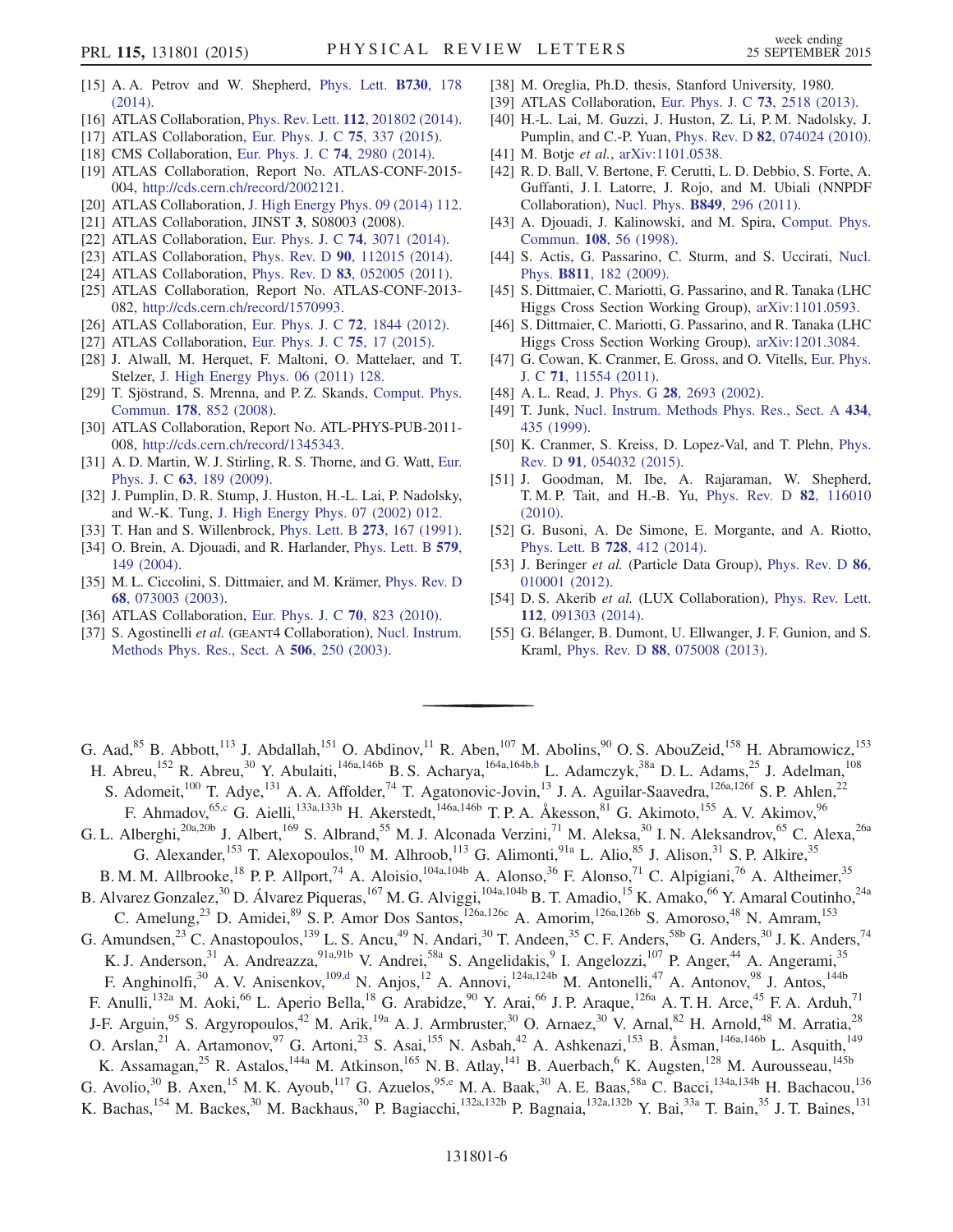<span id="page-6-5"></span><span id="page-6-4"></span><span id="page-6-3"></span><span id="page-6-2"></span><span id="page-6-1"></span><span id="page-6-0"></span>O. K. Baker, <sup>176</sup> P. Balek, <sup>129</sup> T. Balestri, <sup>148</sup> F. Balli, <sup>84</sup> E. Banas, <sup>39</sup> Sw. Banerjee, <sup>173</sup> A. A. E. Bannoura, <sup>175</sup> H. S. Bansil, <sup>18</sup> L. Barak,<sup>30</sup> E. L. Barberio,<sup>88</sup> D. Barberis,<sup>50a,50b</sup> M. Barbero,<sup>85</sup> T. Barillari,<sup>101</sup> M. Barisonzi,<sup>164a,164b</sup> T. Barklow,<sup>143</sup> N. Barlow,<sup>28</sup> S. L. Barnes,<sup>84</sup> B. M. Barnett,<sup>131</sup> R. M. Barnett,<sup>15</sup> Z. Barnovska,<sup>5</sup> A. Baroncelli,<sup>134a</sup> G. Barone,<sup>49</sup> A. J. Barr,<sup>120</sup> F. Barreiro,<sup>82</sup> J. Barreiro Guimarães da Costa,<sup>57</sup> R. Bartoldus,<sup>143</sup> A. E. Barton,<sup>72</sup> P. Bartos,<sup>144a</sup> A. Basalaev,<sup>123</sup> A. Bassalat,<sup>117</sup> A. Basye,<sup>165</sup> R. L. Bates,<sup>53</sup> S. J. Batista,<sup>158</sup> J. R. Batley,<sup>28</sup> M. Battaglia,<sup>137</sup> M. Bauce,<sup>132a,132b</sup> F. Bauer,<sup>136</sup> H. S. Bawa,<sup>143[,f](#page-17-4)</sup> J. B. Beacham,  $^{111}$  M. D. Beattie,  $^{72}$  T. Beau,  $^{80}$  P. H. Beauchemin,  $^{161}$  R. Beccherle,  $^{124}$ <sub>4</sub>,  $^{124b}$  P. Bechtle,  $^{21}$  H. P. Beck,  $^{17,g}$  $^{17,g}$  $^{17,g}$ K. Becker,<sup>120</sup> M. Becker,<sup>83</sup> S. Becker,<sup>100</sup> M. Beckingham,<sup>170</sup> C. Becot,<sup>117</sup> A. J. Beddall,<sup>19c</sup> A. Beddall,<sup>19c</sup> V. A. Bednyakov,<sup>65</sup> C. P. Bee,  $^{148}$  L. J. Beemster,  $^{107}$  T. A. Beermann,  $^{175}$  M. Begel,  $^{25}$  J. K. Behr,  $^{120}$  C. Belanger-Champagne,  $^{87}$  W. H. Bell,  $^{49}$ G. Bella,<sup>153</sup> L. Bellagamba,<sup>20a</sup> A. Bellerive,<sup>29</sup> M. Bellomo,<sup>86</sup> K. Belotskiy,<sup>98</sup> O. Beltramello,<sup>30</sup> O. Benary,<sup>153</sup> D. Benchekroun, <sup>135a</sup> M. Bender, <sup>100</sup> K. Bendtz, <sup>146a, 146b</sup> N. Benekos, <sup>10</sup> Y. Benhammou, <sup>153</sup> E. Benhar Noccioli, <sup>49</sup> J. A. Benitez Garcia,<sup>159b</sup> D. P. Benjamin,<sup>45</sup> J. R. Bensinger,<sup>23</sup> S. Bentvelsen,<sup>107</sup> L. Beresford,<sup>120</sup> M. Beretta,<sup>47</sup> D. Berge,<sup>107</sup> E. Bergeaas Kuutmann,<sup>166</sup> N. Berger,<sup>5</sup> F. Berghaus,<sup>169</sup> J. Beringer,<sup>15</sup> C. Bernard,<sup>22</sup> N. R. Bernard,<sup>86</sup> C. Bernius,<sup>110</sup> F. U. Bernlochner,  $^{21}$  T. Berry,  $^{77}$  P. Berta,  $^{129}$  C. Bertella,  $^{83}$  G. Bertoli,  $^{146a,146b}$  F. Bertolucci,  $^{124a,124b}$  C. Bertsche,  $^{113}$ D. Bertsche,<sup>113</sup> M. I. Besana,<sup>91a</sup> G. J. Besjes,<sup>106</sup> O. Bessidskaia Bylund,<sup>146a,146b</sup> M. Bessner,<sup>42</sup> N. Besson,<sup>136</sup> C. Betancourt,<sup>48</sup> S. Bethke,<sup>101</sup> A. J. Bevan,<sup>76</sup> W. Bhimji,<sup>46</sup> R. M. Bianchi,<sup>125</sup> L. Bianchini,<sup>23</sup> M. Bianco,<sup>30</sup> O. Biebel,<sup>100</sup> S. P. Bieniek,<sup>78</sup> M. Biglietti,<sup>134a</sup> J. Bilbao De Mendizabal,<sup>49</sup> H. Bilokon,<sup>47</sup> M. Bindi,<sup>54</sup> S. Binet,<sup>117</sup> A. Bingul,<sup>19c</sup> C. Bini,<sup>132a,132b</sup> C. W. Black,<sup>150</sup> J. E. Black,<sup>143</sup> K. M. Black,<sup>22</sup> D. Blackburn,<sup>138</sup> R. E. Blair,<sup>6</sup> J.-B. Blanchard,<sup>136</sup> J. E. Blanco,<sup>77</sup> T. Blazek,<sup>144a</sup> I. Bloch,<sup>42</sup> C. Blocker,<sup>23</sup> W. Blum,<sup>83[,a](#page-17-6)</sup> U. Blumenschein,<sup>54</sup> G. J. Bobbink,<sup>107</sup> V. S. Bobrovnikov,<sup>109[,d](#page-17-2)</sup> S. S. Bocchetta,<sup>81</sup> A. Bocci,<sup>45</sup> C. Bock,<sup>100</sup> M. Boehler,<sup>48</sup> J. A. Bogaerts,<sup>30</sup> A. G. Bogdanchikov,<sup>109</sup> C. Bohm,<sup>146a</sup> V. Boisvert,<sup>77</sup> T. Bold,<sup>38a</sup> V. Boldea,<sup>26a</sup> A. S. Boldyrev,<sup>99</sup> M. Bomben,<sup>80</sup> M. Bona,<sup>76</sup> M. Boonekamp,<sup>136</sup> A. Borisov,<sup>130</sup> G. Borissov,<sup>72</sup> S. Borroni,<sup>42</sup> J. Bortfeldt,<sup>100</sup> V. Bortolotto,<sup>60a,60b,60c</sup> K. Bos,<sup>107</sup> D. Boscherini,<sup>20a</sup> M. Bosman,<sup>12</sup> J. Boudreau,<sup>125</sup> J. Bouffard,<sup>2</sup> E. V. Bouhova-Thacker,<sup>72</sup> D. Boumediene,<sup>34</sup> C. Bourdarios,<sup>117</sup> N. Bousson,<sup>114</sup> A. Boveia,<sup>30</sup> J. Boyd,<sup>30</sup> I. R. Boyko,<sup>65</sup> I. Bozic,<sup>13</sup> J. Bracinik,<sup>18</sup> A. Brandt,<sup>8</sup> G. Brandt,<sup>54</sup> O. Brandt,<sup>58a</sup> U. Bratzler,<sup>156</sup> B. Brau,<sup>86</sup> J. E. Brau,<sup>116</sup> H. M. Braun,<sup>17[5,a](#page-17-6)</sup> S. F. Brazzale, <sup>164a, 164c</sup> K. Brendlinger, <sup>122</sup> A. J. Brennan, <sup>88</sup> L. Brenner, <sup>107</sup> R. Brenner, <sup>166</sup> S. Bressler, <sup>172</sup> K. Bristow, <sup>145c</sup> T. M. Bristow,  $^{46}$  D. Britton,  $^{53}$  D. Britzger,  $^{42}$  F. M. Brochu,  $^{28}$  I. Brock,  $^{21}$  R. Brock,  $^{90}$  J. Bronner,  $^{101}$  G. Brooijmans,  $^{35}$ T. Brooks,<sup>77</sup> W. K. Brooks,<sup>32b</sup> J. Brosamer,<sup>15</sup> E. Brost,<sup>116</sup> J. Brown,<sup>55</sup> P. A. Bruckman de Renstrom,<sup>39</sup> D. Bruncko,<sup>144b</sup> R. Bruneliere,<sup>48</sup> A. Bruni,<sup>20a</sup> G. Bruni,<sup>20a</sup> M. Bruschi,<sup>20a</sup> L. Bryngemark,<sup>81</sup> T. Buanes,<sup>14</sup> Q. Buat,<sup>142</sup> P. Buchholz,<sup>141</sup> A. G. Buckley,<sup>53</sup> S. I. Buda,<sup>26a</sup> I. A. Budagov,<sup>65</sup> F. Buehrer,<sup>48</sup> L. Bugge,<sup>119</sup> M. K. Bugge,<sup>119</sup> O. Bulekov,<sup>98</sup> D. Bullock,<sup>8</sup> H. Burckhart,<sup>30</sup> S. H. Burdin,<sup>74</sup> B. Burghgrave,<sup>108</sup> S. Burke,<sup>131</sup> I. Burmeister,<sup>43</sup> E. Busato,<sup>34</sup> D. Büscher,<sup>48</sup> V. Büscher,<sup>83</sup> P. Bussey,<sup>53</sup> J. M. Butler,<sup>22</sup> A. I. Butt,<sup>3</sup> C. M. Buttar,<sup>53</sup> J. M. Butterworth,<sup>78</sup> P. Butti,<sup>107</sup> W. Buttinger,<sup>25</sup> A. Buzatu,<sup>53</sup> A. R. Buzykaev, 109[,d](#page-17-2) S. Cabrera Urbán, <sup>167</sup> D. Caforio, <sup>128</sup> V. M. Cairo, <sup>37a, 37b</sup> O. Cakir, <sup>4a</sup> P. Calafiura, <sup>15</sup> A. Calandri, <sup>136</sup> G. Calderini,<sup>80</sup> P. Calfayan,<sup>100</sup> L. P. Caloba,<sup>24a</sup> D. Calvet,<sup>34</sup> S. Calvet,<sup>34</sup> R. Camacho Toro,<sup>49</sup> S. Camarda,<sup>42</sup> P. Camarri,<sup>133a,133b</sup> D. Cameron,<sup>119</sup> L. M. Caminada,<sup>15</sup> R. Caminal Armadans,<sup>12</sup> S. Campana,<sup>30</sup> M. Campanelli,<sup>78</sup> A. Campoverde,<sup>148</sup> V. Canale,<sup>104a,104b</sup> A. Canepa,<sup>159a</sup> M. Cano Bret,<sup>76</sup> J. Cantero,<sup>82</sup> R. Cantrill,<sup>126a</sup> T. Cao,<sup>40</sup> M. D. M. Capeans Garrido,<sup>30</sup> I. Caprini,<sup>26a</sup> M. Caprini,<sup>26a</sup> M. Capua,<sup>37a,37b</sup> R. Caputo,<sup>83</sup> R. Cardarelli,<sup>133a</sup> T. Carli,<sup>30</sup> G. Carlino,  $^{104a}$  L. Carminati,  $^{91a,91b}$  S. Caron,  $^{106}$  E. Carquin,  $^{32a}$  G. D. Carrillo-Montoya,  $^8$  J. R. Carter,  $^{28}$  J. Carvalho,  $^{126a,126c}$ D. Casadei,<sup>78</sup> M. P. Casado,<sup>12</sup> M. Casolino,<sup>12</sup> E. Castaneda-Miranda,<sup>145b</sup> A. Castelli,<sup>107</sup> V. Castillo Gimenez,<sup>167</sup> N. F. Castro, <sup>126[a,h](#page-17-7)</sup> P. Catastini,<sup>57</sup> A. Catinaccio,<sup>30</sup> J. R. Catmore, <sup>119</sup> A. Cattai, <sup>30</sup> J. Caudron, <sup>83</sup> V. Cavaliere, <sup>165</sup> D. Cavalli, <sup>91a</sup> M. Cavalli-Sforza,<sup>12</sup> V. Cavasinni,<sup>124a,124b</sup> F. Ceradini,<sup>134a,134b</sup> B. C. Cerio,<sup>45</sup> K. Cerny,<sup>129</sup> A. S. Cerqueira,<sup>24b</sup> A. Cerri,<sup>149</sup> L. Cerrito,<sup>76</sup> F. Cerutti,<sup>15</sup> M. Cerv,<sup>30</sup> A. Cervelli,<sup>17</sup> S. A. Cetin,<sup>19b</sup> A. Chafaq,<sup>135a</sup> D. Chakraborty,<sup>108</sup> I. Chalupkova,<sup>129</sup> P. Chang, <sup>165</sup> B. Chapleau,<sup>87</sup> J. D. Chapman,<sup>28</sup> D. G. Charlton, <sup>18</sup> C. C. Chau, <sup>158</sup> C. A. Chavez Barajas, <sup>149</sup> S. Cheatham, <sup>152</sup> A. Chegwidden,<sup>90</sup> S. Chekanov,<sup>6</sup> S. V. Chekulaev,<sup>159a</sup> G. A. Chelkov,<sup>6[5,i](#page-17-8)</sup> M. A. Chelstowska,<sup>89</sup> C. Chen,<sup>64</sup> H. Chen,<sup>25</sup> K. Chen,<sup>148</sup> L. Chen,<sup>33d[,j](#page-17-9)</sup> S. Chen,<sup>33c</sup> X. Chen,<sup>33f</sup> Y. Chen,<sup>67</sup> H. C. Cheng,<sup>89</sup> Y. Cheng,<sup>31</sup> A. Cheplakov,<sup>65</sup> E. Cheremushkina, <sup>130</sup> R. Cherkaoui El Moursli, <sup>135e</sup> V. Chernyatin, <sup>2[5,a](#page-17-6)</sup> E. Cheu, <sup>7</sup> L. Chevalier, <sup>136</sup> V. Chiarella, <sup>47</sup> J. T. Childers, <sup>6</sup> G. Chiodini, <sup>73a</sup> A. S. Chisholm, <sup>18</sup> R. T. Chislett, <sup>78</sup> A. Chitan, <sup>26a</sup> M. V. Chizhov, <sup>65</sup> K. Choi, <sup>61</sup> S. Chouridou, <sup>9</sup> B. K. B. Chow,<sup>100</sup> V. Christodoulou,<sup>78</sup> D. Chromek-Burckhart,<sup>30</sup> M. L. Chu,<sup>151</sup> J. Chudoba,<sup>127</sup> A. J. Chuinard,<sup>87</sup> J. J. Chwastowski,<sup>39</sup> L. Chytka,<sup>115</sup> G. Ciapetti,<sup>132a,132b</sup> A. K. Ciftci,<sup>4a</sup> D. Cinca,<sup>53</sup> V. Cindro,<sup>75</sup> I. A. Cioara,<sup>21</sup> A. Ciocio,<sup>15</sup> Z. H. Citron,<sup>172</sup> M. Ciubancan,<sup>26a</sup> A. Clark,<sup>49</sup> B. L. Clark,<sup>57</sup> P. J. Clark,<sup>46</sup> R. N. Clarke,<sup>15</sup> W. Cleland,<sup>125</sup> C. Clement,<sup>146a,146b</sup> Y. Coadou,  $85$  M. Cobal,  $164a,164c$  A. Coccaro,  $138$  J. Cochran,  $64$  L. Coffey,  $23$  J. G. Cogan,  $143$  B. Cole,  $35$  S. Cole,  $108$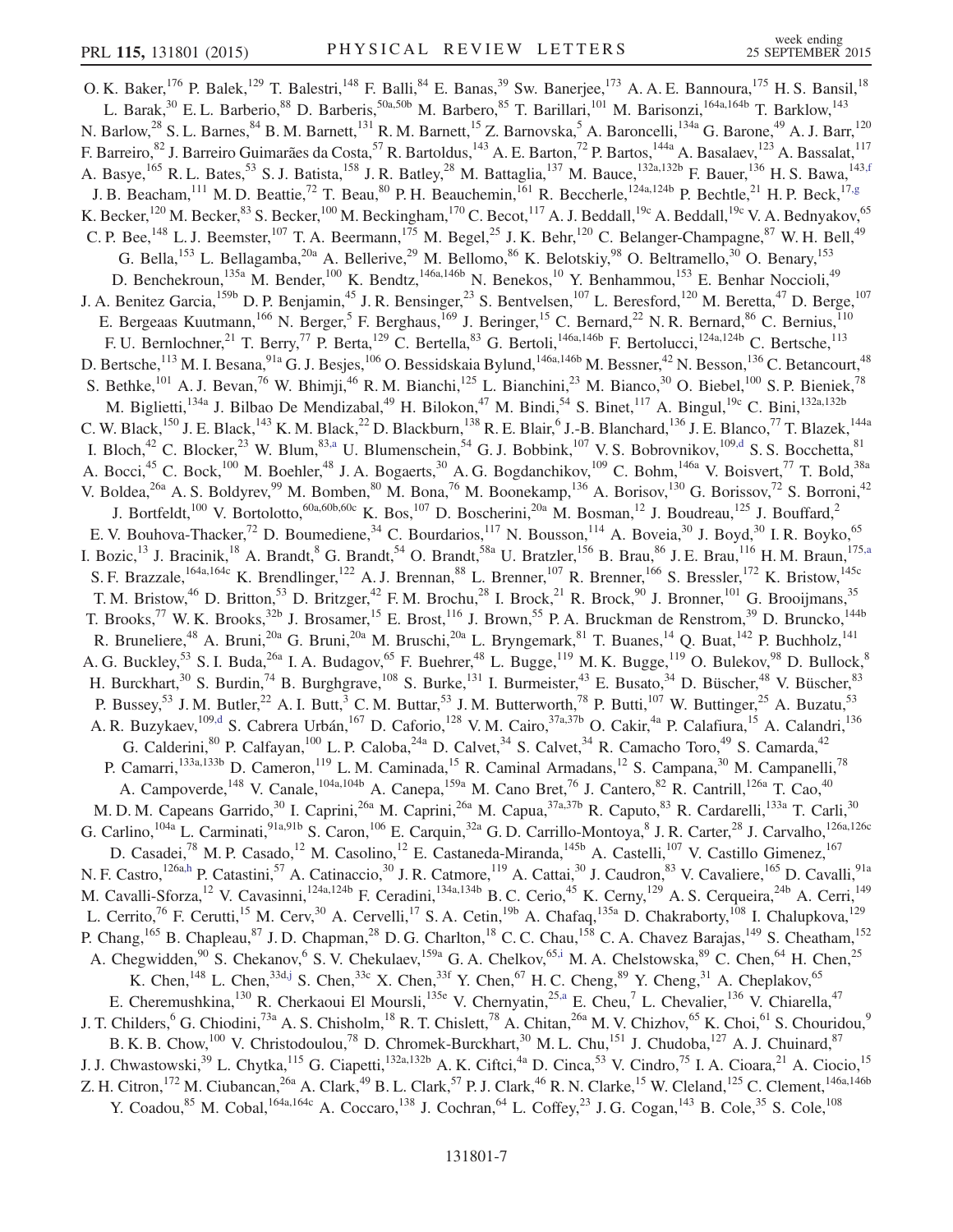<span id="page-7-3"></span><span id="page-7-2"></span><span id="page-7-1"></span><span id="page-7-0"></span>A. P. Colijn,<sup>107</sup> J. Collot,<sup>55</sup> T. Colombo,<sup>58c</sup> G. Compostella,<sup>101</sup> P. Conde Muiño,<sup>126a,126b</sup> E. Coniavitis,<sup>48</sup> S. H. Connell,<sup>145b</sup> I. A. Connelly,<sup>77</sup> S. M. Consonni,<sup>91a,91b</sup> V. Consorti,<sup>48</sup> S. Constantinescu,<sup>26a</sup> C. Conta,<sup>121a,121b</sup> G. Conti,<sup>30</sup> F. Conventi,<sup>104a[,k](#page-17-10)</sup> M. Cooke,<sup>15</sup> B. D. Cooper,<sup>78</sup> A. M. Cooper-Sarkar,<sup>120</sup> T. Cornelissen,<sup>175</sup> M. Corradi,<sup>20a</sup> F. Corriveau,<sup>87,1</sup> A. Corso-Radu,<sup>163</sup> A. Cortes-Gonzalez,<sup>12</sup> G. Cortiana,<sup>101</sup> G. Costa,<sup>91a</sup> M. J. Costa,<sup>167</sup> D. Costanzo,<sup>139</sup> D. Côté,<sup>8</sup> G. Cottin,<sup>28</sup> G. Cowan,<sup>77</sup> B. E. Cox, <sup>84</sup> K. Cranmer, <sup>110</sup> G. Cree, <sup>29</sup> S. Crépé-Renaudin, <sup>55</sup> F. Crescioli, <sup>80</sup> W. A. Cribbs, <sup>146a, 146b</sup> M. Crispin Ortuzar, <sup>120</sup> M. Cristinziani,<sup>21</sup> V. Croft,<sup>106</sup> G. Crosetti,<sup>37a,37b</sup> T. Cuhadar Donszelmann,<sup>139</sup> J. Cummings,<sup>176</sup> M. Curatolo,<sup>47</sup> C. Cuthbert,<sup>150</sup> H. Czirr,<sup>141</sup> P. Czodrowski,<sup>3</sup> S. D'Auria,<sup>53</sup> M. D'Onofrio,<sup>74</sup> M. J. Da Cunha Sargedas De Sousa,<sup>126a,126b</sup> C. Da Via,<sup>84</sup> W. Dabrowski,<sup>38a</sup> A. Dafinca,<sup>120</sup> T. Dai,<sup>89</sup> O. Dale,<sup>14</sup> F. Dallaire,<sup>95</sup> C. Dallapiccola,<sup>86</sup> M. Dam,<sup>36</sup> J. R. Dandoy,<sup>31</sup> N. P. Dang,<sup>48</sup> A. C. Daniells,<sup>18</sup> M. Danninger,<sup>168</sup> M. Dano Hoffmann,<sup>136</sup> V. Dao,<sup>48</sup> G. Darbo,<sup>50a</sup> S. Darmora,<sup>8</sup> J. Dassoulas,<sup>3</sup> A. Dattagupta, <sup>61</sup> W. Davey, <sup>21</sup> C. David, <sup>169</sup> T. Davidek, <sup>129</sup> E. Davies, <sup>12[0,m](#page-17-12)</sup> M. Davies, <sup>153</sup> P. Davison, <sup>78</sup> Y. Davygora, <sup>58a</sup> E. Dawe,  $88$  I. Dawson,  $^{139}$  R. K. Daya-Ishmukhametova,  $^{86}$  K. De,  $^8$  R. de Asmundis,  $^{104a}$  S. De Castro,  $^{20a,20b}$  S. De Cecco,  $^{80}$ N. De Groot,<sup>106</sup> P. de Jong,<sup>107</sup> H. De la Torre,  $82$  F. De Lorenzi,  $64$  L. De Nooij,  $107$  D. De Pedis,  $132a$  A. De Salvo,  $132a$ U. De Sanctis,<sup>149</sup> A. De Santo,<sup>149</sup> J. B. De Vivie De Regie,<sup>117</sup> W. J. Dearnaley,<sup>72</sup> R. Debbe,<sup>25</sup> C. Debenedetti,<sup>137</sup> D. V. Dedovich,<sup>65</sup> I. Deigaard,<sup>107</sup> J. Del Peso,<sup>82</sup> T. Del Prete,<sup>124a,124b</sup> D. Delgove,<sup>117</sup> F. Deliot,<sup>136</sup> C. M. Delitzsch,<sup>49</sup> M. Deliyergiyev,<sup>75</sup> A. Dell'Acqua,<sup>30</sup> L. Dell'Asta,<sup>22</sup> M. Dell'Orso,<sup>124a,124b</sup> M. Della Pietra,<sup>104[a,k](#page-17-10)</sup> D. della Volpe,<sup>49</sup> M. Delmastro,<sup>5</sup> P. A. Delsart,<sup>55</sup> C. Deluca,<sup>107</sup> D. A. DeMarco,<sup>158</sup> S. Demers,<sup>176</sup> M. Demichev,<sup>65</sup> A. Demilly,<sup>80</sup> S. P. Denisov,<sup>130</sup> D. Derendarz,<sup>39</sup> J. E. Derkaoui,<sup>135d</sup> F. Derue,<sup>80</sup> P. Dervan,<sup>74</sup> K. Desch,<sup>21</sup> C. Deterre,<sup>42</sup> P. O. Deviveiros,<sup>30</sup> A. Dewhurst,<sup>131</sup> S. Dhaliwal,<sup>23</sup> A. Di Ciaccio,<sup>133a,133b</sup> L. Di Ciaccio,<sup>5</sup> A. Di Domenico,<sup>132a,132b</sup> C. Di Donato,<sup>104a,104b</sup> A. Di Girolamo,<sup>30</sup> B. Di Girolamo,<sup>30</sup> A. Di Mattia,<sup>152</sup> B. Di Micco,<sup>134a,134b</sup> R. Di Nardo,<sup>47</sup> A. Di Simone,<sup>48</sup> R. Di Sipio,<sup>158</sup> D. Di Valentino,<sup>29</sup> C. Diaconu,<sup>85</sup> M. Diamond,<sup>158</sup> F. A. Dias,<sup>46</sup> M. A. Diaz,<sup>32a</sup> E. B. Diehl,<sup>89</sup> J. Dietrich,<sup>16</sup> S. Diglio,<sup>85</sup> A. Dimitrievska,<sup>13</sup> J. Dingfelder,<sup>21</sup> P. Dita,<sup>26a</sup> S. Dita,<sup>26a</sup> F. Dittus,<sup>30</sup> F. Djama,<sup>85</sup> T. Djobava,<sup>51b</sup> J. I. Djuvsland,<sup>58a</sup> M. A. B. do Vale,<sup>24c</sup> D. Dobos,<sup>30</sup> M. Dobre,<sup>26a</sup> C. Doglioni,<sup>49</sup> T. Dohmae,<sup>155</sup> J. Dolejsi,<sup>129</sup> Z. Dolezal,<sup>129</sup> B. A. Dolgoshein,<sup>98[,a](#page-17-6)</sup> M. Donadelli,<sup>24d</sup> S. Donati,<sup>124a,124b</sup> P. Dondero,<sup>121a,121b</sup> J. Donini,<sup>34</sup> J. Dopke,<sup>131</sup> A. Doria,<sup>104a</sup> M. T. Dova,  $^{71}$  A. T. Doyle,  $^{53}$  E. Drechsler,  $^{54}$  M. Dris,  $^{10}$  E. Dubreuil,  $^{34}$  E. Duchovni,  $^{172}$  G. Duckeck,  $^{100}$  O. A. Ducu,  $^{26a,85}$ D. Duda,<sup>175</sup> A. Dudarev,<sup>30</sup> L. Duflot,<sup>117</sup> L. Duguid,<sup>77</sup> M. Dührssen,<sup>30</sup> M. Dunford,<sup>58a</sup> H. Duran Yildiz,<sup>4a</sup> M. Düren,<sup>52</sup> A. Durglishvili,<sup>51b</sup> D. Duschinger,<sup>44</sup> M. Dyndal,<sup>38a</sup> C. Eckardt,<sup>42</sup> K. M. Ecker,<sup>101</sup> R. C. Edgar,<sup>89</sup> W. Edson,<sup>2</sup> N. C. Edwards,<sup>46</sup> W. Ehrenfeld,<sup>21</sup> T. Eifert,<sup>30</sup> G. Eigen,<sup>14</sup> K. Einsweiler,<sup>15</sup> T. Ekelof,<sup>166</sup> M. El Kacimi,<sup>135c</sup> M. Ellert,<sup>166</sup> S. Elles,<sup>5</sup> F. Ellinghaus,<sup>83</sup> A. A. Elliot,<sup>169</sup> N. Ellis,<sup>30</sup> J. Elmsheuser,<sup>100</sup> M. Elsing,<sup>30</sup> D. Emeliyanov,<sup>131</sup> Y. Enari,<sup>155</sup> O. C. Endner,<sup>83</sup> M. Endo,<sup>118</sup> J. Erdmann,<sup>43</sup> A. Ereditato,<sup>17</sup> G. Ernis,<sup>175</sup> J. Ernst,<sup>2</sup> M. Ernst,<sup>25</sup> S. Errede,<sup>165</sup> E. Ertel,<sup>83</sup> M. Escalier,<sup>117</sup> H. Esch,<sup>43</sup> C. Escobar,<sup>125</sup> B. Esposito,<sup>47</sup> A. I. Etienvre,<sup>136</sup> E. Etzion,<sup>153</sup> H. Evans,<sup>61</sup> A. Ezhilov,<sup>123</sup> L. Fabbri,<sup>20a,20b</sup> G. Facini,<sup>31</sup> R. M. Fakhrutdinov,<sup>130</sup> S. Falciano,<sup>132a</sup> R. J. Falla,<sup>78</sup> J. Faltova,<sup>129</sup> Y. Fang,<sup>33a</sup> M. Fanti,<sup>91a,91b</sup> A. Farbin,<sup>8</sup> A. Farilla,<sup>134a</sup> T. Farooque,<sup>12</sup> S. Farrell,<sup>15</sup> S. M. Farrington,<sup>170</sup> P. Farthouat,<sup>30</sup> F. Fassi,<sup>135e</sup> P. Fassnacht,<sup>30</sup> D. Fassouliotis,<sup>9</sup> M. Faucci Giannelli,<sup>77</sup> A. Favareto,<sup>50a,50b</sup> L. Fayard,<sup>117</sup> P. Federic,<sup>144a</sup> O.L. Fedin,<sup>12[3,n](#page-17-13)</sup> W. Fedorko,<sup>168</sup> S. Feigl,<sup>30</sup> L. Feligioni,<sup>85</sup> C. Feng,<sup>33d</sup> E. J. Feng,<sup>6</sup> H. Feng,<sup>89</sup> A. B. Fenyuk,<sup>130</sup> P. Fernandez Martinez,<sup>167</sup> S. Fernandez Perez,<sup>30</sup> J. Ferrando,<sup>53</sup> A. Ferrari,<sup>166</sup> P. Ferrari,<sup>107</sup> R. Ferrari,<sup>121a</sup> D. E. Ferreira de Lima,<sup>53</sup> A. Ferrer,<sup>167</sup> D. Ferrere,<sup>49</sup> C. Ferretti,<sup>89</sup> A. Ferretto Parodi, <sup>50a,50b</sup> M. Fiascaris, <sup>31</sup> F. Fiedler, <sup>83</sup> A. Filipčič, <sup>75</sup> M. Filipuzzi, <sup>42</sup> F. Filthaut, <sup>106</sup> M. Fincke-Keeler, <sup>169</sup> K. D. Finelli,<sup>150</sup> M. C. N. Fiolhais,<sup>126a,126c</sup> L. Fiorini,<sup>167</sup> A. Firan,<sup>40</sup> A. Fischer,<sup>2</sup> C. Fischer,<sup>12</sup> J. Fischer,<sup>175</sup> W. C. Fisher,<sup>90</sup> E. A. Fitzgerald,<sup>23</sup> M. Flechl,<sup>48</sup> I. Fleck,<sup>141</sup> P. Fleischmann,<sup>89</sup> S. Fleischmann,<sup>175</sup> G. T. Fletcher,<sup>139</sup> G. Fletcher,<sup>76</sup> T. Flick,<sup>175</sup> A. Floderus,  $^{81}$  L. R. Flores Castillo,  $^{60a}$  M. J. Flowerdew,  $^{101}$  A. Formica,  $^{136}$  A. Forti,  $^{84}$  D. Fournier,  $^{117}$  H. Fox,  $^{72}$  S. Fracchia,  $^{12}$ P. Francavilla,  $^{80}$  M. Franchini,  $^{20a,20b}$  D. Francis,  $^{30}$  L. Franconi,  $^{119}$  M. Franklin,  $^{57}$  M. Fraternali,  $^{121a,121b}$  D. Freeborn,  $^{78}$ S. T. French,<sup>28</sup> F. Friedrich,<sup>44</sup> D. Froidevaux,<sup>30</sup> J. A. Frost,<sup>120</sup> C. Fukunaga,<sup>156</sup> E. Fullana Torregrosa,<sup>83</sup> B. G. Fulsom,<sup>143</sup> J. Fuster,<sup>167</sup> C. Gabaldon,<sup>55</sup> O. Gabizon,<sup>175</sup> A. Gabrielli,<sup>20a,20b</sup> A. Gabrielli,<sup>132a,132b</sup> S. Gadatsch,<sup>107</sup> S. Gadomski,<sup>49</sup> G. Gagliardi,<sup>50a,50b</sup> P. Gagnon,<sup>61</sup> C. Galea,<sup>106</sup> B. Galhardo,<sup>126a,126c</sup> E. J. Gallas,<sup>120</sup> B. J. Gallop,<sup>131</sup> P. Gallus,<sup>128</sup> G. Galster,<sup>36</sup> K. K. Gan,  $^{111}$  J. Gao,  $^{33b,85}$  Y. Gao,  $^{46}$  Y. S. Gao,  $^{143,f}$  $^{143,f}$  $^{143,f}$  F. M. Garay Walls,  $^{46}$  F. Garberson,  $^{176}$  C. García,  $^{167}$ J. E. García Navarro,<sup>167</sup> M. Garcia-Sciveres,<sup>15</sup> R. W. Gardner,<sup>31</sup> N. Garelli,<sup>143</sup> V. Garonne,<sup>119</sup> C. Gatti,<sup>47</sup> A. Gaudiello,<sup>50a,50b</sup> G. Gaudio,  $^{121a}$  B. Gaur,  $^{141}$  L. Gauthier,  $^{95}$  P. Gauzzi,  $^{132a,132b}$  I. L. Gavrilenko,  $^{96}$  C. Gay,  $^{168}$  G. Gaycken,  $^{21}$  E. N. Gazis,  $^{10}$ P. Ge,<sup>33d</sup> Z. Gecse,<sup>168</sup> C. N. P. Gee,<sup>131</sup> D. A. A. Geerts,<sup>107</sup> Ch. Geich-Gimbel,<sup>21</sup> M. P. Geisler,<sup>58a</sup> C. Gemme,<sup>50a</sup> M. H. Genest,<sup>55</sup> S. Gentile,<sup>132a,132b</sup> M. George,<sup>54</sup> S. George,<sup>77</sup> D. Gerbaudo,<sup>163</sup> A. Gershon,<sup>153</sup> H. Ghazlane,<sup>135b</sup> B. Giacobbe,<sup>20a</sup> S. Giagu,<sup>132a,132b</sup> V. Giangiobbe,<sup>12</sup> P. Giannetti,<sup>124a,124b</sup> B. Gibbard,<sup>25</sup> S. M. Gibson,<sup>77</sup> M. Gilchriese,<sup>15</sup>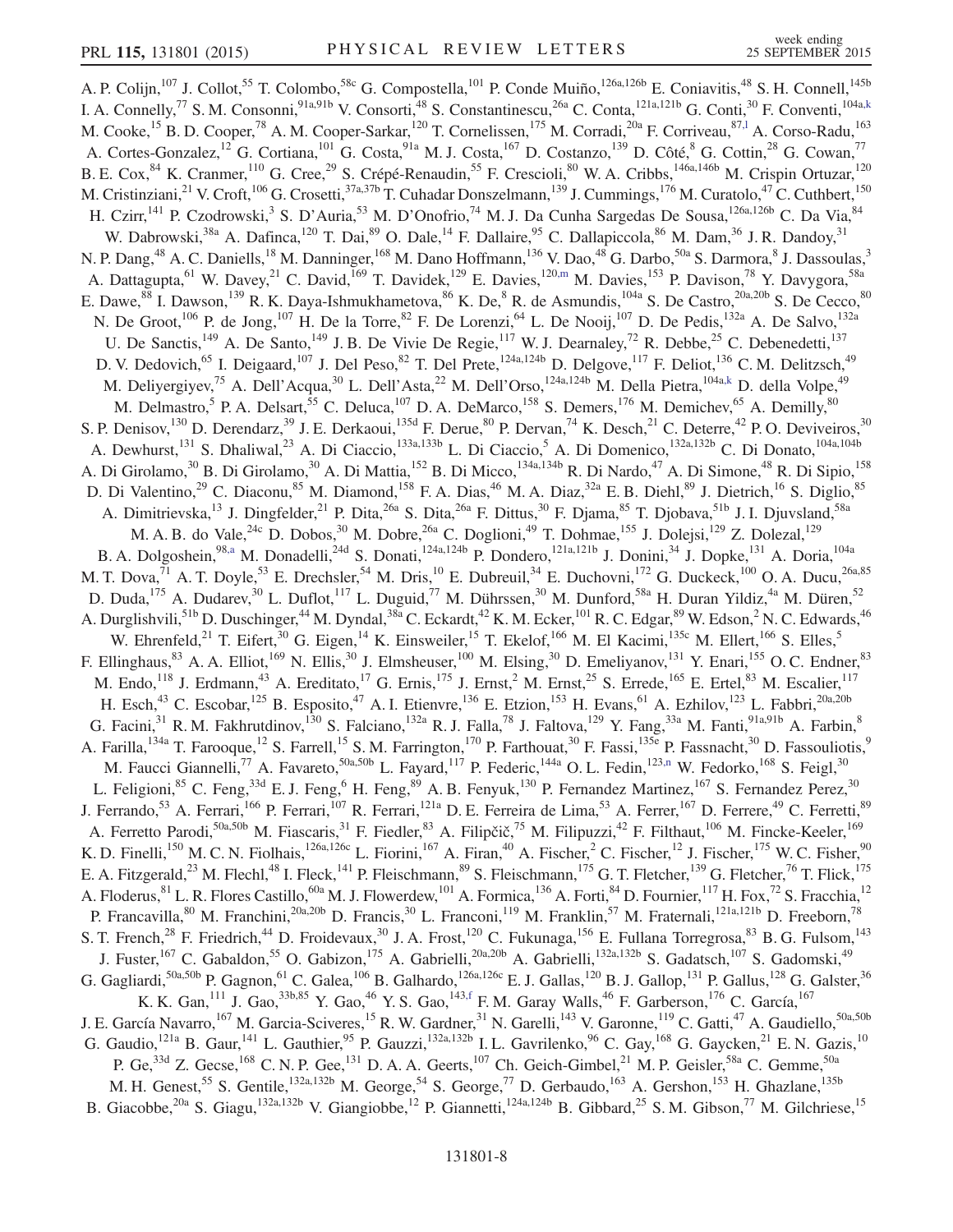<span id="page-8-5"></span><span id="page-8-4"></span><span id="page-8-3"></span><span id="page-8-2"></span><span id="page-8-1"></span><span id="page-8-0"></span>T. P. S. Gillam,<sup>28</sup> D. Gillberg,<sup>30</sup> G. Gilles,<sup>34</sup> D. M. Gingrich,<sup>3[,e](#page-17-3)</sup> N. Giokaris,<sup>9</sup> M. P. Giordani,<sup>164a,164c</sup> F. M. Giorgi,<sup>20a</sup> F. M. Giorgi,<sup>16</sup> P. F. Giraud,<sup>136</sup> P. Giromini,<sup>47</sup> D. Giugni,<sup>91a</sup> C. Giuliani,<sup>48</sup> M. Giulini,<sup>58b</sup> B. K. Gjelsten,<sup>119</sup> S. Gkaitatzis,<sup>154</sup> I. Gkialas,<sup>154</sup> E. L. Gkougkousis,<sup>117</sup> L. K. Gladilin,<sup>99</sup> C. Glasman,<sup>82</sup> J. Glatzer,<sup>30</sup> P. C. F. Glaysher,<sup>46</sup> A. Glazov,<sup>42</sup> M. Goblirsch-Kolb,<sup>101</sup> J. R. Goddard,<sup>76</sup> J. Godlewski,<sup>39</sup> S. Goldfarb,<sup>89</sup> T. Golling,<sup>49</sup> D. Golubkov,<sup>130</sup> A. Gomes,<sup>126a,126b,126d</sup> R. Gonçalo,<sup>126a</sup> J. Goncalves Pinto Firmino Da Costa,<sup>136</sup> L. Gonella,<sup>21</sup> S. González de la Hoz,<sup>167</sup> G. Gonzalez Parra,<sup>12</sup> S. Gonzalez-Sevilla,<sup>49</sup> L. Goossens,<sup>30</sup> P. A. Gorbounov,<sup>97</sup> H. A. Gordon,<sup>25</sup> I. Gorelov,<sup>105</sup> B. Gorini,<sup>30</sup> E. Gorini,<sup>73a,73b</sup> A. Gorišek,<sup>75</sup> E. Gornicki,<sup>39</sup> A. T. Goshaw,<sup>45</sup> C. Gössling,<sup>43</sup> M. I. Gostkin,<sup>65</sup> D. Goujdami,<sup>135c</sup> A. G. Goussiou,<sup>138</sup> N. Govender,<sup>145b</sup> H. M. X. Grabas,<sup>137</sup> L. Graber,<sup>54</sup> I. Grabowska-Bold,<sup>38a</sup> P. Grafström,<sup>20a,20b</sup> K-J. Grahn,<sup>42</sup> J. Gramling,<sup>49</sup> E. Gramstad,<sup>119</sup> S. Grancagnolo,<sup>16</sup> V. Grassi,<sup>148</sup> V. Gratchev,<sup>123</sup> H. M. Gray,<sup>30</sup> E. Graziani,<sup>134a</sup> Z. D. Greenwood,<sup>79,0</sup> K. Gregersen,<sup>78</sup> I. M. Gregor,<sup>42</sup> P. Grenier,<sup>143</sup> J. Griffiths,<sup>8</sup> A. A. Grillo,<sup>137</sup> K. Grimm,<sup>72</sup> S. Grinstein,<sup>12[,p](#page-17-15)</sup> Ph. Gris,<sup>34</sup> J.-F. Grivaz,<sup>117</sup> J. P. Grohs,<sup>44</sup> A. Grohsjean,<sup>42</sup> E. Gross,<sup>172</sup> J. Grosse-Knetter,<sup>54</sup> G. C. Grossi,<sup>79</sup> Z. J. Grout,<sup>149</sup> L. Guan,<sup>33b</sup> J. Guenther,<sup>128</sup> F. Guescini,<sup>49</sup> D. Guest,<sup>176</sup> O. Gueta,<sup>153</sup> E. Guido,<sup>50a,50b</sup> T. Guillemin,<sup>117</sup> S. Guindon,<sup>2</sup> U. Gul,<sup>53</sup> C. Gumpert,<sup>44</sup> J. Guo,<sup>33e</sup> S. Gupta,<sup>120</sup> P. Gutierrez,<sup>113</sup> N. G. Gutierrez Ortiz,<sup>53</sup> C. Gutschow,<sup>44</sup> C. Guyot,<sup>136</sup> C. Gwenlan,<sup>120</sup> C. B. Gwilliam,<sup>74</sup> A. Haas,<sup>110</sup> C. Haber,<sup>15</sup> H. K. Hadavand,<sup>8</sup> N. Haddad,<sup>135e</sup> P. Haefner,<sup>21</sup> S. Hageböck,<sup>21</sup> Z. Hajduk,<sup>39</sup> H. Hakobyan,<sup>177</sup> M. Haleem,<sup>42</sup> J. Haley,<sup>114</sup> D. Hall,<sup>120</sup> G. Halladjian,<sup>90</sup> G. D. Hallewell,<sup>85</sup> K. Hamacher,<sup>175</sup> P. Hamal,<sup>115</sup> K. Hamano,  $^{169}$  M. Hamer,  $^{54}$  A. Hamilton,  $^{145a}$  S. Hamilton,  $^{161}$  G. N. Hamity,  $^{145c}$  P. G. Hamnett,  $^{42}$  L. Han,  $^{33b}$  K. Hanagaki,  $^{118}$ K. Hanawa, <sup>155</sup> M. Hance, <sup>15</sup> P. Hanke, <sup>58a</sup> R. Hanna, <sup>136</sup> J. B. Hansen, <sup>36</sup> J. D. Hansen, <sup>36</sup> M. C. Hansen, <sup>21</sup> P. H. Hansen, <sup>36</sup> K. Hara,<sup>160</sup> A. S. Hard,<sup>173</sup> T. Harenberg,<sup>175</sup> F. Hariri,<sup>117</sup> S. Harkusha,<sup>92</sup> R. D. Harrington,<sup>46</sup> P. F. Harrison,<sup>170</sup> F. Hartjes,<sup>107</sup> M. Hasegawa,  $^{67}$  S. Hasegawa,  $^{103}$  Y. Hasegawa,  $^{140}$  A. Hasib,  $^{113}$  S. Hassani,  $^{136}$  S. Haug,  $^{17}$  R. Hauser,  $^{90}$  L. Hauswald,  $^{44}$ M. Havranek,<sup>127</sup> C. M. Hawkes,<sup>18</sup> R. J. Hawkings,<sup>30</sup> A. D. Hawkins,<sup>81</sup> T. Hayashi,<sup>160</sup> D. Hayden,<sup>90</sup> C. P. Hays,<sup>120</sup> J. M. Hays,<sup>76</sup> H. S. Hayward,<sup>74</sup> S. J. Haywood,<sup>131</sup> S. J. Head,<sup>18</sup> T. Heck,<sup>83</sup> V. Hedberg,<sup>81</sup> L. Heelan,<sup>8</sup> S. Heim,<sup>122</sup> T. Heim,<sup>175</sup> B. Heinemann,<sup>15</sup> L. Heinrich,<sup>110</sup> J. Hejbal,<sup>127</sup> L. Helary,<sup>22</sup> S. Hellman,<sup>146a,146b</sup> D. Hellmich,<sup>21</sup> C. Helsens,<sup>30</sup> J. Henderson,<sup>120</sup> R. C. W. Henderson,<sup>72</sup> Y. Heng,<sup>173</sup> C. Hengler,<sup>42</sup> A. Henrichs,<sup>176</sup> A. M. Henriques Correia,<sup>30</sup> S. Henrot-Versille,<sup>117</sup> G. H. Herbert,  $^{16}$  Y. Hernández Jiménez,  $^{167}$  R. Herrberg-Schubert,  $^{16}$  G. Herten,  $^{48}$  R. Hertenberger,  $^{100}$  L. Hervas,  $^{30}$ G. G. Hesketh,<sup>78</sup> N. P. Hessey,<sup>107</sup> J. W. Hetherly,<sup>40</sup> R. Hickling,<sup>76</sup> E. Higón-Rodriguez,<sup>167</sup> E. Hill,<sup>169</sup> J. C. Hill,<sup>28</sup> K. H. Hiller,<sup>42</sup> S. J. Hillier,<sup>18</sup> I. Hinchliffe,<sup>15</sup> E. Hines,<sup>122</sup> R. R. Hinman,<sup>15</sup> M. Hirose,<sup>157</sup> D. Hirschbuehl,<sup>175</sup> J. Hobbs,<sup>148</sup> N. Hod,<sup>107</sup> M. C. Hodgkinson,<sup>139</sup> P. Hodgson,<sup>139</sup> A. Hoecker,<sup>30</sup> M. R. Hoeferkamp,<sup>105</sup> F. Hoenig,<sup>100</sup> M. Hohlfeld,<sup>83</sup> D. Hohn,<sup>21</sup> T. R. Holmes,<sup>15</sup> M. Homann,<sup>43</sup> T. M. Hong,<sup>125</sup> L. Hooft van Huysduynen,<sup>110</sup> W. H. Hopkins,<sup>116</sup> Y. Horii,<sup>103</sup> A. J. Horton,<sup>142</sup> J-Y. Hostachy,<sup>55</sup> S. Hou,<sup>151</sup> A. Hoummada,<sup>135a</sup> J. Howard,<sup>120</sup> J. Howarth,<sup>42</sup> M. Hrabovsky,<sup>115</sup> I. Hristova,<sup>16</sup> J. Hrivnac, 117 T. Hryn'ova, 5A. Hrynevich, 93 C. Hsu, 145c P. J. Hsu, 15[1,q](#page-17-16) S.-C. Hsu, 138 D. Hu, 35 Q. Hu, 33b X. Hu, 89 Y. Huang, 42 Z. Hubacek,<sup>30</sup> F. Hubaut,<sup>85</sup> F. Huegging,<sup>21</sup> T. B. Huffman,<sup>120</sup> E. W. Hughes,<sup>35</sup> G. Hughes,<sup>72</sup> M. Huhtinen,<sup>30</sup> T. A. Hülsing,<sup>83</sup> N. Huseynov,<sup>65[,c](#page-17-1)</sup> J. Huston,<sup>90</sup> J. Huth,<sup>57</sup> G. Iacobucci,<sup>49</sup> G. Iakovidis,<sup>25</sup> I. Ibragimov,<sup>141</sup> L. Iconomidou-Fayard,<sup>117</sup> E. Ideal,<sup>176</sup> Z. Idrissi,<sup>135e</sup> P. Iengo,<sup>30</sup> O. Igonkina,<sup>107</sup> T. Iizawa,<sup>171</sup> Y. Ikegami,<sup>66</sup> K. Ikematsu,<sup>141</sup> M. Ikeno,<sup>66</sup> Y. Ilchenko,<sup>31[,r](#page-17-17)</sup> D. Iliadis, <sup>154</sup> N. Ilic, <sup>158</sup> Y. Inamaru, <sup>67</sup> T. Ince, <sup>101</sup> P. Ioannou, <sup>9</sup> M. Iodice, <sup>134a</sup> K. Iordanidou, <sup>35</sup> V. Ippolito, <sup>57</sup> A. Irles Quiles, <sup>167</sup> C. Isaksson,<sup>166</sup> M. Ishino,<sup>68</sup> M. Ishitsuka,<sup>157</sup> R. Ishmukhametov,<sup>111</sup> C. Issever,<sup>120</sup> S. Istin,<sup>19a</sup> J. M. Iturbe Ponce,<sup>84</sup> R. Iuppa, $^{133a,133b}$  J. Ivarsson, $^{81}$  W. Iwanski, $^{39}$  H. Iwasaki, $^{66}$  J. M. Izen, $^{41}$  V. Izzo, $^{104a}$  S. Jabbar, $^3$  B. Jackson, $^{122}$  M. Jackson, $^{74}$ P. Jackson,<sup>1</sup> M. R. Jaekel,<sup>30</sup> V. Jain,<sup>2</sup> K. Jakobs,<sup>48</sup> S. Jakobsen,<sup>30</sup> T. Jakoubek,<sup>127</sup> J. Jakubek,<sup>128</sup> D. O. Jamin,<sup>151</sup> D. K. Jana,<sup>79</sup> E. Jansen,<sup>78</sup> R. W. Jansky,<sup>62</sup> J. Janssen,<sup>21</sup> M. Janus,<sup>170</sup> G. Jarlskog,<sup>81</sup> N. Javadov,<sup>6[5,c](#page-17-1)</sup> T. Javůrek,<sup>48</sup> L. Jeanty,<sup>15</sup> J. Jejelava,<sup>51a[,s](#page-17-18)</sup> G.-Y. Jeng,<sup>150</sup> D. Jennens,<sup>88</sup> P. Jenni,<sup>48[,t](#page-17-19)</sup> J. Jentzsch,<sup>43</sup> C. Jeske,<sup>170</sup> S. Jézéquel,<sup>5</sup> H. Ji,<sup>173</sup> J. Jia,<sup>148</sup> Y. Jiang,<sup>33b</sup> S. Jiggins,<sup>78</sup> J. Jimenez Pena,<sup>167</sup> S. Jin,<sup>33a</sup> A. Jinaru,<sup>26a</sup> O. Jinnouchi,<sup>157</sup> M. D. Joergensen,<sup>36</sup> P. Johansson,<sup>139</sup> K. A. Johns,<sup>7</sup> K. Jon-And,  $^{146a,146b}$  G. Jones,  $^{170}$  R. W. L. Jones,  $^{72}$  T. J. Jones,  $^{74}$  J. Jongmanns,  $^{58a}$  P. M. Jorge,  $^{126a,126b}$  K. D. Joshi,  $^{84}$ J. Jovicevic,<sup>159a</sup> X. Ju,<sup>173</sup> C. A. Jung,<sup>43</sup> P. Jussel,<sup>62</sup> A. Juste Rozas,<sup>12[,p](#page-17-15)</sup> M. Kaci,<sup>167</sup> A. Kaczmarska,<sup>39</sup> M. Kado,<sup>117</sup> H. Kagan,<sup>111</sup> M. Kagan,<sup>143</sup> S. J. Kahn,<sup>85</sup> E. Kajomovitz,<sup>45</sup> C. W. Kalderon,<sup>120</sup> S. Kama,<sup>40</sup> A. Kamenshchikov,<sup>130</sup> N. Kanaya, <sup>155</sup> M. Kaneda, <sup>30</sup> S. Kaneti, <sup>28</sup> V. A. Kantserov, <sup>98</sup> J. Kanzaki, <sup>66</sup> B. Kaplan, <sup>110</sup> A. Kapliy, <sup>31</sup> D. Kar, <sup>53</sup> K. Karakostas,<sup>10</sup> A. Karamaoun,<sup>3</sup> N. Karastathis,<sup>10,107</sup> M. J. Kareem,<sup>54</sup> M. Karnevskiy,<sup>83</sup> S. N. Karpov,<sup>65</sup> Z. M. Karpova,<sup>65</sup> K. Karthik,<sup>110</sup> V. Kartvelishvili,<sup>72</sup> A. N. Karyukhin,<sup>130</sup> L. Kashif,<sup>173</sup> R. D. Kass,<sup>111</sup> A. Kastanas,<sup>14</sup> Y. Kataoka,<sup>155</sup> A. Katre,<sup>49</sup> J. Katzy,<sup>42</sup> K. Kawagoe,<sup>70</sup> T. Kawamoto,<sup>155</sup> G. Kawamura,<sup>54</sup> S. Kazama,<sup>155</sup> V. F. Kazanin,<sup>10[9,d](#page-17-2)</sup> M. Y. Kazarinov,<sup>65</sup> R. Keeler, <sup>169</sup> R. Kehoe, <sup>40</sup> J. S. Keller, <sup>42</sup> J. J. Kempster, <sup>77</sup> H. Keoshkerian, <sup>84</sup> O. Kepka, <sup>127</sup> B. P. Kerševan, <sup>75</sup> S. Kersten, <sup>175</sup> R. A. Keyes,  $^{87}$  F. Khalil-zada,  $^{11}$  H. Khandanyan,  $^{146a,146b}$  A. Khanov,  $^{114}$  A. G. Kharlamov,  $^{109,d}$  $^{109,d}$  $^{109,d}$  T. J. Khoo,  $^{28}$  V. Khovanskiy,  $^{97}$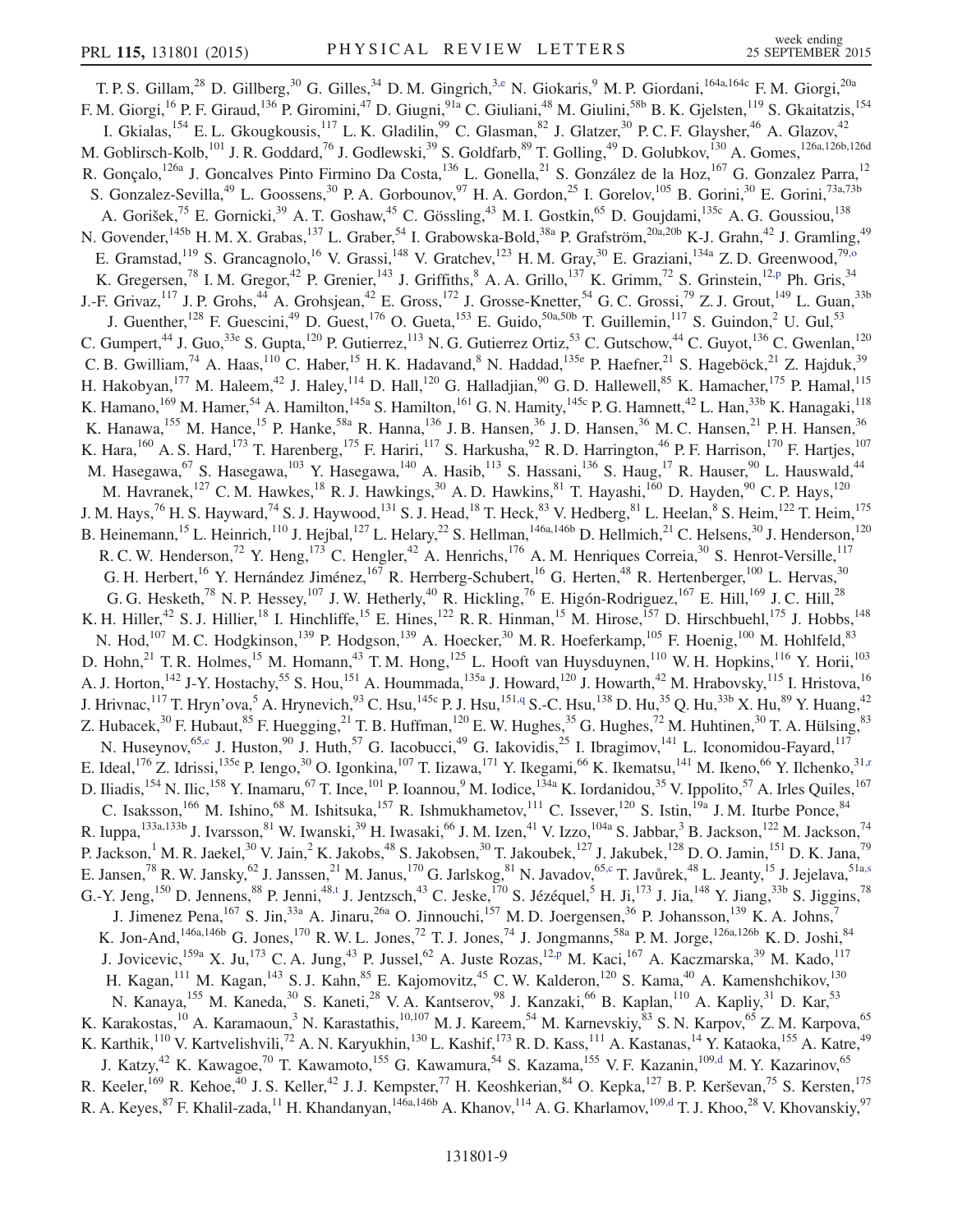<span id="page-9-5"></span><span id="page-9-4"></span><span id="page-9-3"></span><span id="page-9-2"></span><span id="page-9-1"></span><span id="page-9-0"></span>E. Khramov,  $^{65}$  J. Khubua,  $^{51b,u}$  $^{51b,u}$  $^{51b,u}$  H. Y. Kim,  $^{8}$  H. Kim,  $^{146a,146b}$  S. H. Kim,  $^{160}$  Y. Kim,  $^{31}$  N. Kimura,  $^{154}$  O. M. Kind,  $^{16}$  B. T. King,  $^{74}$ M. King,<sup>167</sup> R. S. B. King,<sup>120</sup> S. B. King,<sup>168</sup> J. Kirk,<sup>131</sup> A. E. Kiryunin,<sup>101</sup> T. Kishimoto,<sup>67</sup> D. Kisielewska,<sup>38a</sup> F. Kiss,<sup>48</sup> K. Kiuchi,<sup>160</sup> O. Kivernyk,<sup>136</sup> E. Kladiva,<sup>144b</sup> M. H. Klein,<sup>35</sup> M. Klein,<sup>74</sup> U. Klein,<sup>74</sup> K. Kleinknecht,<sup>83</sup> P. Klimek,<sup>146a,146b</sup> A. Klimentov,<sup>25</sup> R. Klingenberg,<sup>43</sup> J. A. Klinger,<sup>84</sup> T. Klioutchnikova,<sup>30</sup> P. F. Klok,<sup>106</sup> E.-E. Kluge,<sup>58a</sup> P. Kluit,<sup>107</sup> S. Kluth,<sup>101</sup> E. Kneringer,<sup>62</sup> E. B. F. G. Knoops,<sup>85</sup> A. Knue,<sup>53</sup> A. Kobayashi,<sup>155</sup> D. Kobayashi,<sup>157</sup> T. Kobayashi,<sup>155</sup> M. Kobel,<sup>44</sup> M. Kocian,<sup>143</sup> P. Kodys,<sup>129</sup> T. Koffas,<sup>29</sup> E. Koffeman,<sup>107</sup> L. A. Kogan,<sup>120</sup> S. Kohlmann,<sup>175</sup> Z. Kohout,<sup>128</sup> T. Kohriki,<sup>66</sup> T. Koi,<sup>143</sup> H. Kolanoski,<sup>16</sup> I. Koletsou,<sup>5</sup> A. A. Komar,<sup>9[6,a](#page-17-6)</sup> Y. Komori,<sup>155</sup> T. Kondo,<sup>66</sup> N. Kondrashova,<sup>42</sup> K. Köneke,<sup>48</sup> A. C. König,<sup>106</sup> S. König,<sup>83</sup> T. Kono,<sup>66[,v](#page-17-21)</sup> R. Konoplich,<sup>110[,w](#page-17-22)</sup> N. Konstantinidis,<sup>78</sup> R. Kopeliansky,<sup>152</sup> S. Koperny,<sup>38a</sup> L. Köpke,<sup>83</sup> A. K. Kopp,<sup>48</sup> K. Korcyl,<sup>39</sup> K. Kordas,<sup>154</sup> A. Korn,<sup>78</sup> A. A. Korol,<sup>10[9,d](#page-17-2)</sup> I. Korolkov,<sup>12</sup> E. V. Korolkova,<sup>139</sup> O. Kortner,<sup>101</sup> S. Kortner,<sup>101</sup> T. Kosek,<sup>129</sup> V. V. Kostyukhin,<sup>21</sup> V. M. Kotov,<sup>65</sup> A. Kotwal,<sup>45</sup> A. Kourkoumeli-Charalampidi,<sup>154</sup> C. Kourkoumelis, <sup>9</sup> V. Kouskoura, <sup>25</sup> A. Koutsman, <sup>159a</sup> R. Kowalewski, <sup>169</sup> T. Z. Kowalski, <sup>38a</sup> W. Kozanecki, <sup>136</sup> A. S. Kozhin,<sup>130</sup> V. A. Kramarenko,<sup>99</sup> G. Kramberger,<sup>75</sup> D. Krasnopevtsev,<sup>98</sup> M. W. Krasny,<sup>80</sup> A. Krasznahorkay,<sup>30</sup> J. K. Kraus,<sup>21</sup> A. Kravchenko,<sup>25</sup> S. Kreiss,<sup>110</sup> M. Kretz,<sup>58c</sup> J. Kretzschmar,<sup>74</sup> K. Kreutzfeldt,<sup>52</sup> P. Krieger,<sup>158</sup> K. Krizka,<sup>31</sup> K. Kroeninger,<sup>43</sup> H. Kroha,<sup>101</sup> J. Kroll,<sup>122</sup> J. Kroseberg,<sup>21</sup> J. Krstic,<sup>13</sup> U. Kruchonak,<sup>65</sup> H. Krüger,<sup>21</sup> N. Krumnack,<sup>64</sup> Z. V. Krumshteyn,<sup>65</sup> A. Kruse,<sup>173</sup> M. C. Kruse,<sup>45</sup> M. Kruskal,<sup>22</sup> T. Kubota,<sup>88</sup> H. Kucuk,<sup>78</sup> S. Kuday,<sup>4b</sup> S. Kuehn,<sup>48</sup> A. Kugel,<sup>58c</sup> F. Kuger,<sup>174</sup> A. Kuhl,<sup>137</sup> T. Kuhl,<sup>42</sup> V. Kukhtin,<sup>65</sup> Y. Kulchitsky,<sup>92</sup> S. Kuleshov,<sup>32b</sup> M. Kuna,<sup>132a,132b</sup> T. Kunigo,<sup>68</sup> A. Kupco,<sup>127</sup> H. Kurashige,<sup>67</sup> Y. A. Kurochkin,<sup>92</sup> R. Kurumida,<sup>67</sup> V. Kus,<sup>127</sup> E. S. Kuwertz,<sup>169</sup> M. Kuze,<sup>157</sup> J. Kvita,<sup>115</sup> T. Kwan,<sup>169</sup> D. Kyriazopoulos,<sup>139</sup> A. La Rosa,<sup>49</sup> J. L. La Rosa Navarro,<sup>24d</sup> L. La Rotonda,<sup>37a,37b</sup> C. Lacasta,<sup>167</sup> F. Lacava, <sup>132a, 132b</sup> J. Lacey, <sup>29</sup> H. Lacker, <sup>16</sup> D. Lacour, <sup>80</sup> V. R. Lacuesta, <sup>167</sup> E. Ladygin, <sup>65</sup> R. Lafaye, <sup>5</sup> B. Laforge, <sup>80</sup> T. Lagouri,<sup>176</sup> S. Lai,<sup>48</sup> L. Lambourne,<sup>78</sup> S. Lammers,<sup>61</sup> C.L. Lampen,<sup>7</sup> W. Lampl,<sup>7</sup> E. Lançon,<sup>136</sup> U. Landgraf,<sup>48</sup> M. P. J. Landon,<sup>76</sup> V. S. Lang,<sup>58a</sup> J. C. Lange,<sup>12</sup> A. J. Lankford,<sup>163</sup> F. Lanni,<sup>25</sup> K. Lantzsch,<sup>30</sup> S. Laplace,<sup>80</sup> C. Lapoire,<sup>30</sup> J. F. Laporte,<sup>136</sup> T. Lari,<sup>91a</sup> F. Lasagni Manghi,<sup>20a,20b</sup> M. Lassnig,<sup>30</sup> P. Laurelli,<sup>47</sup> W. Lavrijsen,<sup>15</sup> A. T. Law,<sup>137</sup> P. Laycock,<sup>74</sup> O. Le Dortz,  $80$  E. Le Guirriec,  $85$  E. Le Menedeu,  $12$  M. LeBlanc,  $169$  T. LeCompte,  $6$  F. Ledroit-Guillon,  $55$  C. A. Lee,  $145b$ S. C. Lee,<sup>151</sup> L. Lee,<sup>1</sup> G. Lefebvre,<sup>80</sup> M. Lefebvre,<sup>169</sup> F. Legger,<sup>100</sup> C. Leggett,<sup>15</sup> A. Lehan,<sup>74</sup> G. Lehmann Miotto,<sup>30</sup> X. Lei,<sup>7</sup> W. A. Leight,<sup>29</sup> A. Leisos,<sup>154[,x](#page-17-23)</sup> A. G. Leister,<sup>176</sup> M. A. L. Leite,<sup>24d</sup> R. Leitner,<sup>129</sup> D. Lellouch,<sup>172</sup> B. Lemmer,<sup>54</sup> K. J. C. Leney,<sup>78</sup> T. Lenz,<sup>21</sup> B. Lenzi,<sup>30</sup> R. Leone,<sup>7</sup> S. Leone,<sup>124a,124b</sup> C. Leonidopoulos,<sup>46</sup> S. Leontsinis,<sup>10</sup> C. Leroy,<sup>95</sup> C. G. Lester,<sup>28</sup> M. Levchenko,<sup>123</sup> J. Levêque,<sup>5</sup> D. Levin,<sup>89</sup> L. J. Levinson,<sup>172</sup> M. Levy,<sup>18</sup> A. Lewis,<sup>120</sup> A. M. Leyko,<sup>21</sup> M. Leyton,<sup>41</sup> B. Li,<sup>33[b,y](#page-17-24)</sup> H. Li,<sup>148</sup> H. L. Li,<sup>31</sup> L. Li,<sup>45</sup> L. Li,<sup>33e</sup> S. Li,<sup>45</sup> Y. Li,<sup>33[c,z](#page-17-25)</sup> Z. Liang,<sup>137</sup> H. Liao,<sup>34</sup> B. Liberti,<sup>133a</sup> A. Liblong,  $^{158}$  P. Lichard,  $^{30}$  K. Lie,  $^{165}$  J. Liebal,  $^{21}$  W. Liebig,  $^{14}$  C. Limbach,  $^{21}$  A. Limosani,  $^{150}$  S. C. Lin,  $^{151,aa}$  $^{151,aa}$  $^{151,aa}$  T. H. Lin,  $^{83}$ F. Linde, <sup>107</sup> B. E. Lindquist, <sup>148</sup> J. T. Linnemann, <sup>90</sup> E. Lipeles, <sup>122</sup> A. Lipniacka, <sup>14</sup> M. Lisovyi, <sup>42</sup> T. M. Liss, <sup>165</sup> D. Lissauer, <sup>25</sup> A. Lister,<sup>168</sup> A. M. Litke,<sup>137</sup> B. Liu,<sup>15[1,bb](#page-17-27)</sup> D. Liu,<sup>151</sup> J. Liu,<sup>85</sup> J. B. Liu,<sup>33b</sup> K. Liu,<sup>85</sup> L. Liu,<sup>165</sup> M. Liu,<sup>45</sup> M. Liu,<sup>33b</sup> Y. Liu,<sup>33b</sup> M. Livan,<sup>121a,121b</sup> A. Lleres,<sup>55</sup> J. Llorente Merino,<sup>82</sup> S. L. Lloyd,<sup>76</sup> F. Lo Sterzo,<sup>151</sup> E. Lobodzinska,<sup>42</sup> P. Loch,<sup>7</sup> W. S. Lockman,<sup>137</sup> F. K. Loebinger,<sup>84</sup> A. E. Loevschall-Jensen,<sup>36</sup> A. Loginov,<sup>176</sup> T. Lohse,<sup>16</sup> K. Lohwasser,<sup>42</sup> M. Lokajicek,<sup>127</sup> B. A. Long,<sup>22</sup> J. D. Long,<sup>89</sup> R. E. Long,<sup>72</sup> K. A. Looper,<sup>111</sup> L. Lopes,<sup>126a</sup> D. Lopez Mateos,<sup>57</sup> B. Lopez Paredes,<sup>139</sup> I. Lopez Paz,<sup>12</sup> J. Lorenz,<sup>100</sup> N. Lorenzo Martinez,<sup>61</sup> M. Losada,<sup>162</sup> P. Loscutoff,<sup>15</sup> P. J. Lösel,<sup>100</sup> X. Lou,<sup>33a</sup> A. Lounis,<sup>117</sup> J. Love,<sup>6</sup> P. A. Love,<sup>72</sup> N. Lu,<sup>89</sup> H. J. Lubatti,<sup>138</sup> C. Luci,<sup>132a,132b</sup> A. Lucotte,<sup>55</sup> F. Luehring,<sup>61</sup> W. Lukas,<sup>62</sup> L. Luminari,<sup>132a</sup> O. Lundberg,<sup>146a,146b</sup> B. Lund-Jensen,<sup>147</sup> D. Lynn,<sup>25</sup> R. Lysak,<sup>127</sup> E. Lytken,<sup>81</sup> H. Ma,<sup>25</sup> L. L. Ma,<sup>33d</sup> G. Maccarrone,<sup>47</sup> A. Macchiolo,<sup>101</sup> C. M. Macdonald,<sup>139</sup> J. Machado Miguens,<sup>122,126b</sup> D. Macina,<sup>30</sup> D. Madaffari,<sup>85</sup> R. Madar,<sup>34</sup> H. J. Maddocks,<sup>72</sup> W. F. Mader,<sup>44</sup> A. Madsen,<sup>166</sup> S. Maeland,<sup>14</sup> T. Maeno,<sup>25</sup> A. Maevskiy,<sup>99</sup> E. Magradze,<sup>54</sup> K. Mahboubi,<sup>48</sup> J. Mahlstedt,<sup>107</sup> C. Maiani,<sup>136</sup> C. Maidantchik,<sup>24a</sup> A. A. Maier,<sup>101</sup> T. Maier,<sup>100</sup> A. Maio,<sup>126a,126b,126d</sup> S. Majewski,<sup>116</sup> Y. Makida,<sup>66</sup> N. Makovec,<sup>117</sup> B. Malaescu,<sup>80</sup> Pa. Malecki,<sup>39</sup> V. P. Maleev,<sup>123</sup> F. Malek,<sup>55</sup> U. Mallik,<sup>63</sup> D. Malon,<sup>6</sup> C. Malone,<sup>143</sup> S. Maltezos,<sup>10</sup> V. M. Malyshev,<sup>109</sup> S. Malyukov,<sup>30</sup> J. Mamuzic,<sup>42</sup> G. Mancini,<sup>47</sup> B. Mandelli,<sup>30</sup> L. Mandelli,<sup>91a</sup> I. Mandić,<sup>75</sup> R. Mandrysch,<sup>63</sup> J. Maneira, 126a,126b A. Manfredini, 101 L. Manhaes de Andrade Filho,<sup>24b</sup> J. Manjarres Ramos,<sup>159b</sup> A. Mann,<sup>100</sup> P. M. Manning,<sup>137</sup> A. Manousakis-Katsikakis,<sup>9</sup> B. Mansoulie,<sup>136</sup> R. Mantifel,<sup>87</sup> M. Mantoani,<sup>54</sup> L. Mapelli,<sup>30</sup> L. March,<sup>145c</sup> G. Marchiori,<sup>80</sup> M. Marcisovsky,<sup>127</sup> C. P. Marino,<sup>169</sup> M. Marjanovic,<sup>13</sup> F. Marroquim,<sup>24a</sup> S. P. Marsden,<sup>84</sup> Z. Marshall,<sup>15</sup> L. F. Marti,<sup>17</sup> S. Marti-Garcia,<sup>167</sup> B. Martin,<sup>90</sup> T. A. Martin,<sup>170</sup> V. J. Martin,<sup>46</sup> B. Martin dit Latour,<sup>14</sup> M. Martinez,<sup>12[,p](#page-17-15)</sup> S. Martin-Haugh,<sup>131</sup> V. S. Martoiu,<sup>26a</sup> A. C. Martyniuk,<sup>78</sup> M. Marx,<sup>138</sup> F. Marzano,<sup>132a</sup> A. Marzin,<sup>30</sup> L. Masetti,<sup>83</sup> T. Mashimo,<sup>155</sup> R. Mashinistov,<sup>96</sup> J. Masik,<sup>84</sup> A. L. Maslennikov, <sup>10[9,d](#page-17-2)</sup> I. Massa, <sup>20a, 20b</sup> L. Massa, <sup>20a, 20b</sup> N. Massol, <sup>5</sup> P. Mastrandrea, <sup>148</sup> A. Mastroberardino, <sup>37a, 37b</sup>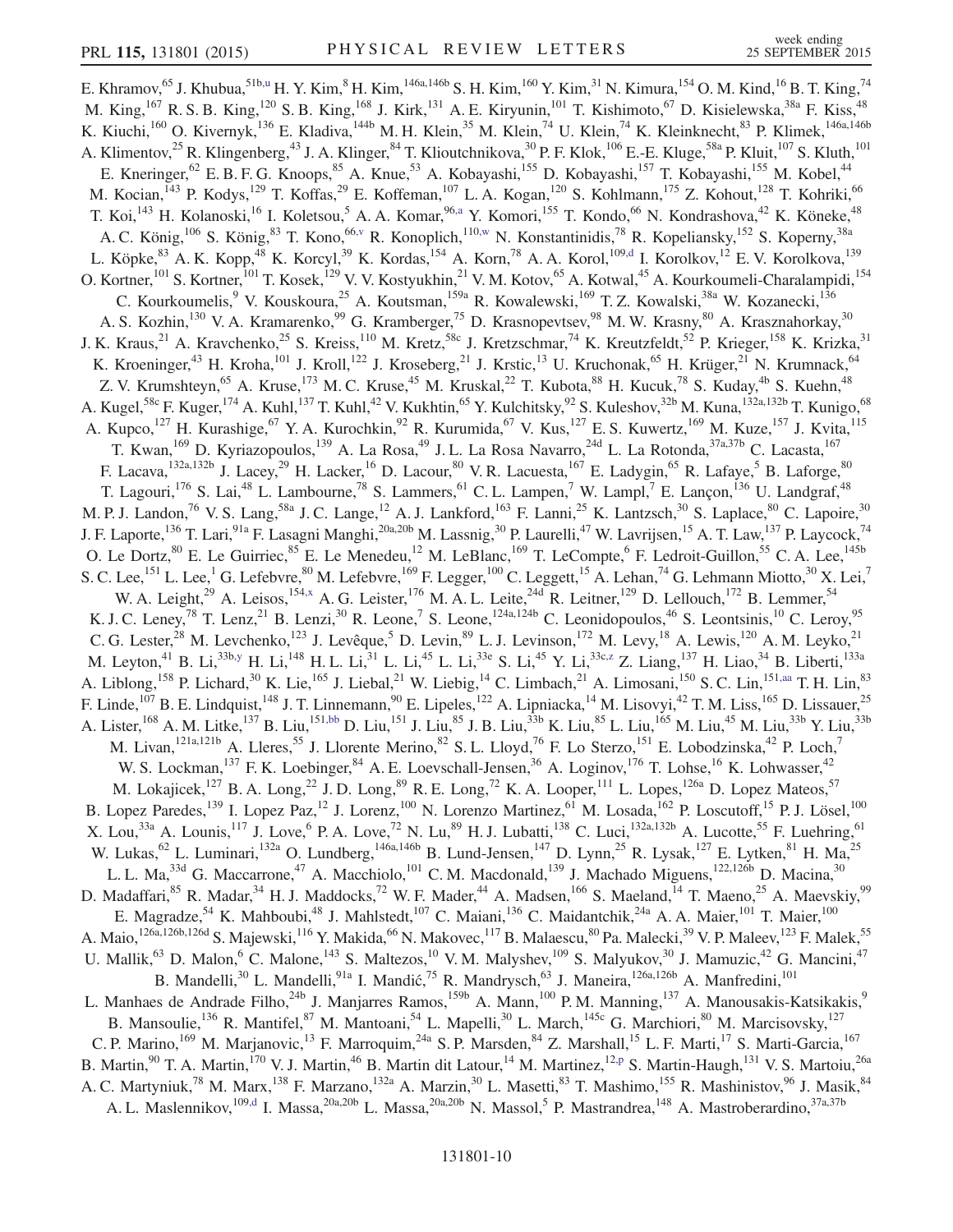<span id="page-10-2"></span><span id="page-10-1"></span><span id="page-10-0"></span>T. Masubuchi,<sup>155</sup> P. Mättig,<sup>175</sup> J. Mattmann,<sup>83</sup> J. Maurer,<sup>26a</sup> S. J. Maxfield,<sup>74</sup> D. A. Maximov,<sup>10[9,d](#page-17-2)</sup> R. Mazini,<sup>151</sup> S. M. Mazza,<sup>91a,91b</sup> L. Mazzaferro,<sup>133a,133b</sup> G. Mc Goldrick,<sup>158</sup> S. P. Mc Kee,<sup>89</sup> A. McCarn,<sup>89</sup> R. L. McCarthy,<sup>148</sup> T. G. McCarthy,<sup>29</sup> N. A. McCubbin,<sup>131</sup> K. W. McFarlane,<sup>5[6,a](#page-17-6)</sup> J. A. Mcfayden,<sup>78</sup> G. Mchedlidze,<sup>54</sup> S. J. McMahon,<sup>131</sup> R. A. McPherson,  $^{169,1}$  M. Medinnis,  $^{42}$  S. Meehan,  $^{145a}$  S. Mehlhase,  $^{100}$  A. Mehta,  $^{74}$  K. Meier,  $^{58a}$  C. Meineck,  $^{100}$  B. Meirose,  $^{41}$ B. R. Mellado Garcia, <sup>145c</sup> F. Meloni, <sup>17</sup> A. Mengarelli, <sup>20a, 20b</sup> S. Menke, <sup>101</sup> E. Meoni, <sup>161</sup> K. M. Mercurio, <sup>57</sup> S. Mergelmeyer, <sup>21</sup> P. Mermod,<sup>49</sup> L. Merola, <sup>104a, 104b</sup> C. Meroni, <sup>91a</sup> F. S. Merritt, <sup>31</sup> A. Messina, <sup>132a, 132b</sup> J. Metcalfe, <sup>25</sup> A. S. Mete, <sup>163</sup> C. Meyer, <sup>83</sup> C. Meyer,<sup>122</sup> J-P. Meyer,<sup>136</sup> J. Meyer,<sup>107</sup> R. P. Middleton,<sup>131</sup> S. Miglioranzi,<sup>164a,164c</sup> L. Mijović,<sup>21</sup> G. Mikenberg,<sup>172</sup> M. Mikestikova, <sup>127</sup> M. Mikuž,<sup>75</sup> M. Milesi,<sup>88</sup> A. Milic,<sup>30</sup> D. W. Miller,<sup>31</sup> C. Mills,<sup>46</sup> A. Milov, <sup>172</sup> D. A. Milstead, <sup>146a, 146b</sup> A. A. Minaenko,<sup>130</sup> Y. Minami,<sup>155</sup> I. A. Minashvili,<sup>65</sup> A. I. Mincer,<sup>110</sup> B. Mindur,<sup>38a</sup> M. Mineev,<sup>65</sup> Y. Ming,<sup>173</sup> L. M. Mir,<sup>12</sup> T. Mitani,<sup>171</sup> J. Mitrevski,<sup>100</sup> V. A. Mitsou,<sup>167</sup> A. Miucci,<sup>49</sup> P. S. Miyagawa,<sup>139</sup> J. U. Mjörnmark,<sup>81</sup> T. Moa,<sup>146a,146b</sup> K. Mochizuki, <sup>85</sup> S. Mohapatra, <sup>35</sup> W. Mohr, <sup>48</sup> S. Molander, <sup>146a, 146b</sup> R. Moles-Valls, <sup>167</sup> K. Mönig, <sup>42</sup> C. Monini, <sup>55</sup> J. Monk, <sup>36</sup> E. Monnier, <sup>85</sup> J. Montejo Berlingen, <sup>12</sup> F. Monticelli, <sup>71</sup> S. Monzani, <sup>132a, 132b</sup> R. W. Moore, <sup>3</sup> N. Morange, <sup>117</sup> D. Moreno, <sup>162</sup> M. Moreno Llácer,<sup>54</sup> P. Morettini,<sup>50a</sup> M. Morgenstern,<sup>44</sup> M. Morii,<sup>57</sup> M. Morinaga,<sup>155</sup> V. Morisbak,<sup>119</sup> S. Moritz,<sup>83</sup> A. K. Morley, <sup>147</sup> G. Mornacchi, <sup>30</sup> J. D. Morris, <sup>76</sup> S. S. Mortensen, <sup>36</sup> A. Morton, <sup>53</sup> L. Morvaj, <sup>103</sup> M. Mosidze, <sup>51b</sup> J. Moss, <sup>111</sup> K. Motohashi,<sup>157</sup> R. Mount,<sup>143</sup> E. Mountricha,<sup>25</sup> S. V. Mouraviev,<sup>9[6,a](#page-17-6)</sup> E. J. W. Moyse,<sup>86</sup> S. Muanza,<sup>85</sup> R. D. Mudd,<sup>18</sup> F. Mueller,<sup>101</sup> J. Mueller,<sup>125</sup> K. Mueller,<sup>21</sup> R. S. P. Mueller,<sup>100</sup> T. Mueller,<sup>28</sup> D. Muenstermann,<sup>49</sup> P. Mullen,<sup>53</sup> Y. Munwes,<sup>153</sup> J. A. Murillo Quijada,<sup>18</sup> W. J. Murray,<sup>170,131</sup> H. Musheghyan,<sup>54</sup> E. Musto,<sup>152</sup> A. G. Myagkov,<sup>13[0,cc](#page-17-28)</sup> M. Myska,<sup>128</sup> O. Nackenhorst,<sup>54</sup> J. Nadal,<sup>54</sup> K. Nagai,<sup>120</sup> R. Nagai,<sup>157</sup> Y. Nagai,<sup>85</sup> K. Nagano,<sup>66</sup> A. Nagarkar,<sup>111</sup> Y. Nagasaka,<sup>59</sup> K. Nagata,<sup>160</sup> M. Nagel,<sup>101</sup> E. Nagy,<sup>85</sup> A. M. Nairz,<sup>30</sup> Y. Nakahama,<sup>30</sup> K. Nakamura,<sup>66</sup> T. Nakamura,<sup>155</sup> I. Nakano,<sup>112</sup> H. Namasivayam,<sup>41</sup> R. F. Naranjo Garcia,<sup>42</sup> R. Narayan,<sup>31</sup> T. Naumann,<sup>42</sup> G. Navarro,<sup>162</sup> R. Nayyar,<sup>7</sup> H. A. Neal,<sup>89</sup> P. Yu. Nechaeva, <sup>96</sup> T. J. Neep, <sup>84</sup> P. D. Nef, <sup>143</sup> A. Negri, <sup>121a,121b</sup> M. Negrini, <sup>20a</sup> S. Nektarijevic, <sup>106</sup> C. Nellist, <sup>117</sup> A. Nelson, <sup>163</sup> S. Nemecek,<sup>127</sup> P. Nemethy,<sup>110</sup> A. A. Nepomuceno,<sup>24a</sup> M. Nessi,<sup>3[0,dd](#page-17-29)</sup> M. S. Neubauer,<sup>165</sup> M. Neumann,<sup>175</sup> R. M. Neves,<sup>110</sup> P. Nevski,<sup>25</sup> P. R. Newman,<sup>18</sup> D. H. Nguyen,<sup>6</sup> R. B. Nickerson,<sup>120</sup> R. Nicolaidou,<sup>136</sup> B. Nicquevert,<sup>30</sup> J. Nielsen,<sup>137</sup> N. Nikiforou,<sup>35</sup> A. Nikiforov,<sup>16</sup> V. Nikolaenko,<sup>13[0,cc](#page-17-28)</sup> I. Nikolic-Audit,<sup>80</sup> K. Nikolopoulos,<sup>18</sup> J. K. Nilsen,<sup>119</sup> P. Nilsson,<sup>25</sup> Y. Ninomiya,<sup>155</sup> A. Nisati,<sup>132a</sup> R. Nisius,<sup>101</sup> T. Nobe,<sup>157</sup> M. Nomachi,<sup>118</sup> I. Nomidis,<sup>29</sup> T. Nooney,<sup>76</sup> S. Norberg,<sup>113</sup> M. Nordberg,<sup>30</sup> O. Novgorodova,<sup>44</sup> S. Nowak,<sup>101</sup> M. Nozaki,<sup>66</sup> L. Nozka,<sup>115</sup> K. Ntekas,<sup>10</sup> G. Nunes Hanninger,<sup>88</sup> T. Nunnemann,<sup>100</sup> E. Nurse,<sup>78</sup> F. Nuti,<sup>88</sup> B. J. O'Brien,<sup>46</sup> F. O'grady,<sup>7</sup> D. C. O'Neil,<sup>142</sup> V. O'Shea,<sup>53</sup> F. G. Oakham,<sup>29[,e](#page-17-3)</sup> H. Oberlack,<sup>101</sup> T. Obermann,<sup>21</sup> J. Ocariz,<sup>80</sup> A. Ochi,<sup>67</sup> I. Ochoa,<sup>78</sup> J. P. Ochoa-Ricoux,<sup>32a</sup> S. Oda,<sup>70</sup> S. Odaka,<sup>66</sup> H. Ogren,<sup>61</sup> A. Oh,  $84$  S. H. Oh,  $45$  C. C. Ohm,  $15$  H. Ohman,  $166$  H. Oide,  $30$  W. Okamura,  $118$  H. Okawa,  $160$  Y. Okumura,  $31$  T. Okuyama,  $155$ A. Olariu,<sup>26a</sup> S. A. Olivares Pino,<sup>46</sup> D. Oliveira Damazio,<sup>25</sup> E. Oliver Garcia,<sup>167</sup> A. Olszewski,<sup>39</sup> J. Olszowska,<sup>39</sup> A. Onofre,<sup>126a,126e</sup> P. U. E. Onyisi,<sup>31[,r](#page-17-17)</sup> C. J. Oram,<sup>159a</sup> M. J. Oreglia,<sup>31</sup> Y. Oren,<sup>153</sup> D. Orestano,<sup>134a,134b</sup> N. Orlando,<sup>154</sup> C. Oropeza Barrera,<sup>53</sup> R. S. Orr,<sup>158</sup> B. Osculati,<sup>50a,50b</sup> R. Ospanov,<sup>84</sup> G. Otero y Garzon,<sup>27</sup> H. Otono,<sup>70</sup> M. Ouchrif,<sup>135d</sup> E. A. Ouellette,<sup>169</sup> F. Ould-Saada,<sup>119</sup> A. Ouraou,<sup>136</sup> K. P. Oussoren,<sup>107</sup> Q. Ouyang,<sup>33a</sup> A. Ovcharova,<sup>15</sup> M. Owen,<sup>53</sup> R. E. Owen,<sup>18</sup> V. E. Ozcan,<sup>19a</sup> N. Ozturk,<sup>8</sup> K. Pachal,<sup>142</sup> A. Pacheco Pages,<sup>12</sup> C. Padilla Aranda,<sup>12</sup> M. Pagáčová,<sup>48</sup> S. Pagan Griso,<sup>15</sup> E. Paganis,<sup>139</sup> C. Pahl,<sup>101</sup> F. Paige,<sup>25</sup> P. Pais,<sup>86</sup> K. Pajchel,<sup>119</sup> G. Palacino,<sup>159b</sup> S. Palestini,<sup>30</sup> M. Palka,<sup>38b</sup> D. Pallin,<sup>34</sup> A. Palma,<sup>126a,126b</sup> Y. B. Pan,<sup>173</sup> E. Panagiotopoulou,<sup>10</sup> C. E. Pandini,<sup>80</sup> J. G. Panduro Vazquez,<sup>77</sup> P. Pani,<sup>146a,146b</sup> S. Panitkin,<sup>25</sup> D. Pantea,<sup>26a</sup> L. Paolozzi,<sup>49</sup> Th. D. Papadopoulou,<sup>10</sup> K. Papageorgiou,<sup>154</sup> A. Paramonov,<sup>6</sup> D. Paredes Hernandez, <sup>154</sup> M. A. Parker, <sup>28</sup> K. A. Parker, <sup>139</sup> F. Parodi, <sup>50a, 50b</sup> J. A. Parsons, <sup>35</sup> U. Parzefall, <sup>48</sup> E. Pasqualucci, <sup>132a</sup> S. Passaggio,<sup>50a</sup> F. Pastore,<sup>134a,134b[,a](#page-17-6)</sup> Fr. Pastore,<sup>77</sup> G. Pásztor,<sup>29</sup> S. Pataraia,<sup>175</sup> N.D. Patel,<sup>150</sup> J.R. Pater,<sup>84</sup> T. Pauly,<sup>30</sup> J. Pearce,<sup>169</sup> B. Pearson,<sup>113</sup> L. E. Pedersen,<sup>36</sup> M. Pedersen,<sup>119</sup> S. Pedraza Lopez,<sup>167</sup> R. Pedro,<sup>126a,126b</sup> S. V. Peleganchuk,<sup>109[,d](#page-17-2)</sup> D. Pelikan, <sup>166</sup> H. Peng, <sup>33b</sup> B. Penning, <sup>31</sup> J. Penwell, <sup>61</sup> D. V. Perepelitsa, <sup>25</sup> E. Perez Codina, <sup>159a</sup> M. T. Pérez García-Estañ, <sup>167</sup> L. Perini,<sup>91a,91b</sup> H. Pernegger,<sup>30</sup> S. Perrella,<sup>104a,104b</sup> R. Peschke,<sup>42</sup> V.D. Peshekhonov,<sup>65</sup> K. Peters,<sup>30</sup> R. F. Y. Peters,<sup>84</sup> B. A. Petersen,<sup>30</sup> T. C. Petersen,<sup>36</sup> E. Petit,<sup>42</sup> A. Petridis,<sup>146a,146b</sup> C. Petridou,<sup>154</sup> E. Petrolo,<sup>132a</sup> F. Petrucci,<sup>134a,134b</sup> N. E. Pettersson,<sup>157</sup> R. Pezoa,<sup>32b</sup> P. W. Phillips,<sup>131</sup> G. Piacquadio,<sup>143</sup> E. Pianori,<sup>170</sup> A. Picazio,<sup>49</sup> E. Piccaro,<sup>76</sup> M. Piccinini,<sup>20a,20b</sup> M. A. Pickering,<sup>120</sup> R. Piegaia,<sup>27</sup> D. T. Pignotti,<sup>111</sup> J. E. Pilcher,<sup>31</sup> A. D. Pilkington,<sup>84</sup> J. Pina,<sup>126a,126b,126d</sup> M. Pinamonti, <sup>164a, 164[c,ee](#page-17-30)</sup> J. L. Pinfold,<sup>3</sup> A. Pingel,<sup>36</sup> B. Pinto, <sup>126a</sup> S. Pires, <sup>80</sup> M. Pitt, <sup>172</sup> C. Pizio, <sup>91a, 91b</sup> L. Plazak, <sup>144a</sup> M.-A. Pleier,<sup>25</sup> V. Pleskot,<sup>129</sup> E. Plotnikova,<sup>65</sup> P. Plucinski,<sup>146a,146b</sup> D. Pluth,<sup>64</sup> R. Poettgen,<sup>83</sup> L. Poggioli,<sup>117</sup> D. Pohl,<sup>21</sup> G. Polesello,<sup>121a</sup> A. Policicchio,<sup>37a,37b</sup> R. Polifka,<sup>158</sup> A. Polini,<sup>20a</sup> C. S. Pollard,<sup>53</sup> V. Polychronakos,<sup>25</sup> K. Pommès,<sup>30</sup> L. Pontecorvo,<sup>132a</sup> B. G. Pope,<sup>90</sup> G. A. Popeneciu,<sup>26b</sup> D. S. Popovic,<sup>13</sup> A. Poppleton,<sup>30</sup> S. Pospisil,<sup>128</sup> K. Potamianos,<sup>15</sup>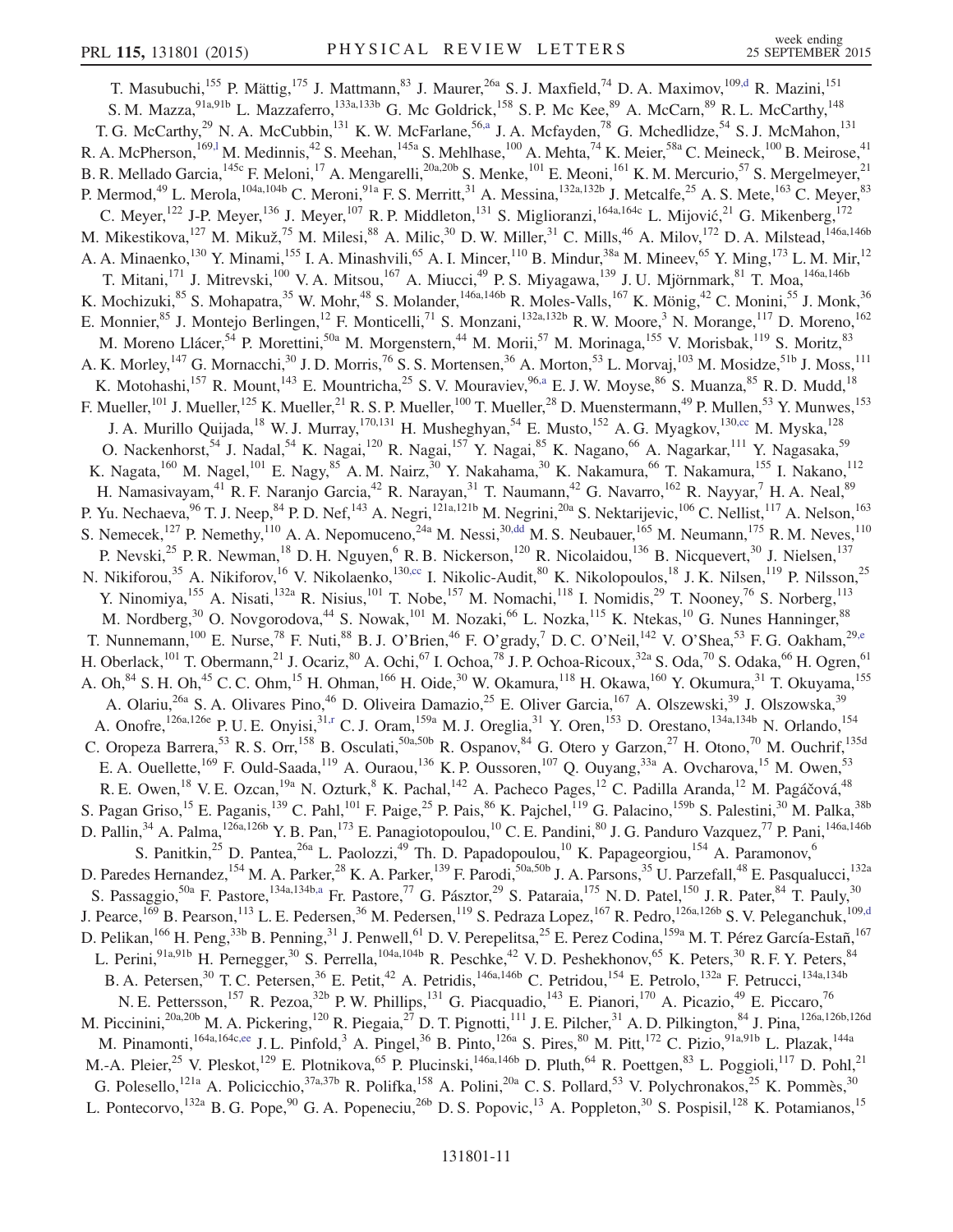<span id="page-11-2"></span><span id="page-11-1"></span><span id="page-11-0"></span>I. N. Potrap,<sup>65</sup> C. J. Potter,<sup>149</sup> C. T. Potter,<sup>116</sup> G. Poulard,<sup>30</sup> J. Poveda,<sup>30</sup> V. Pozdnyakov,<sup>65</sup> P. Pralavorio,<sup>85</sup> A. Pranko,<sup>15</sup> S. Prasad,  $30$  S. Prell,  $^{64}$  D. Price,  $^{84}$  L. E. Price,  $^{6}$  M. Primavera,  $^{73a}$  S. Prince,  $^{87}$  M. Proissl,  $^{46}$  K. Prokofiev,  $^{60c}$  F. Prokoshin,  $^{32b}$ E. Protopapadaki,<sup>136</sup> S. Protopopescu,<sup>25</sup> J. Proudfoot,<sup>6</sup> M. Przybycien,<sup>38a</sup> E. Ptacek,<sup>116</sup> D. Puddu,<sup>134a,134b</sup> E. Pueschel,<sup>86</sup> D. Puldon,<sup>148</sup> M. Purohit,<sup>25[,ff](#page-17-31)</sup> P. Puzo,<sup>117</sup> J. Qian,<sup>89</sup> G. Qin,<sup>53</sup> Y. Qin,<sup>84</sup> A. Quadt,<sup>54</sup> D. R. Quarrie,<sup>15</sup> W. B. Quayle,<sup>164a,164b</sup> M. Queitsch-Maitland, <sup>84</sup> D. Quilty, <sup>53</sup> S. Raddum, <sup>119</sup> V. Radeka, <sup>25</sup> V. Radescu, <sup>42</sup> S. K. Radhakrishnan, <sup>148</sup> P. Radloff, <sup>116</sup> P. Rados, $^{88}$  F. Ragusa, $^{91a,91b}$  G. Rahal, $^{178}$  S. Rajagopalan, $^{25}$  M. Rammensee, $^{30}$  C. Rangel-Smith, $^{166}$  F. Rauscher, $^{100}$  S. Rave, $^{83}$ T. Ravenscroft,<sup>53</sup> M. Raymond,<sup>30</sup> A. L. Read,<sup>119</sup> N. P. Readioff,<sup>74</sup> D. M. Rebuzzi,<sup>121a,121b</sup> A. Redelbach,<sup>174</sup> G. Redlinger,<sup>25</sup> R. Reece,<sup>137</sup> K. Reeves,<sup>41</sup> L. Rehnisch,<sup>16</sup> H. Reisin,<sup>27</sup> M. Relich,<sup>163</sup> C. Rembser,<sup>30</sup> H. Ren,<sup>33a</sup> A. Renaud,<sup>117</sup> M. Rescigno,<sup>132a</sup> S. Resconi, <sup>91a</sup> O. L. Rezanova, <sup>10[9,d](#page-17-2)</sup> P. Reznicek, <sup>129</sup> R. Rezvani, <sup>95</sup> R. Richter, <sup>101</sup> S. Richter, <sup>78</sup> E. Richter-Was, <sup>38b</sup> O. Ricken, <sup>21</sup> M. Ridel,<sup>80</sup> P. Rieck,<sup>16</sup> C. J. Riegel,<sup>175</sup> J. Rieger,<sup>54</sup> M. Rijssenbeek,<sup>148</sup> A. Rimoldi,<sup>121a,121b</sup> L. Rinaldi,<sup>20a</sup> B. Ristić,<sup>49</sup> E. Ritsch,<sup>62</sup> I. Riu,<sup>12</sup> F. Rizatdinova,<sup>114</sup> E. Rizvi,<sup>76</sup> S. H. Robertson,<sup>87,1</sup> A. Robichaud-Veronneau,<sup>87</sup> D. Robinson,<sup>28</sup> J. E. M. Robinson,  $8^4$  A. Robson,  $5^3$  C. Roda,  $124a,124b$  S. Roe,  $30$  O. Røhne,  $119$  S. Rolli,  $161$  A. Romaniouk,  $98$  M. Romano,  $20a,20b$ S. M. Romano Saez,<sup>34</sup> E. Romero Adam, <sup>167</sup> N. Rompotis, <sup>138</sup> M. Ronzani, <sup>48</sup> L. Roos, <sup>80</sup> E. Ros, <sup>167</sup> S. Rosati, <sup>132a</sup> K. Rosbach,<sup>48</sup> P. Rose,<sup>137</sup> P. L. Rosendahl,<sup>14</sup> O. Rosenthal,<sup>141</sup> V. Rossetti,<sup>146a,146b</sup> E. Rossi,<sup>104a,104b</sup> L. P. Rossi,<sup>50a</sup> R. Rosten,<sup>138</sup> M. Rotaru,<sup>26a</sup> I. Roth,<sup>172</sup> J. Rothberg,<sup>138</sup> D. Rousseau,<sup>117</sup> C. R. Royon,<sup>136</sup> A. Rozanov,<sup>85</sup> Y. Rozen,<sup>152</sup> X. Ruan,  $145c$  F. Rubbo,  $143$  I. Rubinskiy,  $42$  V. I. Rud,  $99$  C. Rudolph,  $44$  M. S. Rudolph,  $158$  F. Rühr,  $48$  A. Ruiz-Martinez,  $30$ Z. Rurikova,<sup>48</sup> N. A. Rusakovich,<sup>65</sup> A. Ruschke,<sup>100</sup> H. L. Russell,<sup>138</sup> J. P. Rutherfoord,<sup>7</sup> N. Ruthmann,<sup>48</sup> Y. F. Ryabov,<sup>123</sup> M. Rybar, <sup>165</sup> G. Rybkin, <sup>117</sup> N. C. Ryder, <sup>120</sup> A. F. Saavedra, <sup>150</sup> G. Sabato, <sup>107</sup> S. Sacerdoti, <sup>27</sup> A. Saddique,<sup>3</sup> H. F-W. Sadrozinski,<sup>137</sup> R. Sadykov,<sup>65</sup> F. Safai Tehrani,<sup>132a</sup> M. Saimpert,<sup>136</sup> H. Sakamoto,<sup>155</sup> Y. Sakurai,<sup>171</sup> G. Salamanna,  $^{134a,134b}$  A. Salamon,  $^{133a}$  M. Saleem,  $^{113}$  D. Salek,  $^{107}$  P. H. Sales De Bruin,  $^{138}$  D. Salihagic,  $^{101}$  A. Salnikov,  $^{143}$ J. Salt,<sup>167</sup> D. Salvatore,<sup>37a,37b</sup> F. Salvatore,<sup>149</sup> A. Salvucci,<sup>106</sup> A. Salzburger,<sup>30</sup> D. Sampsonidis,<sup>154</sup> A. Sanchez,<sup>104a,104b</sup> J. Sánchez,<sup>167</sup> V. Sanchez Martinez,<sup>167</sup> H. Sandaker,<sup>14</sup> R. L. Sandbach,<sup>76</sup> H. G. Sander,<sup>83</sup> M. P. Sanders,<sup>100</sup> M. Sandhoff,<sup>175</sup> C. Sandoval,  $^{162}$  R. Sandstroem,  $^{101}$  D. P. C. Sankey,  $^{131}$  M. Sannino,  $^{50a,50b}$  A. Sansoni,  $^{47}$  C. Santoni,  $^{34}$  R. Santonico,  $^{133a,133b}$ H. Santos,<sup>126a</sup> I. Santoyo Castillo,<sup>149</sup> K. Sapp,<sup>125</sup> A. Sapronov,<sup>65</sup> J. G. Saraiva,<sup>126a,126d</sup> B. Sarrazin,<sup>21</sup> O. Sasaki,<sup>66</sup> Y. Sasaki,<sup>155</sup> K. Sato,<sup>160</sup> G. Sauvage,<sup>[5,a](#page-17-6)</sup> E. Sauvan,<sup>5</sup> G. Savage,<sup>77</sup> P. Savard,<sup>158[,e](#page-17-3)</sup> C. Sawyer,<sup>120</sup> L. Sawyer,<sup>7[9,o](#page-17-14)</sup> J. Saxon,<sup>31</sup> C. Sbarra,  $^{20a}$  A. Sbrizzi,  $^{20a,20b}$  T. Scanlon,  $^{78}$  D. A. Scannicchio,  $^{163}$  M. Scarcella,  $^{150}$  V. Scarfone,  $^{37a,37b}$  J. Schaarschmidt,  $^{172}$ P. Schacht,<sup>101</sup> D. Schaefer,<sup>30</sup> R. Schaefer,<sup>42</sup> J. Schaeffer,<sup>83</sup> S. Schaepe,<sup>21</sup> S. Schaetzel,<sup>58b</sup> U. Schäfer,<sup>83</sup> A. C. Schaffer,<sup>117</sup> D. Schaile,<sup>100</sup> R. D. Schamberger,<sup>148</sup> V. Scharf,<sup>58a</sup> V. A. Schegelsky,<sup>123</sup> D. Scheirich,<sup>129</sup> M. Schernau,<sup>163</sup> C. Schiavi,<sup>50a,50b</sup> C. Schillo,<sup>48</sup> M. Schioppa,<sup>37a,37b</sup> S. Schlenker,<sup>30</sup> E. Schmidt,<sup>48</sup> K. Schmieden,<sup>30</sup> C. Schmitt,<sup>83</sup> S. Schmitt,<sup>58b</sup> S. Schmitt,<sup>42</sup> B. Schneider,<sup>159a</sup> Y. J. Schnellbach,<sup>74</sup> U. Schnoor,<sup>44</sup> L. Schoeffel,<sup>136</sup> A. Schoening,<sup>58b</sup> B. D. Schoenrock,<sup>90</sup> E. Schopf,<sup>21</sup> A. L. S. Schorlemmer,<sup>54</sup> M. Schott,<sup>83</sup> D. Schouten,<sup>159a</sup> J. Schovancova,<sup>8</sup> S. Schramm,<sup>158</sup> M. Schreyer,<sup>174</sup> C. Schroeder,<sup>83</sup> N. Schuh,<sup>83</sup> M. J. Schultens,<sup>21</sup> H.-C. Schultz-Coulon,<sup>58a</sup> H. Schulz,<sup>16</sup> M. Schumacher,<sup>48</sup> B. A. Schumm,<sup>137</sup> Ph. Schune,<sup>136</sup> C. Schwanenberger,<sup>84</sup> A. Schwartzman,<sup>143</sup> T. A. Schwarz,<sup>89</sup> Ph. Schwegler,<sup>101</sup> H. Schweiger,<sup>84</sup> Ph. Schwemling,<sup>136</sup> R. Schwienhorst, $90$  J. Schwindling,<sup>136</sup> T. Schwindt,<sup>21</sup> M. Schwoerer,<sup>5</sup> F. G. Sciacca,<sup>17</sup> E. Scifo,<sup>117</sup> G. Sciolla,<sup>23</sup> F. Scuri,<sup>124a,124b</sup> F. Scutti,<sup>21</sup> J. Searcy,<sup>89</sup> G. Sedov,<sup>42</sup> E. Sedykh,<sup>123</sup> P. Seema,<sup>21</sup> S. C. Seidel,<sup>105</sup> A. Seiden,<sup>137</sup> F. Seifert,<sup>128</sup> J. M. Seixas,<sup>24a</sup> G. Sekhniaidze,<sup>104a</sup> K. Sekhon,<sup>89</sup> S. J. Sekula,<sup>40</sup> K. E. Selbach,<sup>46</sup> D. M. Seliverstov,<sup>12[3,a](#page-17-6)</sup> N. Semprini-Cesari,<sup>20a,20b</sup> C. Serfon,<sup>30</sup> L. Serin,<sup>117</sup> L. Serkin,<sup>164a,164b</sup> T. Serre,<sup>85</sup> M. Sessa,<sup>134a,134b</sup> R. Seuster,<sup>159a</sup> H. Severini,<sup>113</sup> T. Sfiligoj,<sup>75</sup> F. Sforza,<sup>101</sup> A. Sfyrla,<sup>30</sup> E. Shabalina,<sup>54</sup> M. Shamim,<sup>116</sup> L. Y. Shan,<sup>33a</sup> R. Shang,<sup>165</sup> J. T. Shank,<sup>22</sup> M. Shapiro,<sup>15</sup> P. B. Shatalov,<sup>97</sup> K. Shaw,<sup>164a,164b</sup> S. M. Shaw,<sup>84</sup> A. Shcherbakova,<sup>146a,146b</sup> C. Y. Shehu,<sup>149</sup> P. Sherwood,<sup>78</sup> L. Shi,<sup>15[1,gg](#page-17-32)</sup> S. Shimizu,<sup>67</sup> C.O. Shimmin,<sup>163</sup> M. Shimojima,<sup>102</sup> M. Shiyakova,<sup>65</sup> A. Shmeleva,<sup>96</sup> D. Shoaleh Saadi,<sup>95</sup> M. J. Shochet,<sup>31</sup> S. Shojaii,<sup>91a,91b</sup> S. Shrestha,<sup>111</sup> E. Shulga,<sup>98</sup> M. A. Shupe,<sup>7</sup> S. Shushkevich,<sup>42</sup> P. Sicho,<sup>127</sup> O. Sidiropoulou,<sup>174</sup> D. Sidorov,<sup>114</sup> A. Sidoti,<sup>20a,20b</sup> F. Siegert,<sup>44</sup> Dj. Sijacki,<sup>13</sup> J. Silva,<sup>126a,126d</sup> Y. Silver,<sup>153</sup> S. B. Silverstein, <sup>146a</sup> V. Simak, <sup>128</sup> O. Simard, <sup>5</sup> Lj. Simic, <sup>13</sup> S. Simion, <sup>117</sup> E. Simioni, <sup>83</sup> B. Simmons, <sup>78</sup> D. Simon, <sup>34</sup> R. Simoniello,<sup>91a,91b</sup> P. Sinervo,<sup>158</sup> N. B. Sinev,<sup>116</sup> G. Siragusa,<sup>174</sup> A. N. Sisakyan,<sup>65[,a](#page-17-6)</sup> S. Yu. Sivoklokov,<sup>99</sup> J. Sjölin,<sup>146a,146b</sup> T. B. Sjursen,<sup>14</sup> M. B. Skinner,<sup>72</sup> H. P. Skottowe,<sup>57</sup> P. Skubic,<sup>113</sup> M. Slater,<sup>18</sup> T. Slavicek,<sup>128</sup> M. Slawinska,<sup>107</sup> K. Sliwa,<sup>161</sup> V. Smakhtin,<sup>172</sup> B. H. Smart,<sup>46</sup> L. Smestad,<sup>14</sup> S. Yu. Smirnov,<sup>98</sup> Y. Smirnov,<sup>98</sup> L. N. Smirnova,<sup>99[,hh](#page-17-33)</sup> O. Smirnova,<sup>81</sup> M. N. K. Smith,<sup>35</sup> M. Smizanska,<sup>72</sup> K. Smolek,<sup>128</sup> A. A. Snesarev,<sup>96</sup> G. Snidero,<sup>76</sup> S. Snyder,<sup>25</sup> R. Sobie,<sup>169,1</sup> F. Socher,<sup>44</sup> A. Soffer,<sup>153</sup> D. A. Soh,<sup>151[,gg](#page-17-32)</sup> C. A. Solans,<sup>30</sup> M. Solar,<sup>128</sup> J. Solc,<sup>128</sup> E. Yu. Soldatov,<sup>98</sup> U. Soldevila,<sup>167</sup> A. A. Solodkov,<sup>130</sup> A. Soloshenko,<sup>65</sup> O. V. Solovyanov,<sup>130</sup> V. Solovyev,<sup>123</sup> P. Sommer,<sup>48</sup> H. Y. Song,<sup>33b</sup> N. Soni,<sup>1</sup> A. Sood,<sup>15</sup> A. Sopczak,<sup>128</sup>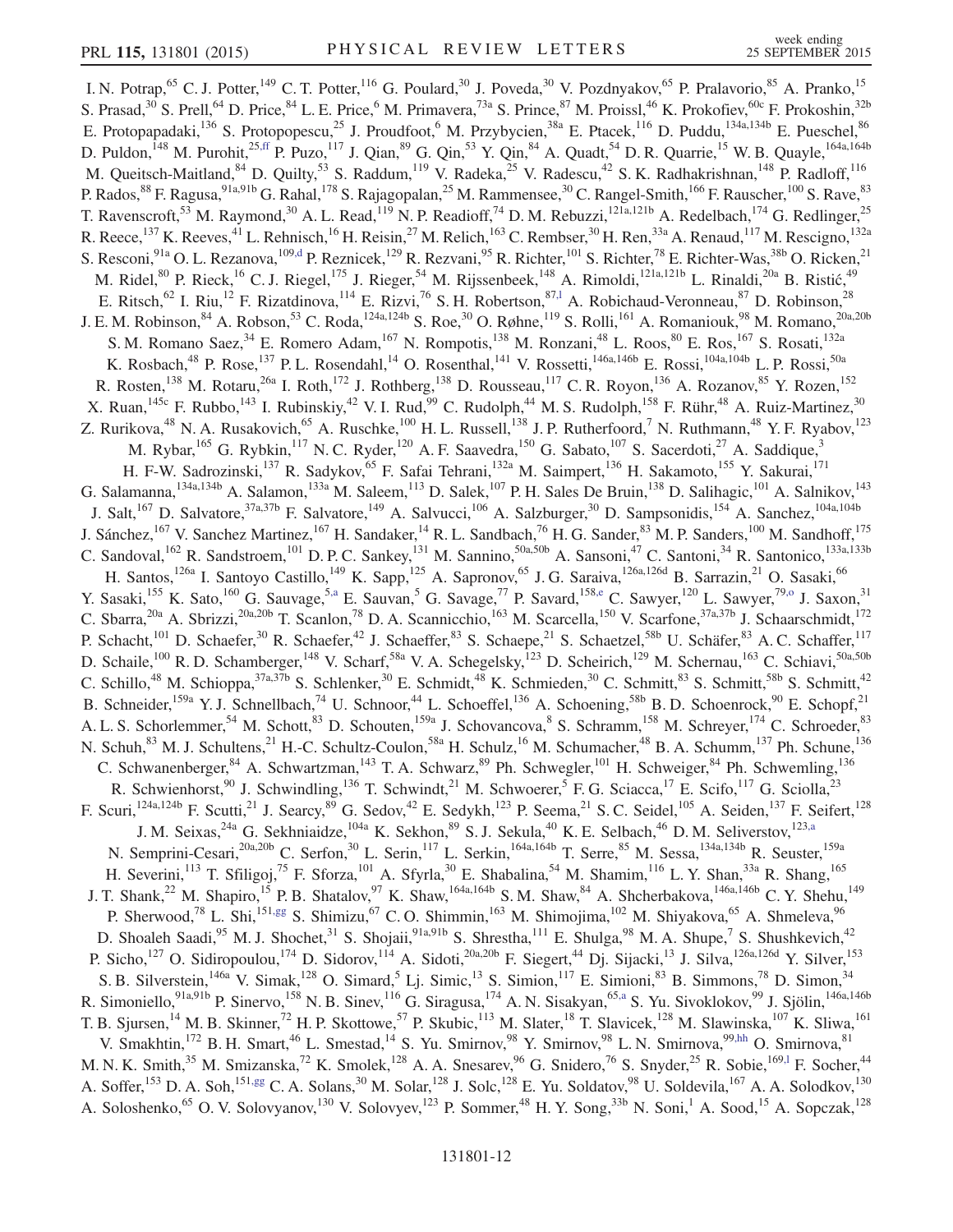<span id="page-12-1"></span><span id="page-12-0"></span>B. Sopko,<sup>128</sup> V. Sopko,<sup>128</sup> V. Sorin,<sup>12</sup> D. Sosa,<sup>58b</sup> M. Sosebee, <sup>8</sup> C. L. Sotiropoulou,<sup>124a,124b</sup> R. Soualah,<sup>164a,164c</sup> P. Soueid,<sup>95</sup> A. M. Soukharev,  $^{109,d}$  $^{109,d}$  $^{109,d}$  D. South,  $^{42}$  S. Spagnolo,  $^{73a,73b}$  M. Spalla,  $^{124a,124b}$  F. Spanò,  $^{77}$  W. R. Spearman,  $^{57}$  F. Spettel,  $^{101}$ R. Spighi,<sup>20a</sup> G. Spigo,<sup>30</sup> L. A. Spiller,<sup>88</sup> M. Spousta,<sup>129</sup> T. Spreitzer,<sup>158</sup> R. D. St. Denis,<sup>5[3,a](#page-17-6)</sup> S. Staerz,<sup>44</sup> J. Stahlman,<sup>122</sup> R. Stamen,<sup>58a</sup> S. Stamm,<sup>16</sup> E. Stanecka,<sup>39</sup> C. Stanescu,<sup>134a</sup> M. Stanescu-Bellu,<sup>42</sup> M. M. Stanitzki,<sup>42</sup> S. Stapnes,<sup>119</sup> E. A. Starchenko,<sup>130</sup> J. Stark,<sup>55</sup> P. Staroba,<sup>127</sup> P. Starovoitov,<sup>42</sup> R. Staszewski,<sup>39</sup> P. Stavina,<sup>144a[,a](#page-17-6)</sup> P. Steinberg,<sup>25</sup> B. Stelzer,<sup>142</sup> H. J. Stelzer,<sup>30</sup> O. Stelzer-Chilton,<sup>159a</sup> H. Stenzel,<sup>52</sup> S. Stern,<sup>101</sup> G. A. Stewart,<sup>53</sup> J. A. Stillings,<sup>21</sup> M. C. Stockton,<sup>87</sup> M. Stoebe, <sup>87</sup> G. Stoicea, <sup>26a</sup> P. Stolte, <sup>54</sup> S. Stonjek, <sup>101</sup> A. R. Stradling, <sup>8</sup> A. Straessner, <sup>44</sup> M. E. Stramaglia, <sup>17</sup> J. Strandberg, <sup>147</sup> S. Strandberg,  $^{146a,146b}$  A. Strandlie,  $^{119}$  E. Strauss,  $^{143}$  M. Strauss,  $^{113}$  P. Strizenec,  $^{144b}$  R. Ströhmer,  $^{174}$  D. M. Strom,  $^{116}$ R. Stroynowski,<sup>40</sup> A. Strubig,<sup>106</sup> S. A. Stucci,<sup>17</sup> B. Stugu,<sup>14</sup> N. A. Styles,<sup>42</sup> D. Su,<sup>143</sup> J. Su,<sup>125</sup> R. Subramaniam,<sup>79</sup> A. Succurro,<sup>12</sup> Y. Sugaya,<sup>118</sup> C. Suhr,<sup>108</sup> M. Suk,<sup>128</sup> V. V. Sulin,<sup>96</sup> S. Sultansoy,<sup>4c</sup> T. Sumida,<sup>68</sup> S. Sun,<sup>57</sup> X. Sun,<sup>33a</sup> J. E. Sundermann,<sup>48</sup> K. Suruliz,<sup>149</sup> G. Susinno,<sup>37a,37b</sup> M. R. Sutton,<sup>149</sup> S. Suzuki,<sup>66</sup> Y. Suzuki,<sup>66</sup> M. Svatos,<sup>127</sup> S. Swedish,<sup>168</sup> M. Swiatlowski,<sup>143</sup> I. Sykora,<sup>144a</sup> T. Sykora,<sup>129</sup> D. Ta,<sup>90</sup> C. Taccini,<sup>134a,134b</sup> K. Tackmann,<sup>42</sup> J. Taenzer,<sup>158</sup> A. Taffard,<sup>163</sup> R. Tafirout,<sup>159a</sup> N. Taiblum,<sup>153</sup> H. Takai,<sup>25</sup> R. Takashima,<sup>69</sup> H. Takeda,<sup>67</sup> T. Takeshita,<sup>140</sup> Y. Takubo,<sup>66</sup> M. Talby,<sup>85</sup> A. A. Talyshev,<sup>10[9,d](#page-17-2)</sup> J. Y. C. Tam,<sup>174</sup> K. G. Tan,<sup>88</sup> J. Tanaka,<sup>155</sup> R. Tanaka,<sup>117</sup> S. Tanaka,<sup>66</sup> B. B. Tannenwald,<sup>111</sup> N. Tannoury,<sup>21</sup> S. Tapprogge,<sup>83</sup> S. Tarem,<sup>152</sup> F. Tarrade,<sup>29</sup> G. F. Tartarelli,<sup>91a</sup> P. Tas,<sup>129</sup> M. Tasevsky,<sup>127</sup> T. Tashiro,<sup>68</sup> E. Tassi,<sup>37a,37b</sup> A. Tavares Delgado,<sup>126a,126b</sup> Y. Tayalati,<sup>135d</sup> F. E. Taylor,<sup>94</sup> G. N. Taylor,<sup>88</sup> W. Taylor,<sup>159b</sup> F. A. Teischinger,<sup>30</sup> M. Teixeira Dias Castanheira,<sup>76</sup> P. Teixeira-Dias,<sup>77</sup> K. K. Temming,<sup>48</sup> H. Ten Kate,<sup>30</sup> P. K. Teng,<sup>151</sup> J. J. Teoh,<sup>118</sup> F. Tepel,<sup>175</sup> S. Terada, <sup>66</sup> K. Terashi, <sup>155</sup> J. Terron, <sup>82</sup> S. Terzo, <sup>101</sup> M. Testa, <sup>47</sup> R. J. Teuscher, <sup>158, 1</sup> J. Therhaag, <sup>21</sup> T. Theveneaux-Pelzer, <sup>34</sup> J. P. Thomas,<sup>18</sup> J. Thomas-Wilsker,<sup>77</sup> E. N. Thompson,<sup>35</sup> P. D. Thompson,<sup>18</sup> R. J. Thompson,<sup>84</sup> A. S. Thompson,<sup>53</sup> L. A. Thomsen,<sup>176</sup> E. Thomson,<sup>122</sup> M. Thomson,<sup>28</sup> R. P. Thun,<sup>8[9,a](#page-17-6)</sup> M. J. Tibbetts,<sup>15</sup> R. E. Ticse Torres,<sup>85</sup> V. O. Tikhomirov,<sup>9[6,ii](#page-17-34)</sup> Yu. A. Tikhonov,<sup>109[,d](#page-17-2)</sup> S. Timoshenko,<sup>98</sup> E. Tiouchichine,<sup>85</sup> P. Tipton,<sup>176</sup> S. Tisserant,<sup>85</sup> T. Todorov,<sup>[5,a](#page-17-6)</sup> S. Todorova-Nova, <sup>129</sup> J. Tojo, <sup>70</sup> S. Tokár, <sup>144a</sup> K. Tokushuku, <sup>66</sup> K. Tollefson, <sup>90</sup> E. Tolley, <sup>57</sup> L. Tomlinson, <sup>84</sup> M. Tomoto, <sup>103</sup> L. Tompkins,<sup>14[3,jj](#page-18-0)</sup> K. Toms,<sup>105</sup> E. Torrence,<sup>116</sup> H. Torres,<sup>142</sup> E. Torró Pastor,<sup>167</sup> J. Toth,<sup>85[,kk](#page-18-1)</sup> F. Touchard,<sup>85</sup> D. R. Tovey,<sup>139</sup> T. Trefzger,<sup>174</sup> L. Tremblet,<sup>30</sup> A. Tricoli,<sup>30</sup> I. M. Trigger,<sup>159a</sup> S. Trincaz-Duvoid,<sup>80</sup> M. F. Tripiana,<sup>12</sup> W. Trischuk,<sup>158</sup> B. Trocmé,<sup>55</sup> C. Troncon,<sup>91a</sup> M. Trottier-McDonald,<sup>15</sup> M. Trovatelli,<sup>134a,134b</sup> P. True,<sup>90</sup> L. Truong,<sup>164a,164c</sup> M. Trzebinski,<sup>39</sup> A. Trzupek,<sup>39</sup> C. Tsarouchas,<sup>30</sup> J. C-L. Tseng,<sup>120</sup> P. V. Tsiareshka,<sup>92</sup> D. Tsionou,<sup>154</sup> G. Tsipolitis,<sup>10</sup> N. Tsirintanis,<sup>9</sup> S. Tsiskaridze,<sup>12</sup> V. Tsiskaridze,<sup>48</sup> E. G. Tskhadadze,<sup>51a</sup> I. I. Tsukerman,<sup>97</sup> V. Tsulaia,<sup>15</sup> S. Tsuno,<sup>66</sup> D. Tsybychev,<sup>148</sup> A. Tudorache,<sup>26a</sup> V. Tudorache,<sup>26a</sup> A. N. Tuna,<sup>122</sup> S. A. Tupputi,<sup>20a,20b</sup> S. Turchikhin,<sup>9[9,hh](#page-17-33)</sup> D. Turecek,<sup>128</sup> R. Turra,<sup>91a,91b</sup> A. J. Turvey,<sup>40</sup> P. M. Tuts,<sup>35</sup> A. Tykhonov,<sup>49</sup> M. Tylmad,<sup>146a,146b</sup> M. Tyndel,<sup>131</sup> I. Ueda,<sup>155</sup> R. Ueno,<sup>29</sup> M. Ughetto,<sup>146a,146b</sup> M. Ugland,<sup>14</sup> M. Uhlenbrock,<sup>21</sup> F. Ukegawa,<sup>160</sup> G. Unal,<sup>30</sup> A. Undrus,<sup>25</sup> G. Unel,<sup>163</sup> F. C. Ungaro,<sup>48</sup> Y. Unno,<sup>66</sup> C. Unverdorben,<sup>100</sup> J. Urban,<sup>144b</sup> P. Urquijo,<sup>88</sup> P. Urrejola,<sup>83</sup> G. Usai,<sup>8</sup> A. Usanova,<sup>62</sup> L. Vacavant,<sup>85</sup> V. Vacek,<sup>128</sup> B. Vachon, <sup>87</sup> C. Valderanis, <sup>83</sup> N. Valencic, <sup>107</sup> S. Valentinetti, <sup>20a, 20b</sup> A. Valero, <sup>167</sup> L. Valery, <sup>12</sup> S. Valkar, <sup>129</sup> E. Valladolid Gallego,<sup>167</sup> S. Vallecorsa,<sup>49</sup> J. A. Valls Ferrer,<sup>167</sup> W. Van Den Wollenberg,<sup>107</sup> P. C. Van Der Deijl,<sup>107</sup> R. van der Geer, <sup>107</sup> H. van der Graaf, <sup>107</sup> R. Van Der Leeuw, <sup>107</sup> N. van Eldik, <sup>152</sup> P. van Gemmeren, <sup>6</sup> J. Van Nieuwkoop, <sup>142</sup> I. van Vulpen,<sup>107</sup> M. C. van Woerden,<sup>30</sup> M. Vanadia,<sup>132a,132b</sup> W. Vandelli,<sup>30</sup> R. Vanguri,<sup>122</sup> A. Vaniachine,<sup>6</sup> F. Vannucci,<sup>80</sup> G. Vardanyan, <sup>177</sup> R. Vari, <sup>132a</sup> E. W. Varnes, <sup>7</sup> T. Varol, <sup>40</sup> D. Varouchas, <sup>80</sup> A. Vartapetian, <sup>8</sup> K. E. Varvell, <sup>150</sup> F. Vazeille, <sup>34</sup> T. Vazquez Schroeder,  $87$  J. Veatch, <sup>7</sup> F. Veloso,  $126a,126c$  T. Velz,  $21$  S. Veneziano,  $132a$  A. Ventura,  $73a,73b$  D. Ventura,  $86$ M. Venturi,<sup>169</sup> N. Venturi,<sup>158</sup> A. Venturini,<sup>23</sup> V. Vercesi,<sup>121a</sup> M. Verducci,<sup>132a,132b</sup> W. Verkerke,<sup>107</sup> J. C. Vermeulen,<sup>107</sup> A. Vest,<sup>44</sup> M. C. Vetterli,<sup>142[,e](#page-17-3)</sup> O. Viazlo,<sup>81</sup> I. Vichou,<sup>165</sup> T. Vickey,<sup>139</sup> O. E. Vickey Boeriu,<sup>139</sup> G. H. A. Viehhauser,<sup>120</sup> S. Viel,<sup>15</sup> R. Vigne,<sup>30</sup> M. Villa,<sup>20a,20b</sup> M. Villaplana Perez,<sup>91a,91b</sup> E. Vilucchi,<sup>47</sup> M. G. Vincter,<sup>29</sup> V. B. Vinogradov,<sup>65</sup> I. Vivarelli,<sup>149</sup> F. Vives Vaque,<sup>3</sup> S. Vlachos,<sup>10</sup> D. Vladoiu,<sup>100</sup> M. Vlasak,<sup>128</sup> M. Vogel,<sup>32a</sup> P. Vokac,<sup>128</sup> G. Volpi,<sup>124a,124b</sup> M. Volpi, $^{88}$  H. von der Schmitt, $^{101}$  H. von Radziewski, $^{48}$  E. von Toerne, $^{21}$  V. Vorobel, $^{129}$  K. Vorobev, $^{98}$  M. Vos, $^{167}$  R. Voss, $^{30}$ J. H. Vossebeld,<sup>74</sup> N. Vranjes,<sup>13</sup> M. Vranjes Milosavljevic,<sup>13</sup> V. Vrba,<sup>127</sup> M. Vreeswijk,<sup>107</sup> R. Vuillermet,<sup>30</sup> I. Vukotic,<sup>31</sup> Z. Vykydal,<sup>128</sup> P. Wagner,<sup>21</sup> W. Wagner,<sup>175</sup> H. Wahlberg,<sup>71</sup> S. Wahrmund,<sup>44</sup> J. Wakabayashi,<sup>103</sup> J. Walder,<sup>72</sup> R. Walker,<sup>100</sup> W. Walkowiak,<sup>141</sup> C. Wang,<sup>33c</sup> F. Wang,<sup>173</sup> H. Wang,<sup>15</sup> H. Wang,<sup>40</sup> J. Wang,<sup>42</sup> J. Wang,<sup>33a</sup> K. Wang,<sup>87</sup> R. Wang,<sup>6</sup> S. M. Wang, <sup>151</sup> T. Wang, <sup>21</sup> X. Wang, <sup>176</sup> C. Wanotayaroj, <sup>116</sup> A. Warburton, <sup>87</sup> C. P. Ward, <sup>28</sup> D. R. Wardrope, <sup>78</sup> M. Warsinsky,<sup>48</sup> A. Washbrook,<sup>46</sup> C. Wasicki,<sup>42</sup> P.M. Watkins,<sup>18</sup> A.T. Watson,<sup>18</sup> I.J. Watson,<sup>150</sup> M.F. Watson,<sup>18</sup> G. Watts,<sup>138</sup> S. Watts,<sup>84</sup> B. M. Waugh,<sup>78</sup> S. Webb,<sup>84</sup> M. S. Weber,<sup>17</sup> S. W. Weber,<sup>174</sup> J. S. Webster,<sup>31</sup> A. R. Weidberg,<sup>120</sup> B. Weinert,<sup>61</sup> J. Weingarten,<sup>54</sup> C. Weiser,<sup>48</sup> H. Weits,<sup>107</sup> P. S. Wells,<sup>30</sup> T. Wenaus,<sup>25</sup> T. Wengler,<sup>30</sup> S. Wenig,<sup>30</sup> N. Wermes,<sup>21</sup>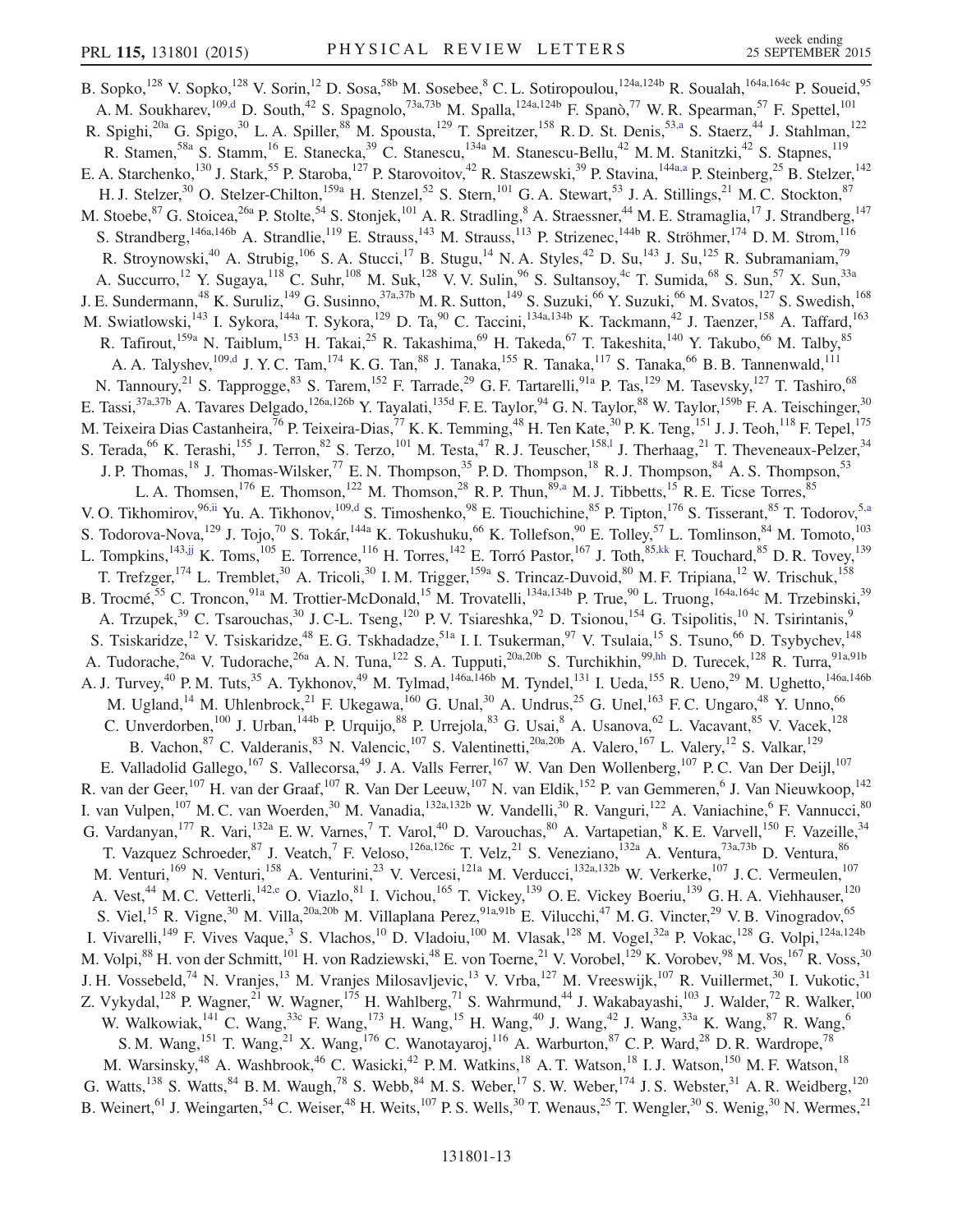<span id="page-13-2"></span><span id="page-13-1"></span><span id="page-13-0"></span>M. Werner,<sup>48</sup> P. Werner,<sup>30</sup> M. Wessels,<sup>58a</sup> J. Wetter,<sup>161</sup> K. Whalen,<sup>29</sup> A. M. Wharton,<sup>72</sup> A. White,<sup>8</sup> M. J. White,<sup>1</sup> R. White,<sup>32b</sup> S. White,<sup>124a,124b</sup> D. Whiteson,<sup>163</sup> F. J. Wickens,<sup>131</sup> W. Wiedenmann,<sup>173</sup> M. Wielers,<sup>131</sup> P. Wienemann,<sup>21</sup> C. Wiglesworth,<sup>36</sup> L. A. M. Wiik-Fuchs,<sup>21</sup> A. Wildauer,<sup>101</sup> H. G. Wilkens,<sup>30</sup> H. H. Williams,<sup>122</sup> S. Williams,<sup>107</sup> C. Willis,<sup>90</sup> S. Willocq,<sup>86</sup> A. Wilson,<sup>89</sup> J. A. Wilson,<sup>18</sup> I. Wingerter-Seez,<sup>5</sup> F. Winklmeier,<sup>116</sup> B. T. Winter,<sup>21</sup> M. Wittgen,<sup>143</sup> J. Wittkowski,<sup>100</sup> S. J. Wollstadt,<sup>83</sup> M. W. Wolter,<sup>39</sup> H. Wolters,<sup>126a,126c</sup> B. K. Wosiek,<sup>39</sup> J. Wotschack,<sup>30</sup> M. J. Woudstra,<sup>84</sup> K. W. Wozniak,<sup>39</sup> M. Wu,<sup>55</sup> M. Wu,<sup>31</sup> S. L. Wu,<sup>173</sup> X. Wu,<sup>49</sup> Y. Wu,<sup>89</sup> T. R. Wyatt,<sup>84</sup> B. M. Wynne,<sup>46</sup> S. Xella,<sup>36</sup> D. Xu,<sup>33a</sup> L. Xu,<sup>33b,11</sup> B. Yabsley,<sup>150</sup> S. Yacoob,<sup>145b[,mm](#page-18-3)</sup> R. Yakabe,<sup>67</sup> M. Yamada,<sup>66</sup> Y. Yamaguchi,<sup>118</sup> A. Yamamoto,<sup>66</sup> S. Yamamoto,<sup>155</sup> T. Yamanaka,<sup>155</sup> K. Yamauchi,<sup>103</sup> Y. Yamazaki,<sup>67</sup> Z. Yan,<sup>22</sup> H. Yang,<sup>33e</sup> H. Yang,<sup>173</sup> Y. Yang,<sup>151</sup> L. Yao,<sup>33a</sup> W-M. Yao,<sup>15</sup> Y. Yasu,<sup>66</sup> E. Yatsenko,<sup>5</sup> K. H. Yau Wong,<sup>21</sup> J. Ye,<sup>40</sup> S. Ye,<sup>25</sup> I. Yeletskikh,<sup>65</sup> A. L. Yen,<sup>57</sup> E. Yildirim,<sup>42</sup> K. Yorita,<sup>171</sup> R. Yoshida,  $6$  K. Yoshihara,  $^{122}$  C. Young,  $^{143}$  C. J. S. Young,  $^{30}$  S. Youssef,  $^{22}$  D. R. Yu,  $^{15}$  J. Yu,  $8$  J. M. Yu,  $^{89}$  J. Yu,  $^{114}$  L. Yuan,  $^{67}$ A. Yurkewicz, <sup>108</sup> I. Yusuff,<sup>2[8,nn](#page-18-4)</sup> B. Zabinski,<sup>39</sup> R. Zaidan,<sup>63</sup> A. M. Zaitsev, <sup>13[0,cc](#page-17-28)</sup> J. Zalieckas, <sup>14</sup> A. Zaman, <sup>148</sup> S. Zambito, <sup>57</sup> L. Zanello,<sup>132a,132b</sup> D. Zanzi,<sup>88</sup> C. Zeitnitz,<sup>175</sup> M. Zeman,<sup>128</sup> A. Zemla,<sup>38a</sup> K. Zengel,<sup>23</sup> O. Zenin,<sup>130</sup> T. Ženiš,<sup>144a</sup> D. Zerwas,<sup>117</sup> D. Zhang,<sup>89</sup> F. Zhang,<sup>173</sup> J. Zhang,<sup>6</sup> L. Zhang,<sup>48</sup> R. Zhang,<sup>33b</sup> X. Zhang,<sup>33d</sup> Z. Zhang,<sup>117</sup> X. Zhao,<sup>40</sup> Y. Zhao,<sup>33d,117</sup> Z. Zhao,<sup>33b</sup> A. Zhemchugov,<sup>65</sup> J. Zhong,<sup>120</sup> B. Zhou,<sup>89</sup> C. Zhou,<sup>45</sup> L. Zhou,<sup>35</sup> L. Zhou,<sup>40</sup> N. Zhou,<sup>163</sup> C. G. Zhu,<sup>33d</sup> H. Zhu,<sup>33a</sup> J. Zhu,<sup>89</sup> Y. Zhu,<sup>33b</sup> X. Zhuang,<sup>33a</sup> K. Zhukov,<sup>96</sup> A. Zibell,<sup>174</sup> D. Zieminska,<sup>61</sup> N. I. Zimine,<sup>65</sup> C. Zimmermann, <sup>83</sup> S. Zimmermann, <sup>48</sup> Z. Zinonos, <sup>54</sup> M. Zinser, <sup>83</sup> M. Ziolkowski, <sup>141</sup> L. Živković, <sup>13</sup> G. Zobernig, <sup>173</sup> A. Zoccoli,<sup>20a,20b</sup> M. zur Nedden,<sup>16</sup> G. Zurzolo,<sup>104a,104b</sup> and L. Zwalinski<sup>30</sup>

(ATLAS Collaboration)

<sup>1</sup>Department of Physics, University of Adelaide, Adelaide, Australia<br><sup>2</sup> Physics Department, SUNY Albany, Albany, New York, USA

 $^{2}$ Physics Department, SUNY Albany, Albany, New York, USA  $^{3}$ Department of Physics, University of Alberta, Edmonton, Alberta, Canada

<sup>4a</sup>Department of Physics, Ankara University, Ankara, Turkey<br><sup>4b</sup>Istanbul Aydin University, Istanbul, Turkey<sup>4c</sup>Division of Physics, TOBB University of Economics and Technology, Ankara, Turkey

<sup>5</sup>LAPP, CNRS/IN2P3 and Université Savoie Mont Blanc, Annecy-le-Vieux, France

<sup>6</sup>High Energy Physics Division, Argonne National Laboratory, Argonne, IL, USA

 $^7$ Department of Physics, University of Arizona, Tucson, Arizona, USA

 ${}^8$ Department of Physics, The University of Texas at Arlington, Arlington, Texas, USA  ${}^9$ Physics Department, University of Athens, Athens, Greece

<sup>2</sup>Physics Department, University of Athens, Athens, Greece<br><sup>10</sup>Physics Department, National Technical University of Athens, Zografou, Greece<br><sup>11</sup>Institut de Física d'Altes Energies and Departament de Física de la Universi

<sup>19a</sup>Department of Physics, Bogazici University, Istanbul, Turkey<br><sup>19b</sup>Department of Physics, Dogus University, Istanbul, Turkey<br><sup>19b</sup>Department of Physics Engineering, Gaziantep University, Gaziantep, Turkey<br><sup>20b</sup>Diparti

<sup>25</sup>Physics Department, Brookhaven National Laboratory, Upton, New York, USA<br><sup>26a</sup>National Institute of Physics and Nuclear Engineering, Bucharest, Romania

<sup>26b</sup>National Institute for Research and Development of Isotopic and Molecular Technologies, Physics Department,

Cluj Napoca, Romania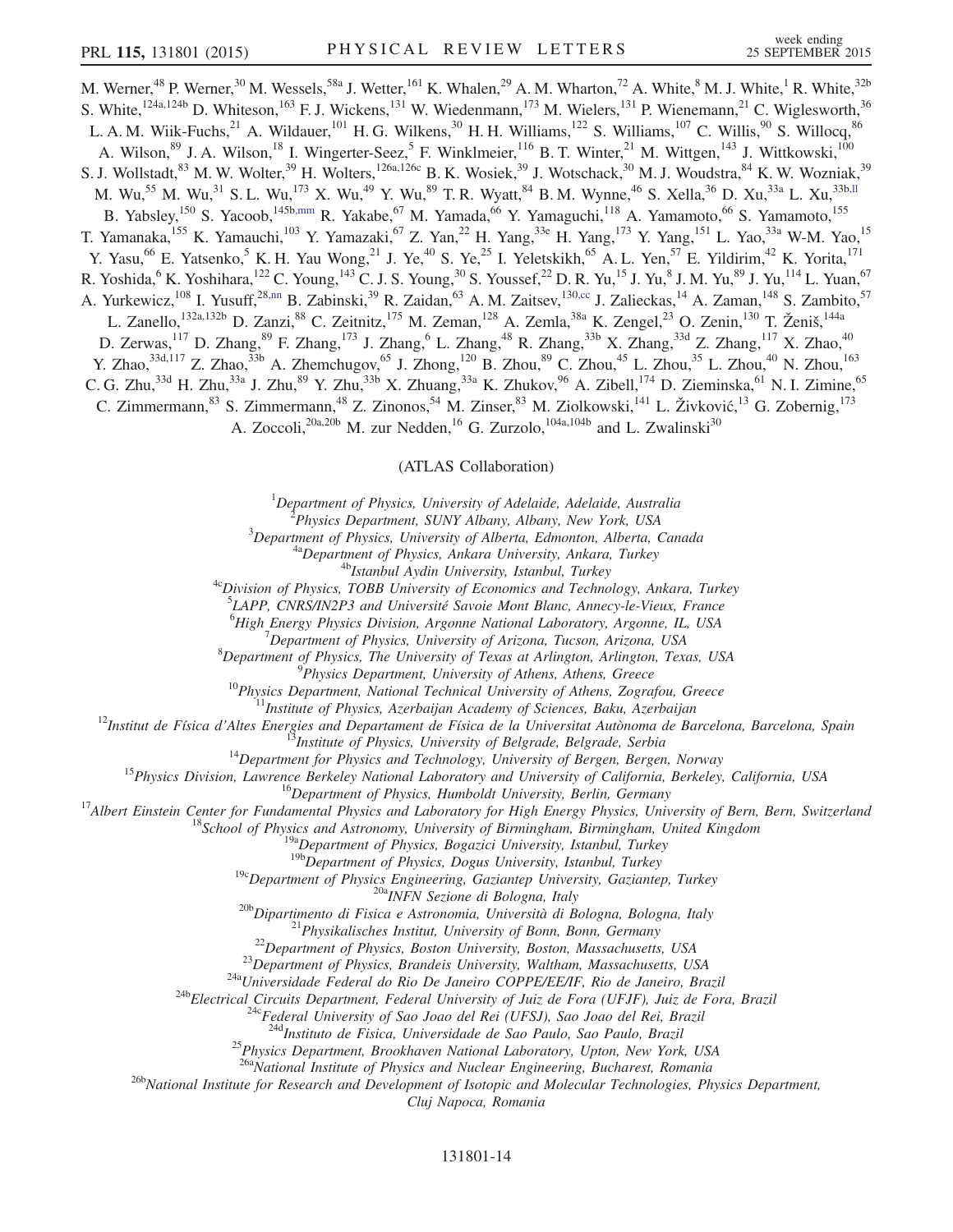<sup>26c</sup>University Politehnica Bucharest, Bucharest, Romania<br><sup>26d</sup>West University in Timisoara, Timisoara, Romania <sup>27</sup>Departamento de Física, Universidad de Buenos Aires, Buenos Aires, Argentina<br><sup>28</sup>Cavendish Laboratory, University of Cambridge, Cambridge, United Kingdom <sup>29</sup>Department of Physics, Carleton University, Ottawa, Ontario, Canada<br><sup>31</sup>Enrico Fermi Institute, University of Chicago, Chicago, Illinois, USA<br><sup>312</sup>Departamento de Física, Pontificia Universidad Católica de Chile, Sant Shanghai Jiao Tong University, Shanghai, China<br><sup>34</sup>Laboratoire de Physique Corpusculaire, Clermont Université and Université Blaise Pascal and CNRS/IN2P3,<br><sup>34</sup>Laboratoire de Physique Corpusculaire, Clermont Université and Clermont-Ferrand, France<br><sup>35</sup>Nevis Laboratory, Columbia University, Irvington, New York, USA<br><sup>36</sup>Niels Bohr Institute, University of Copenhagen, Kobenhavn, Denmark<br><sup>37a</sup>INFN Gruppo Collegato di Cosenza, Laboratori Nazional <sup>41</sup>Physics Department, University of Texas at Dallas, Richardson, Texas, USA<br><sup>42</sup>DESY, Hamburg and Zeuthen, Germany<br><sup>43</sup>Institut für Experimentelle Physik IV, Technische Universität Dortmund, Dortmund, Germany<br><sup>44</sup>Instit <sup>44</sup>Institut für Kern- und Teilchenphysik, Technische Universität Dresden, Dresden, Germany <sup>45</sup>Department of Physics, Duke University, Durham, North Carolina, USA <sup>46</sup>SUPA - School of Physics and Astronomy, University of Edinburgh, Edinburgh, United Kingdom <sup>47</sup>INFN Laboratori Nazionali di Frascati, Frascati, Italy <sup>48</sup>Fakultät für Mathematik und Physik, Albert-Ludwigs-Universität, Freiburg, Germany <sup>49</sup>Section de Physique, Université de Genève, Geneva, Switzerland 50aINFN Sezione di Genova, Italy 50bDipartimento di Fisica, Università di Genova, Genova, Italy 51aE. Andronikashvili Institute of Physics, Iv. Javakhishvili Tbilisi State University, Tbilisi, Georgia 51bHigh Energy Physics Institute, Tbilisi State University, Tbilisi, Georgia <sup>52</sup>II Physikalisches Institut, Justus-Liebig-Universität Giessen, Giessen, Germany <sup>53</sup>SUPA - School of Physics and Astronomy, University of Glasgow, Glasgow, United Kingdom <sup>54</sup>II Physikalisches Institut, Georg-August-Universität, Göttingen, Germany <sup>55</sup>Laboratoire de Physique Subatomique et de Cosmologie, Université Grenoble-Alpes, CNRS/IN2P3, Grenoble, France <sup>56</sup>Department of Physics, Hampton University, Hampton, Virginia, USA <sup>57</sup>Laboratory for Particle Physics and Cosmology, Harvard University, Cambridge, Massachusetts, USA 58aKirchhoff-Institut für Physik, Ruprecht-Karls-Universität Heidelberg, Heidelberg, Germany <sup>58b</sup>Physikalisches Institut, Ruprecht-Karls-Universität Heidelberg, Heidelberg, Germany<br><sup>58c</sup>ZITI Institut für technische Informatik, Ruprecht-Karls-Universität Heidelberg, Mannheim, Germany<br><sup>59</sup>Faculty of Applied Inform <sup>60a</sup>Department of Physics, The Chinese University of Hong Kong, Shatin, N.T., Hong Kong, China<br><sup>60b</sup>Department of Physics, The University of Hong Kong, Hong Kong, China<br><sup>60c</sup>Department of Physics, The Hong Kong Universit <sup>61</sup>Department of Physics, Indiana University, Bloomington, Indiana, USA<br><sup>62</sup>Institut für Astro- und Teilchenphysik, Leopold-Franzens-Universität, Innsbruck, Austria<br><sup>63</sup>University of Iowa, Iowa City, Iowa, USA<br><sup>64</sup>Depart

## 131801-15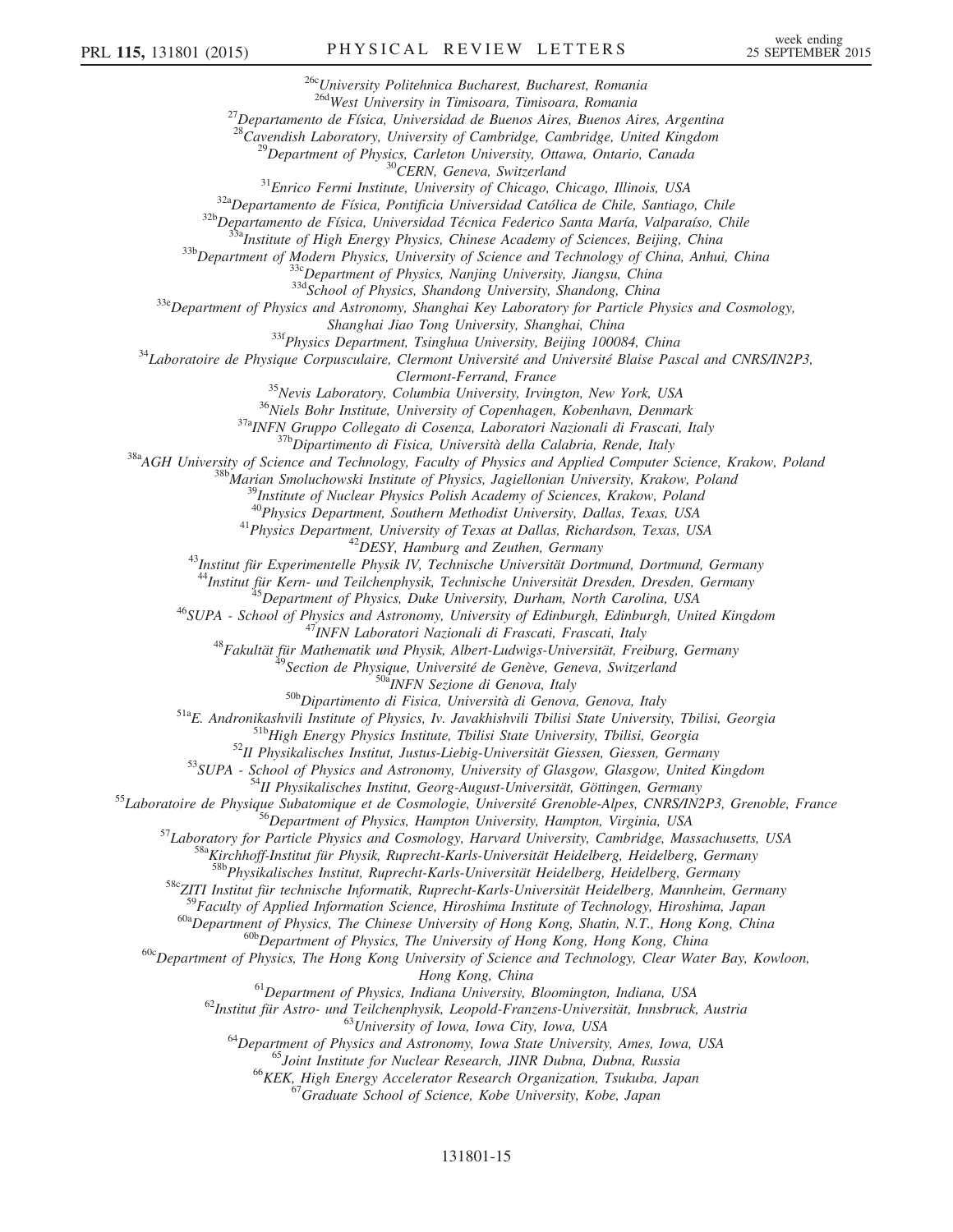$^{68}$ Faculty of Science, Kyoto University, Kyoto, Japan<br> $^{69}$ Kyoto University of Education, Kyoto, Japan

<sup>69</sup>Kyoto University of Education, Kyoto, Japan<br><sup>70</sup>Instituto de Física La Plata, Universidad Nacional de La Plata and CONICET, La Plata, Argentina<br><sup>71</sup>Instituto de Física La Plata, Universidad Nacional de La Plata and CO

<sup>81</sup> Fysiska institutionen, Lunds universitet, Lund, Sweden<br><sup>82</sup> Departamento de Fisica Teorica C-15, Universidad Autonoma de Madrid, Madrid, Spain<br><sup>83</sup> Institut für Physik, Universität Mainz, Mainz, Germany<br><sup>84</sup> School o

<sup>91a</sup> INFN Sezione di Milano, Italy<br><sup>91</sup>B.I. Stepanov Institute of Physics, National Academy of Sciences of Belarus, Minsk, Republic of Belarus<br><sup>92</sup>B.I. Stepanov Institute of Physics, National Academy of Sciences of Belar

<sup>95</sup>Group of Particle Physics, University of Montreal, Montreal, Québec, Canada<br><sup>96</sup>P.N. Lebedev Institute of Physics, Academy of Sciences, Moscow, Russia

<sup>97</sup>Institute for Theoretical and Experimental Physics (ITEP), Moscow, Russia<br><sup>98</sup>National Research Nuclear University MEPhI, Moscow, Russia<br><sup>99</sup>D.V. Skobeltsyn Institute of Nuclear Physics, M.V. Lomonosov Moscow State Un

<sup>103</sup>Graduate School of Science and Nobayashi Institute of Applied Science, Nagasaki, Japan<br>
<sup>103</sup>Graduate School of Science and Kobayashi-Maskawa Institute, Nagoya, Japan<br>
<sup>1043</sup>USF Dipartimento di Fisica, Università di

<sup>120</sup>Department of Physics, Oxford University, Oxford, United Kingdom<br><sup>121b</sup>Dipartimento di Fisica, Università di Pavia, Pavia, Italy<br><sup>121b</sup>Dipartimento di Fisica, Università di Pavia, Pavia, Italy<br><sup>122</sup>Department of Phys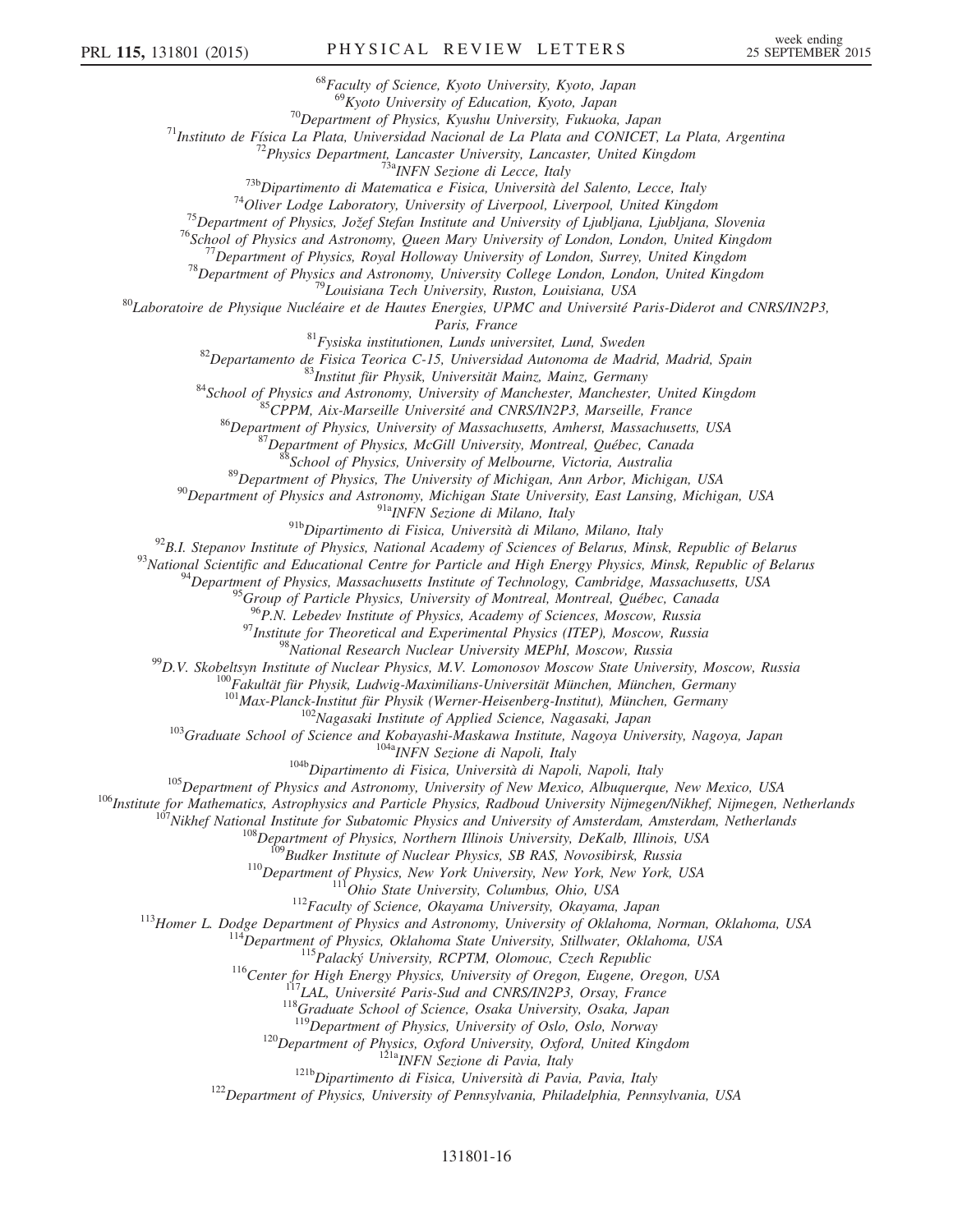<sup>123</sup>National Research Centre "Kurchatov Institute" B.P.Konstantinov Petersburg Nuclear Physics Institute,

St. Petersburg, Russia<br><sup>124</sup>aINFN Sezione di Pisa, Italy<br><sup>125</sup>Department of Physics and Astronomy, University of Pittsburgh, Pittsburgh, Pennsylvania, USA<br><sup>125</sup>Department of Physics and Astronomy, University of Pittsburgh,

<sup>126a</sup>Laboratório de Instrumentação e Física Experimental de Partículas - LIP, Lisboa, Portugal<br><sup>126b</sup>Faculdade de Ciências, Universidade de Lisboa, Lisboa, Portugal<br><sup>126</sup>Centro de Física Nuclear da Universidade de Lisboa

<sup>126f</sup>Departamento de Fisica Teorica y del Cosmos and CAFPE, Universidad de Granada, Granada, Spain<br><sup>126g</sup>Dep Fisica and CEFITEC of Faculdade de Ciencias e Tecnologia, Universidade Nova de Lisboa, Caparica, Portugal

<sup>127</sup>Institute of Physics, Academy of Sciences of the Czech Republic, Praha, Czech Republic<br><sup>128</sup>Czech Technical University in Prague, Praha, Czech Republic<br><sup>129</sup>Faculty of Mathematics and Physics, Charles University in P

<sup>135b</sup>Centre National de l'Energie des Sciences Techniques Nucleaires, Rabat, Morocco<br><sup>1356</sup>Faculté des Sciences Semlalia, Université Cadi Ayyad, LPHEA-Marrakech, Morocco<br><sup>135d</sup>Faculté des Sciences, Université Mohamed Pre

CEA Saclay (Commissariat à l'Energie Atomique et aux Energies Alternatives),

Gif-sur-Yvette, France<br>
<sup>137</sup>Santa Cruz, Institute for Particle Physics, University of California Santa Cruz, Santa Cruz, California, USA<br>
<sup>138</sup>Department of Physics, University of Washington, Seattle, Washington, USA<br>
<sup>13</sup>

<sup>142</sup>Department of Physics, Simon Fraser University, Burnaby, British Columbia, Canada<br><sup>142</sup>Department of Subnuclear Physics, Simon Fraser University, Stanford, California, USA<br><sup>144</sup><sub>B</sub> Faculty of Mathematics, Physics & I

<sup>148</sup>Departments of Physics Department, Royal Institute of Technology, Stockholm, Sweden<br><sup>148</sup>Departments of Physics & Astronomy and Chemistry, Stony Brook University, Stony Brook, New York, USA<br><sup>149</sup>Department of Physics

<sup>152</sup>Department of Physics, Technion: Israel Institute of Technology, Haifa, Israel<br><sup>153</sup>Raymond and Beverly Sackler School of Physics and Astronomy, Tel Aviv University, Tel Aviv, Israel<br><sup>154</sup>Department of Physics, Aristo

159aTRIUMF, Vancouver, British Columbia, Canada

<sup>159b</sup>Department of Physics and Astronomy, York University, Toronto, Ontario, Canada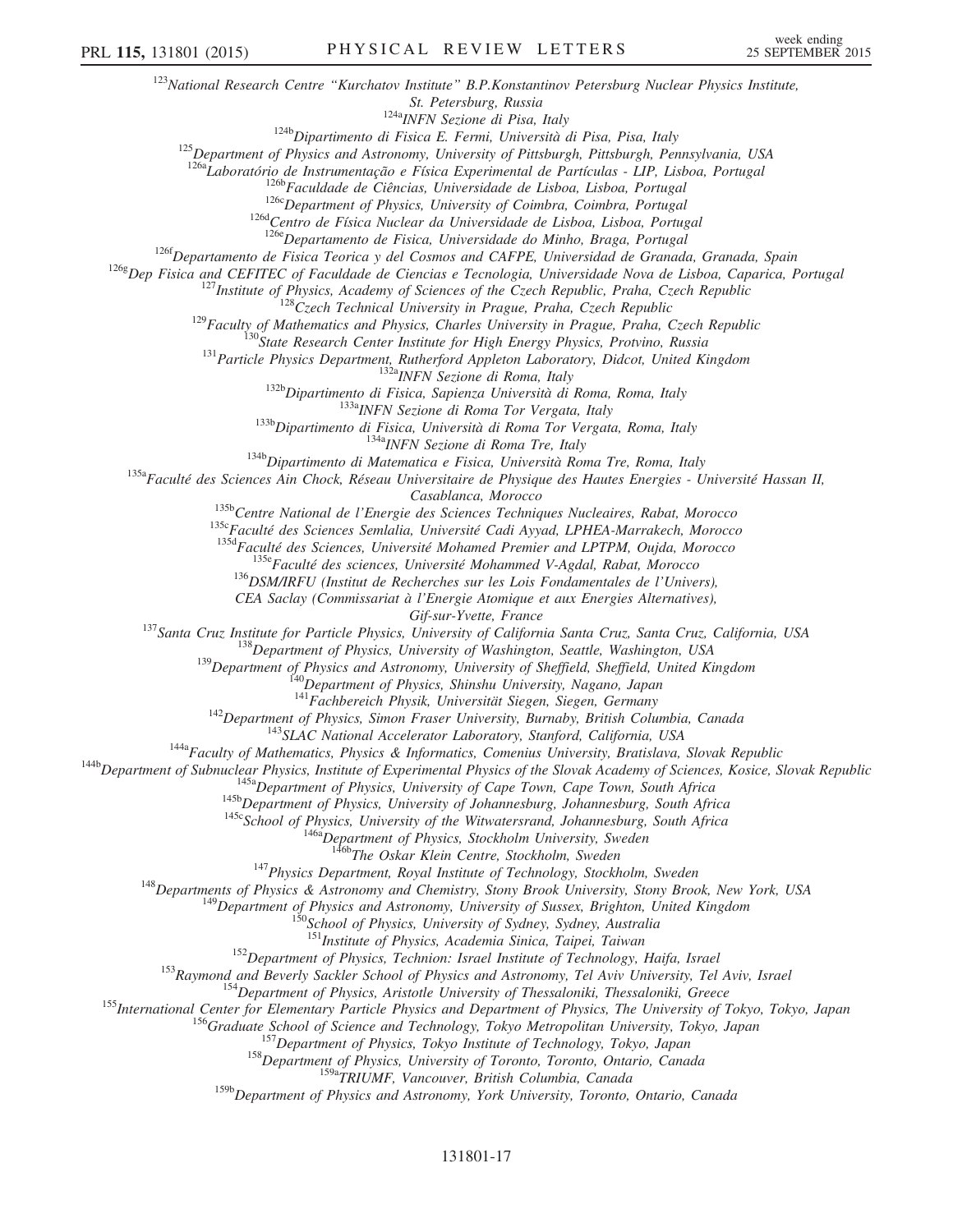<sup>160</sup>Faculty of Pure and Applied Sciences, University of Tsukuba, Tsukuba, Japan<br><sup>161</sup>Department of Physics and Astronomy, Tufts University, Medford, Massachusetts, USA<br><sup>162</sup>Centro de Investigaciones, Universidad Antonio

<sup>167</sup>Instituto de Física Corpuscular (IFIC) and Departamento de Física Atómica,

Molecular y Nuclear and Departamento de Ingeniería Electrónica and Instituto de Microelectrónica de Barcelona (IMB-CNM),

University of Valencia and CSIC, Valencia, Spain<br><sup>168</sup>Department of Physics, University of British Columbia, Vancouver, British Columbia, Canada<br><sup>169</sup>Department of Physics and Astronomy, University of Victoria, Victoria, B

<sup>170</sup>Department of Physics, University of Warwick, Coventry, United Kingdom<br><sup>171</sup>Waseda University, Tokyo, Japan<br><sup>172</sup>Department of Particle Physics, The Weizmann Institute of Science, Rehovot, Israel<br><sup>173</sup>Department of P

<sup>176</sup>Department of Physics, Yale University, New Haven, Connecticut, USA<br><sup>177</sup>Yerevan Physics Institute, Yerevan, Armenia<br><sup>178</sup>Centre de Calcul de l'Institut National de Physique Nucléaire et de Physique des Particules (I

Villeurbanne, France

<span id="page-17-6"></span>[a](#page-6-0) Deceased.

<span id="page-17-0"></span> $\mu^b$  $\mu^b$ Also at Department of Physi[c](#page-5-31)s, King's College London, London, United Kingdom.

<span id="page-17-1"></span>Also at Institute of Physics, Azerbaijan Academy of Sciences, Baku, Azerbaijan.

<span id="page-17-2"></span>[d](#page-5-32) Also at Novosibirsk State University, Novosibirsk, Russia.

<span id="page-17-3"></span>[e](#page-5-33) Also at TRIUMF, Vancouver BC, Canada.

<span id="page-17-4"></span>[f](#page-6-1) Also at Department of Physics, California State University, Fresno CA, USA.

- <span id="page-17-5"></span><sup>[g](#page-6-2)</sup> Also at Department of Physics, University of Fribourg, Fribourg, Switzerland.
- <span id="page-17-7"></span>[h](#page-6-3) Also at Departamento de Fisica e Astronomia, Faculdade de Ciencias, Universidade do Porto, Portugal.

<span id="page-17-8"></span>[i](#page-6-4) Also at Tomsk State University, Tomsk, Russia.

- <span id="page-17-9"></span>[j](#page-6-5) Also at CPPM, Aix-Marseille Université and CNRS/IN2P3, Marseille, France.
- <span id="page-17-10"></span>[k](#page-7-0) Also at Universita di Napoli Parthenope, Napoli, Italy.
- <span id="page-17-11"></span><sup>1</sup>A[l](#page-7-1)so at Institute of Particle Physics (IPP), Canada.
- <span id="page-17-12"></span>[m](#page-7-2)Also at Particle Physics Department, Rutherford Appleton Laboratory, Didcot, United Kingdom.
- <span id="page-17-13"></span><sup>[n](#page-7-3)</sup>Also at Department of Physics, St. Petersburg State Polytechnical University, St. Petersburg, Russia.
- <span id="page-17-14"></span><sup>[o](#page-8-0)</sup>Also at Louisiana Tech University, Ruston LA, USA.

<span id="page-17-15"></span><su[p](#page-8-1)>p</sup>Also at Institucio Catalana de Recerca i Estudis Avancats, ICREA, Barcelona, Spain.

- <span id="page-17-16"></span><sup>[q](#page-8-2)</sup>Also at Department of Physics, National Tsing Hua University, Taiwan.
- <span id="page-17-17"></span><sup>[r](#page-8-3)</sup> Also at Department of Physics, The University of Texas at Austin, Austin TX, USA.
- <span id="page-17-18"></span>[s](#page-8-4) Also at Institute of Theoretical Physics, Ilia State University, Tbilisi, Georgia.

<span id="page-17-19"></span>[t](#page-8-5) Also at CERN, Geneva, Switzerland.

- <span id="page-17-20"></span><s[u](#page-9-0)p>u</sup>Also at Georgian Technical University (GTU),Tbilisi, Georgia.
- <span id="page-17-21"></span>[v](#page-9-1) Also at Ochadai Academic Production, Ochanomizu University, Tokyo, Japan.
- <span id="page-17-22"></span>[w](#page-9-1)Also at Manhattan College, New York NY, USA.
- <span id="page-17-23"></span>[x](#page-9-2) Also at Hellenic Open University, Patras, Greece.
- <span id="page-17-24"></span>[y](#page-9-3) Also at Institute of Physics, Academia Sinica, Taipei, Taiwan.
- <span id="page-17-25"></span><sup>[z](#page-9-3)</sup>Also at LAL, Université Paris-Sud and CNRS/IN2P3, Orsay, France.
- <span id="page-17-26"></span>[aa](#page-9-4) Also at Academia Sinica Grid Computing, Institute of Physics, Academia Sinica, Taipei, Taiwan. [bb](#page-9-5) Also at School of Physics, Shandong University, Shandong, China.
- <span id="page-17-27"></span>
- <span id="page-17-28"></span><sup>[cc](#page-10-0)</sup>Also at Moscow Institute of Physics and Technology State University, Dolgoprudny, Russia. [dd](#page-10-1) Also at Section de Physique, Université de Genève, Geneva, Switzerland.
- <span id="page-17-29"></span>
- <span id="page-17-30"></span>[ee](#page-10-2) Also at International School for Advanced Studies (SISSA), Trieste, Italy.
- <span id="page-17-31"></span> $H$  Also at Department of Physics and Astronomy, University of South Carolina, Columbia SC, USA.<br><sup>[gg](#page-11-1)</sup> Also at School of Physics and Engineering, Sun Yat-sen University, Guangzhou, China.<br><sup>[hh](#page-11-2)</sup> Also at Faculty of Physics, M
- <span id="page-17-33"></span><span id="page-17-32"></span>
- 
- <span id="page-17-34"></span>[ii](#page-12-0)Also at National Research Nuclear University MEPhI, Moscow, Russia.